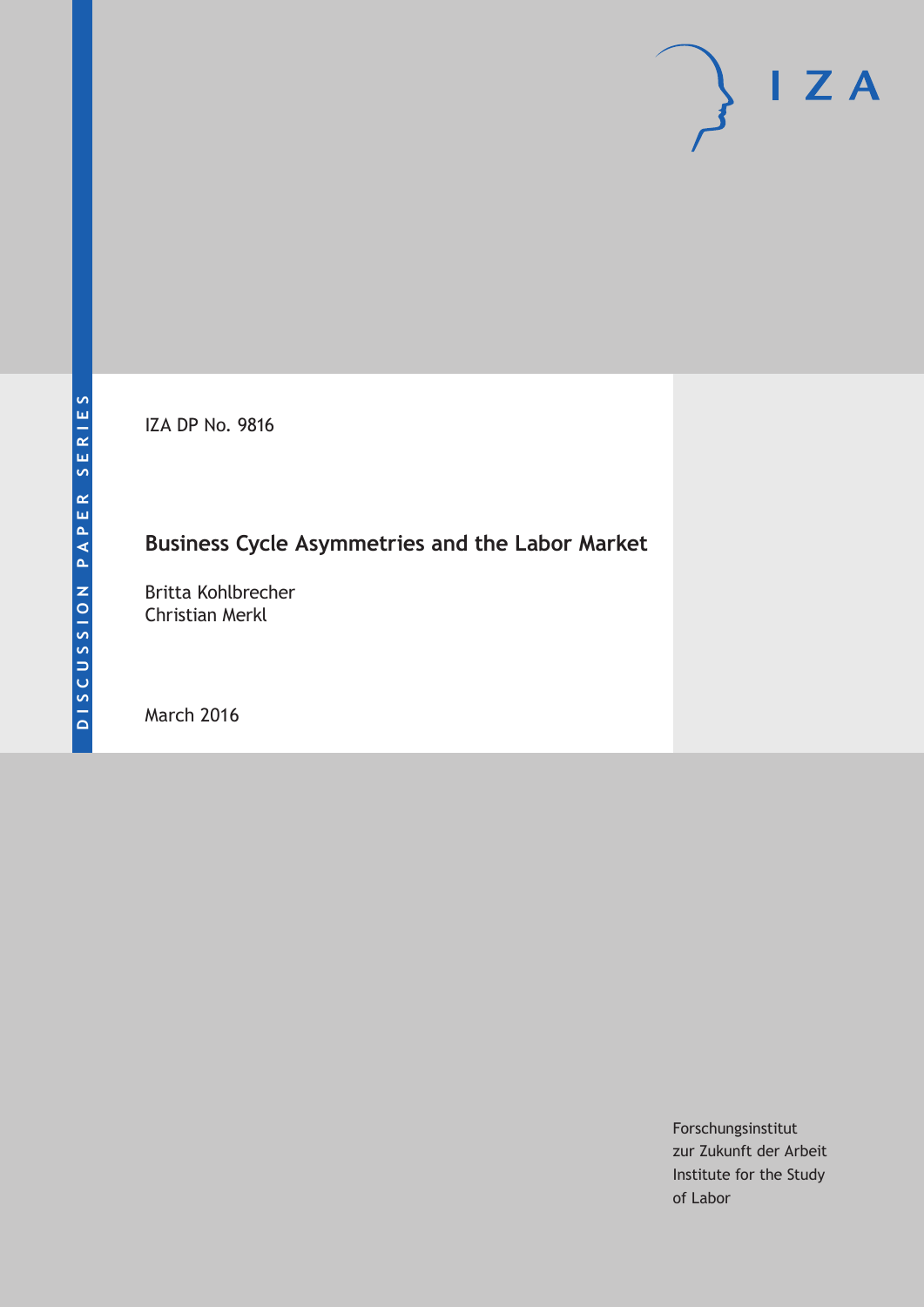# **Business Cycle Asymmetries and the Labor Market**

## **Britta Kohlbrecher**

*Friedrich-Alexander-University Erlangen-Nuremberg* 

## **Christian Merkl**

*Friedrich-Alexander-University Erlangen-Nuremberg and IZA* 

> Discussion Paper No. 9816 March 2016

> > IZA

P.O. Box 7240 53072 Bonn **Germany** 

Phone: +49-228-3894-0 Fax: +49-228-3894-180 E-mail: iza@iza.org

Any opinions expressed here are those of the author(s) and not those of IZA. Research published in this series may include views on policy, but the institute itself takes no institutional policy positions. The IZA research network is committed to the IZA Guiding Principles of Research Integrity.

The Institute for the Study of Labor (IZA) in Bonn is a local and virtual international research center and a place of communication between science, politics and business. IZA is an independent nonprofit organization supported by Deutsche Post Foundation. The center is associated with the University of Bonn and offers a stimulating research environment through its international network, workshops and conferences, data service, project support, research visits and doctoral program. IZA engages in (i) original and internationally competitive research in all fields of labor economics, (ii) development of policy concepts, and (iii) dissemination of research results and concepts to the interested public.

IZA Discussion Papers often represent preliminary work and are circulated to encourage discussion. Citation of such a paper should account for its provisional character. A revised version may be available directly from the author.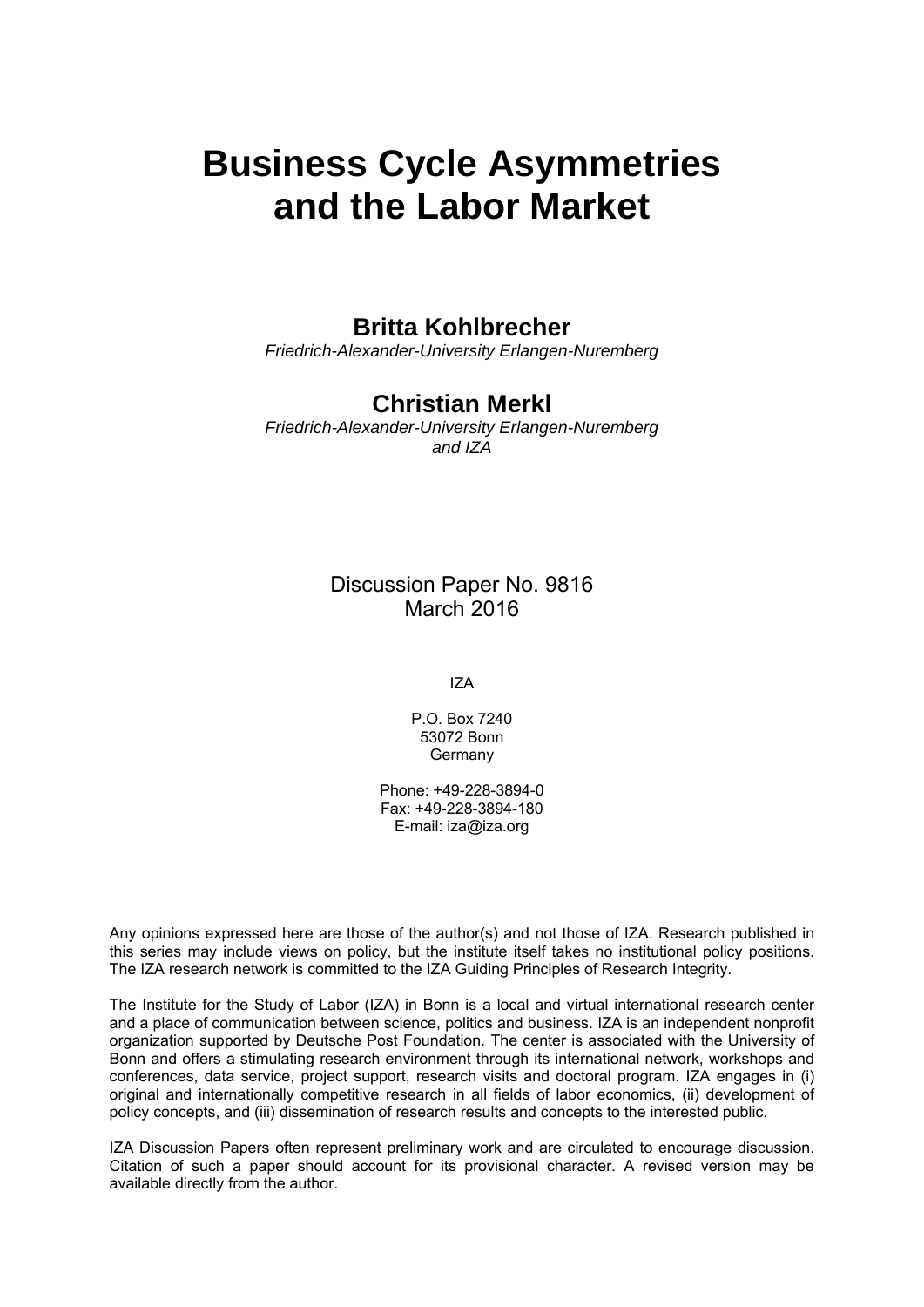IZA Discussion Paper No. 9816 March 2016

## **ABSTRACT**

## **Business Cycle Asymmetries and the Labor Market\***

This paper shows that the matching function and the Beveridge curve in the United States exhibit strong nonlinearities over the business cycle. These patterns can be replicated by enhancing a search and matching model with idiosyncratic productivity shocks for new contacts. Large negative aggregate shocks move the hiring cutoff point into a part of the idiosyncratic density function with higher density and thereby generate large, asymmetric jobfinding rate and unemployment reactions. Our proposed mechanism is of high relevance as it leads to time varying effects of certain policy interventions.

JEL Classification: E24, E32, J63, J64

Keywords: business cycle asymmetries, matching function, Beverdige curve, job-finding rate, unemployment, effectiveness of policy

Corresponding author:

Christian Merkl Friedrich-Alexander-Universität Erlangen-Nürnberg Chair of Macroeconomics Lange Gasse 20 90403 Nürnberg Germany E-mail: christian.merkl@fau.de

 $\overline{a}$ \* We thank Kilian Ruppert for excellent research assistance. In addition, the authors would like to thank Sanjay Chugh, Britta Gehrke, Brigitte Hochmuth, Ricardo Reis, Ayşegül Şahin, Peter Sedlá˘cek, Fabio Schiantarelli, Robert Shimer, Gianluca Violante, Franceso Zanetti, Roland Winkler, Randy Wright and participants at seminars at Boston College, the EU Commission, Humboldt University, IZA, ILO, IAB and the CREI-EES workshop for very valuable feedback.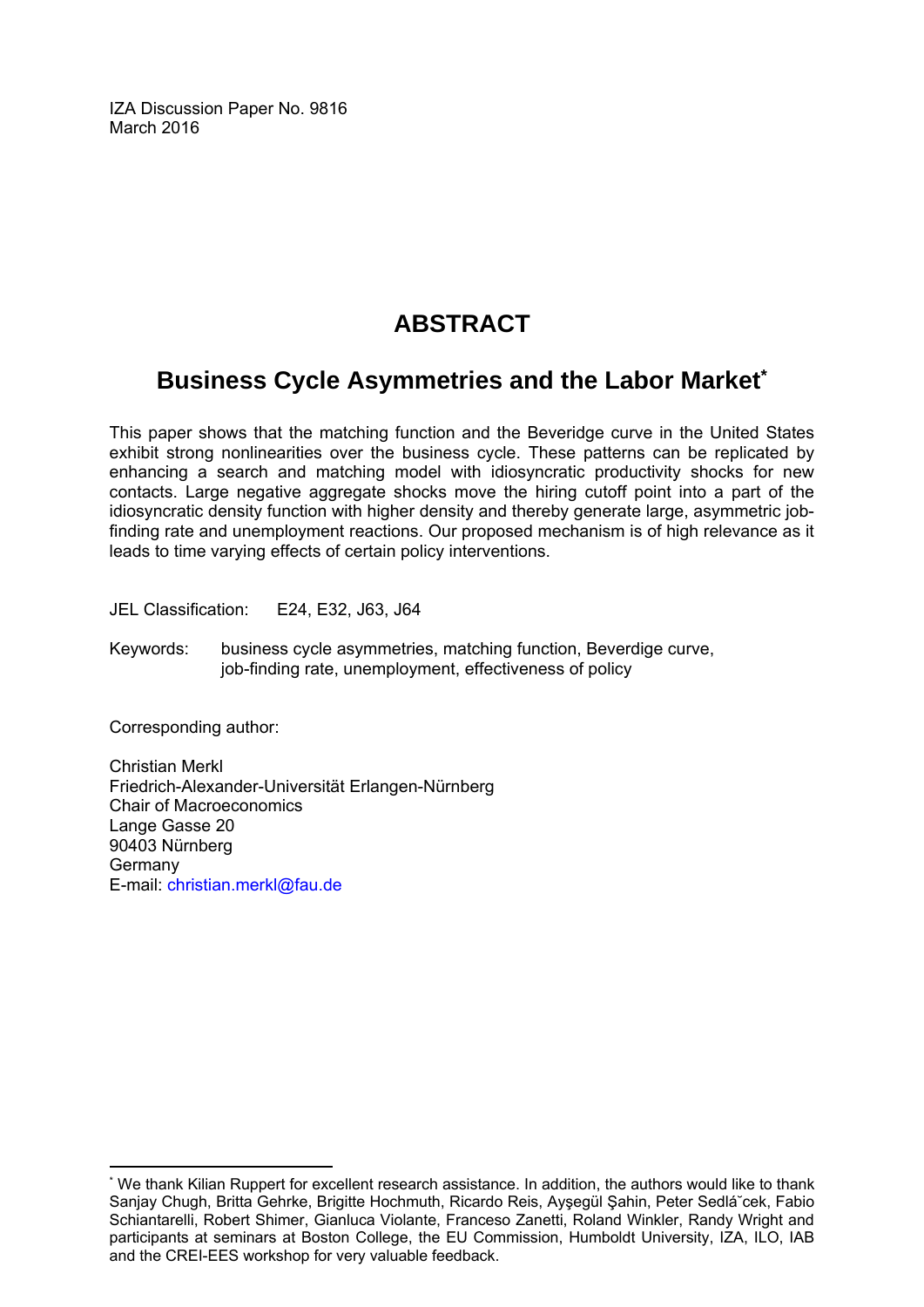## 1 Introduction

The labor market in the United States shows strong nonlinear patterns over the business cycle. It is well known that unemployment moves more in recessions than in booms [\(Abbritti and Fahr](#page-29-0), [2013;](#page-29-0) [McKay and Reis](#page-30-0), [2008](#page-30-0)). In ad[dition, in recessions the Beveridge curve shifts outwards \(](#page-29-1)Diamond and Şahin, [2014\)](#page-29-1) and the matching efficiency seems to fall [\(Barnichon and Figura](#page-29-2), [2015\)](#page-29-2). We argue that all these facts are related and can be explained theoretically by taking into account that the idiosyncratic quality of matches changes over the business cycle.

The shift of the Beveridge curve in the Great Recession has received a lot of inte[rest recently \(see e.g.](#page-29-1) [Gavazza et al.](#page-29-3)[,](#page-29-1) [2015;](#page-29-3) [Lubik](#page-30-1)[,](#page-29-1) [2013](#page-30-1)[\).](#page-29-1) Diamond and Şahin [\(2014\)](#page-29-1) show that this outward shift of the Beveridge curve is not unique to the recent crisis but can be observed in eight out of nine post war recessions. Interestingly, we find that the Beveridge curve does not systematically shift inwards in booms. The dynamic adjustment path of the search and matching model can at least partly explain why the Beveridge curve shifts outwards in recessions [\(Christiano et al.](#page-29-4), [2015\)](#page-29-4). However, it does not provide a rationale for why the movement of the Beveridge curve is different in booms and recessions. The asymmetric behavior of the Beveridge curve can also be observed when looking at longer time series of the annual growth rates of vacancies and unemployment.<sup>[1](#page-3-0)</sup> The curvature of the Beveridge curve changes very much for large positive unemployment deviations. These observations, in turn, are related to the asymmetric movement of the job-finding rate and unemployment over the business cycle. The job-finding rate falls a lot more in recessions than it increases in booms and unemployment rises a lo[t more in recessions than it declines in booms \(see also](#page-29-0) Abbritti and Fahr, [2013](#page-29-0); [Ferraro](#page-29-5), [2016;](#page-29-5) [McKay and Reis, 2008\)](#page-30-0). By contrast, market tightness and vacancies move symmetrically over the business cycle. The asymmetric movements of the job-finding rate and the symmetric movement of market tightness explain why the matching function also exhibits strong nonlinearities. In deep recessions, it appears as if the job-finding rate is too low compared to market tightness and hence matching efficiency seems to fall (see e.g. [Gavazza et al.](#page-29-3), [2015](#page-29-3); [Barnichon and Figura, 2015](#page-29-2)). This fact is difficult to reconcile with a standard search and matching model.<sup>[2](#page-3-1)</sup>

This paper shows that all these stylized facts can be explained by enhancing a search and matching model with a labor selection mechanism. Under labor selection, after a contact is established between workers and firms, a match-specific idiosyncratic productivity shock is drawn. Some contacts are more productive than others and not every contact results in a hire.<sup>[3](#page-3-2)</sup> Em-

<sup>&</sup>lt;sup>1</sup>Annual growth rates are the common filtering technique in the business cycle asymmetries literature [\(Abbritti and Fahr, 2013;](#page-29-0) [McKay and Reis](#page-30-0), [2008\)](#page-30-0).

<span id="page-3-0"></span> ${}^{2}$ By standard search and matching model, we refer to [Pissarides](#page-31-0) [\(2000](#page-31-0), chapter 1).

<span id="page-3-2"></span><span id="page-3-1"></span> ${}^{3}$  For pure labor selection models and their implications, see [Brown et al. \(2015](#page-29-6)), Chugh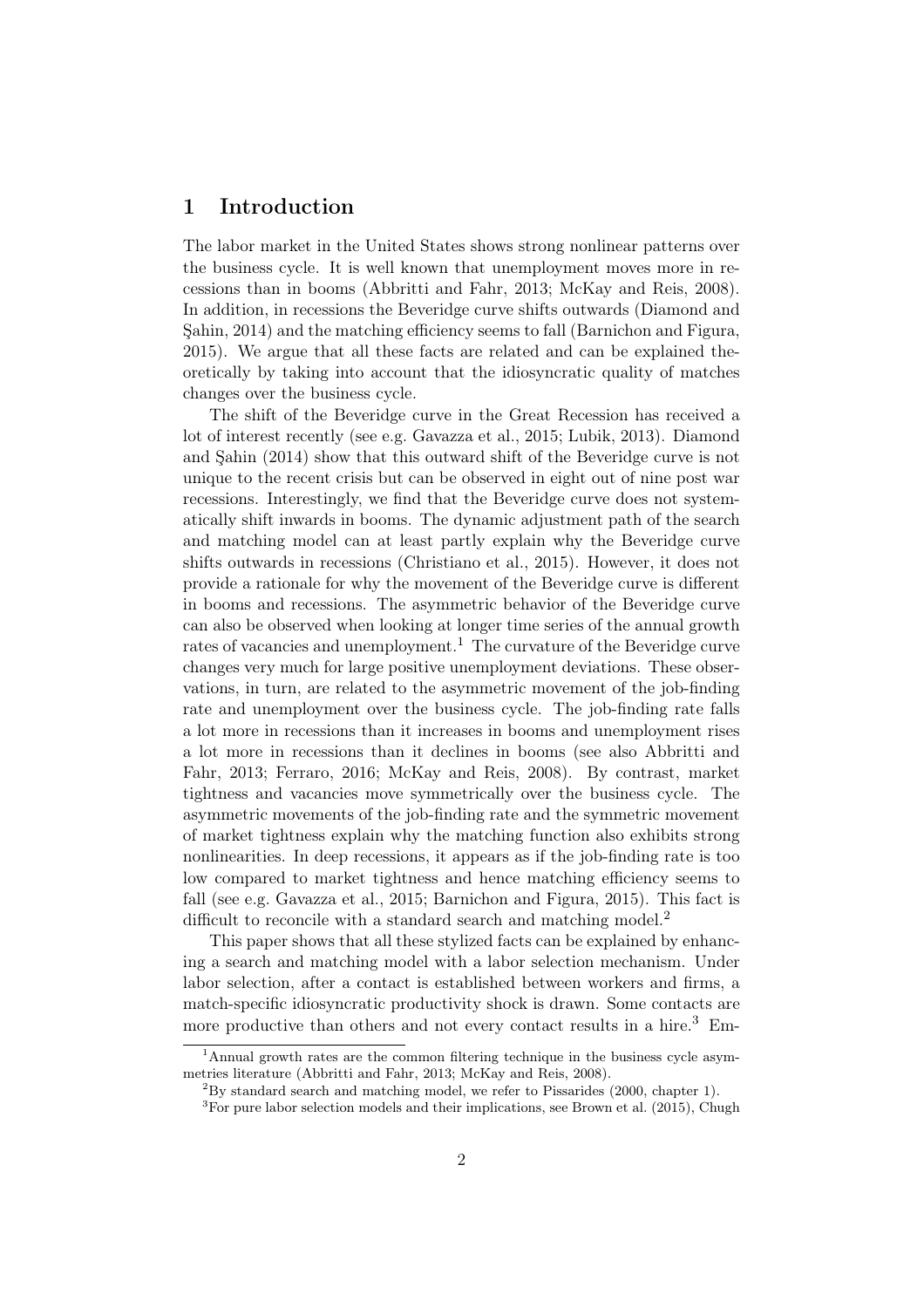ployers choose an optimal cutoff point of idiosyncratic productivity up to which they are willing to hire because applicants are sufficiently productive to generate an expected profit. The cutoff point and thereby the selection rate vary over the business cycle.<sup>[4](#page-4-0)</sup> During a recession, the marginal and average hired workers have larger idiosyncratic productivity than during a boom. The labor selection mechanism is able to generate asymmetric reactions of the job-finding rate and symmetric reactions of vacancies and market tightness in response to symmetric aggregate shocks.

What is the underlying intuition? In a recession, only workers with large idiosyncratic productivity are selected. If the cutoff point is located at an upward sloping part of the density function, a negative productivity shock will move the cutoff point of idiosyncratic productivity to a part of the distribution with higher density. Thus, for a given change in the present value, the selection rate and thereby the job-finding rate moves by more in a recession than in a boom. This generates the asymmetries of the job-finding rate that can be observed in the data. In addition, when firms post vacancies, they anticipate that they will hire workers with higher idiosyncratic productivity in a recession. This causes a composition effect that mutes the response of vacancies. By looking at the resulting behavior of the job-finding rate and market tightness through the lens of a standard matching function, it appears as if the job-finding rate has dropped too much relative to the market tightness. As a consequence, the measured matching efficiency, defined as the ratio between the actual job-finding rate and its prediction from a standard, time invariant matching function, would fall in a recession. When we solve for the fully nonlinear dynamic path of our model, the measured matching efficiency drops by around one quarter in the largest labor market downswing. This shows that our mechanism is quantitatively meaningful and contributes to the debate on potential reasons for a drop of the matching e[fficiency in severe recessions \(see](#page-29-2) [Gavazza et al.](#page-29-3)[,](#page-29-2) [2015](#page-29-3)[;](#page-29-2) Barnichon and Figura, [2015](#page-29-2)).

The described theoretical mechanism is only at work if the steady state cutoff point for idiosyncratic productivity is at an upward sloping part of the density function. We provide an independent theoretical condition for why this should be the case. In order to obtain a realistic ex-post estimated elasticity of the job-finding rate with respect to market tightness in the model, we also require the cutoff point to be at an upward sloping part of the density function. Bas[ed on a survey of matching function estimations,](#page-31-1) Petrongolo and Pissarides [\(2001\)](#page-31-1) consider a weight on vacancies in the matching function of 0.5 as an upper bound.[5](#page-4-1) [Kohlbrecher et al.](#page-30-2)[\(2014](#page-30-2)) show that including id-

and Merkl [\(forthcoming](#page-29-7)) and [Lechthaler et al. \(2010\)](#page-30-3).

<span id="page-4-0"></span><sup>4</sup>Based on a representative establishment survey for Germany, [Hochmuth et al. \(2016\)](#page-30-4) show that labor selection is an important adjustment margin over the business cycle. To the best of our knowledge, a comparable dataset is not available for the United States.

<span id="page-4-1"></span><sup>&</sup>lt;sup>5</sup>Our own estimations, which are available on request, confirm this.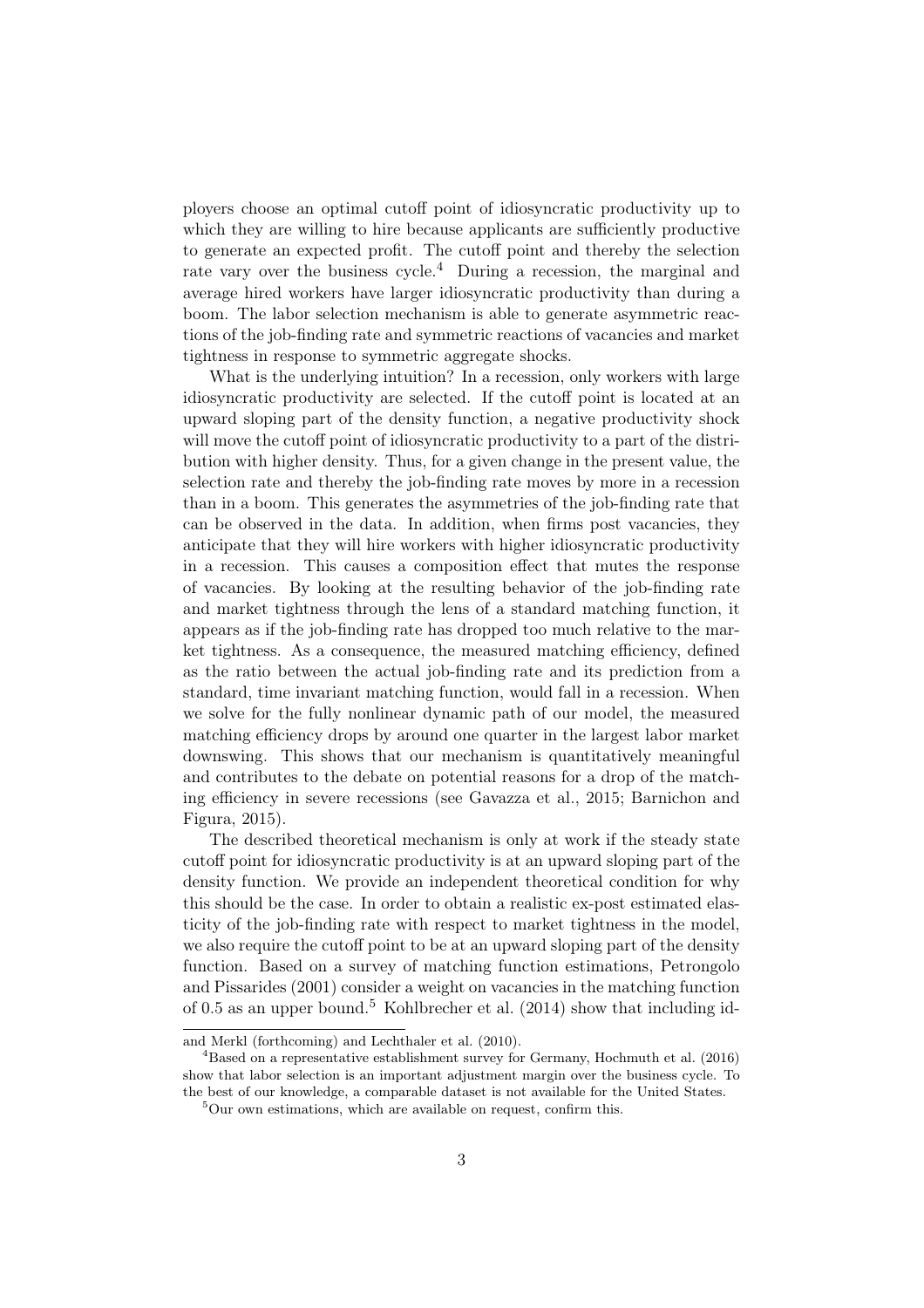iosyncratic productivity for match formation in an otherwise standard search and matching model increases the elasticity of matches with respect to vacancies and hence the coefficient in an estimated matching function. The size of this effect depends on the position of the cutoff point for idiosyncratic productivity. A weight on vacancies smaller than 0.5 is only possible if the cutoff point is located to the left of the peak of idiosyncratic productivity. Thus, by targeting a data consistent elasticity of matches with respect to vacancies, our model generates the observed nonlinearities and the shift of the matching efficiency in recessions.

Can the observed patterns in the data also be explained by a standard search a[nd matching model without a labor selection mechanism?](#page-29-0) Abbritti and Fahr [\(2013\)](#page-29-0) show that a search and matching model with downward real wage rigidity can indeed generate an asymmetric labor market reaction. [Petrosky-Nadeau and Zhang \(2013\)](#page-31-2) show that a search and matching model with a [Hagedorn and Manovskii](#page-30-5) [\(2008](#page-30-5)) type calibration exhibits labor market asymmetries. Both propositions rely on some form of wage rigidity over the business cycle (although moderate in the latter case). The labor selection mechanism can generate asymmetries of the job-finding rate without resorting to wage rigidity.<sup>[6](#page-5-0)</sup> Thus, we provide a complementary mechanism, which can strengthen the inherent ability of the search and matching model with wage rigidity to generate asymmetric labor market responses. In addition, the labor selection part generates endogenous shifts of the measured matching efficiency. By contrast, a standard search and matching model without labor selection operates at the time-invariant matching function. Explaining the patterns of the matching efficiency in the data would either require exogenous matching efficiency shocks with a specific correlation to the business cycle or heterogeneity in submarkets. However, based on microeconomic data, [Şahin et al.](#page-31-3) [\(2014](#page-31-3)) show that mismatch plays only a moderate role during the Great Recession. Thus, our approach provides an additional explanation for the observed drop of the matching efficiency in deep recessions.

We argue that it is crucial to understand the driving forces of the described labor market nonlinearities. Our model framework generates a time varying effectiveness of certain policy interventions. We illustrate this by implementing a wage subsidy in a recession and in a boom.<sup>[7](#page-5-1)</sup> In the fully nonlinear model, the wage subsidy is several times more effective in a recession than in a boom in terms of the effect on unemployment. Obviously, this is only a positive statement and not a normative one, which we leave

<span id="page-5-0"></span> ${}^{6}$ The debate on the degree of wage rigidity is still unresolved. [Haefke et al. \(2013\)](#page-30-6)'s results point at best to moderate wage rigidity. However, their statistical error bands are relatively large.

<span id="page-5-1"></span> $7$ The American Recovery and Investment Act contained some elements of this sort, e.g. California's "Jobs Now Program". The Earned Income Tax Credit can also be considered as a wage subsidy.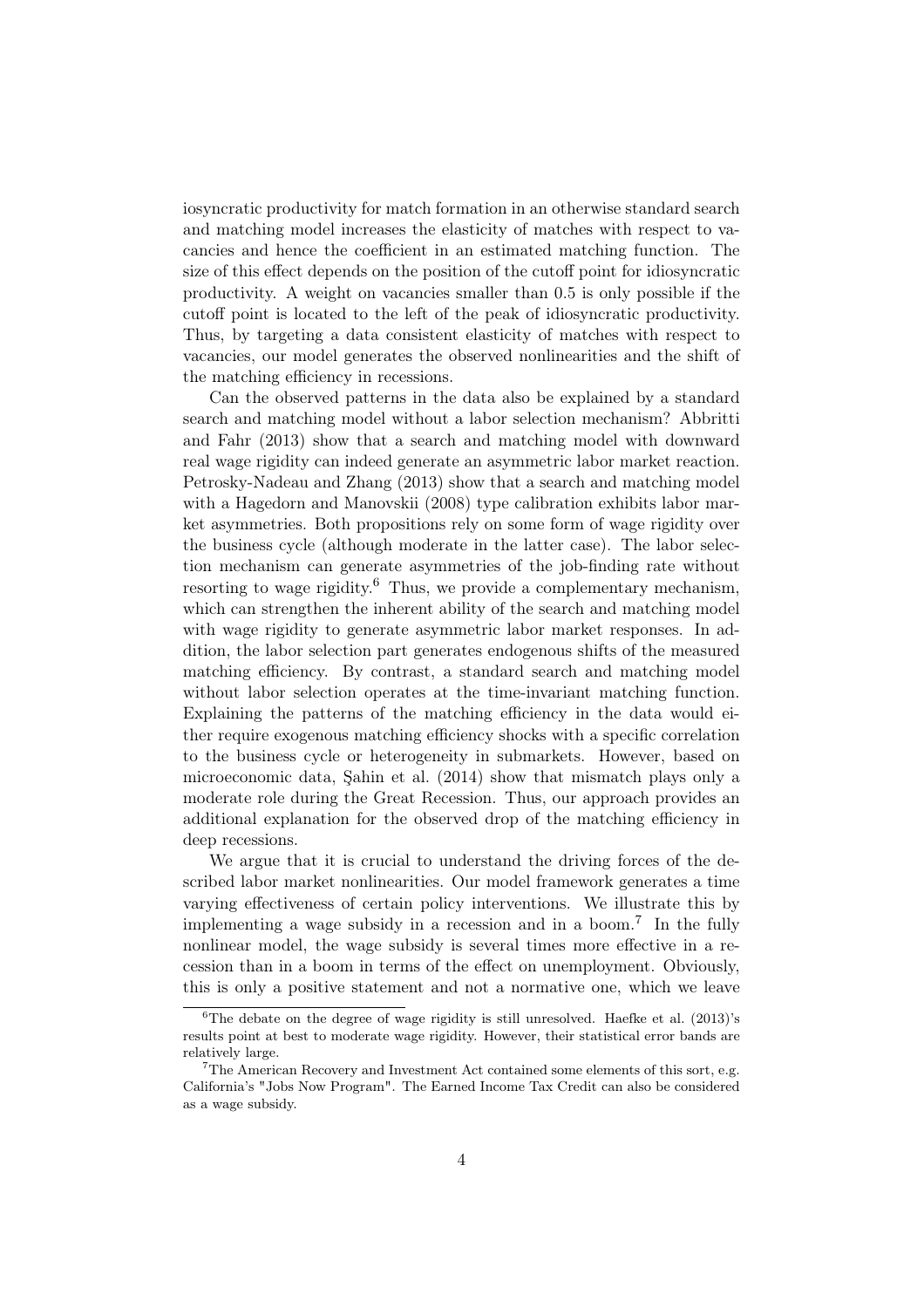for future research.

Interestingly, the time-varying policy effectiveness would be true for any policy that affects the present value of workers. This would for example be the case for government spending in a larger-scale model with labor selection. The latter is in line with empirical results from [Auerbach and Gorodnichenko](#page-29-8) [\(2012\)](#page-29-8).

The rest of the paper is structured as follows. Section [2](#page-6-0) presents stylized facts on business cycle asymmetries and the cyclicality of the measured matching efficiency. Section [3](#page-12-0) shows a search and matching model with labor selection. Section [4](#page-15-0) provides analytical results. Section [5](#page-18-0) outlays our calibration strategy and Section [6](#page-21-0) presents numerical results in the fully nonlinear setting. Section [7](#page-26-0) puts our results in perspective to the existing literature.

## <span id="page-6-0"></span>2 Stylized Facts

This section complements the existing literature on business cycle and labor market asymmetries by some new stylized facts, with particular emphasis on the nonlinear shape of the Beveridge curve and the matching function. It is well known that unemployment behaves asymmetrically over the business cycle [\(Abbritti and Fahr, 2013](#page-29-0); [McKay and Reis, 2008\)](#page-30-0). Figure [1](#page-7-0) shows annual output and unemployment growth rates for quarterly time series from 1952:I to 2013:II for the United States (see Appendix [A](#page-32-0) for a data description). The unemployment rate moves a lot more in recessions than in booms.<sup>[8](#page-6-1)</sup> The skewness of unemployment may appear unsurprising because the standard unemployment equation is highly nonlinear.[9](#page-6-2)

However, Figure [2](#page-7-1) illustrates that the job-finding rate is also strongly skewed, although in the opposite direction as unemployment. The job-finding rate falls a lot more in recessions than it increases in booms.<sup>[10](#page-6-3)</sup> Thus, the strong decline of the job-finding rate in recessions is an important driver for the asymmetric increase of the unemployment rate as also shown by [Ferraro](#page-29-5)  $(2016).^{11}$  $(2016).^{11}$  $(2016).^{11}$  $(2016).^{11}$ 

<span id="page-6-1"></span> ${}^{8}$ This is both true for the unemployment level and the unemployment rate. The unemployment rate is also skewed when absolute instead of percent deviations are taken.

<span id="page-6-2"></span><sup>&</sup>lt;sup>9</sup>Consider the steady state unemployment rate  $u = \frac{s}{jfr+s r}$ , where sr is the separation rate and  $jfr$  is the job-finding rate. Even with a symmetric job-finding rate, unemployment would be skewed. This can be seen by taking the second derivative with respect to the job-finding rate:  $\frac{\partial^2 u}{\partial j f r^2} > 0$ .

<span id="page-6-3"></span><sup>&</sup>lt;sup>10</sup>The skewness of the job-finding rate time series becomes even more pronounced when looking at absolute instead of percent deviations.

<span id="page-6-4"></span> $11$  [Ferraro \(2016\)](#page-29-5) argues that the skewed separation rate based on [Shimer \(2012](#page-31-4))'s dataset is an equally important driver for the skewness of unemployment. However, in the JOLTS dataset (which only covers the period after the year 2000) the spike of layoffs in the Great Recession was completely compensated by the decline of quits (i.e. there was no spike of overall separations). It is unclear to us whether the compensating effects of quits are peculiar to the Great Recession or a general phenomenon, which is not visible in other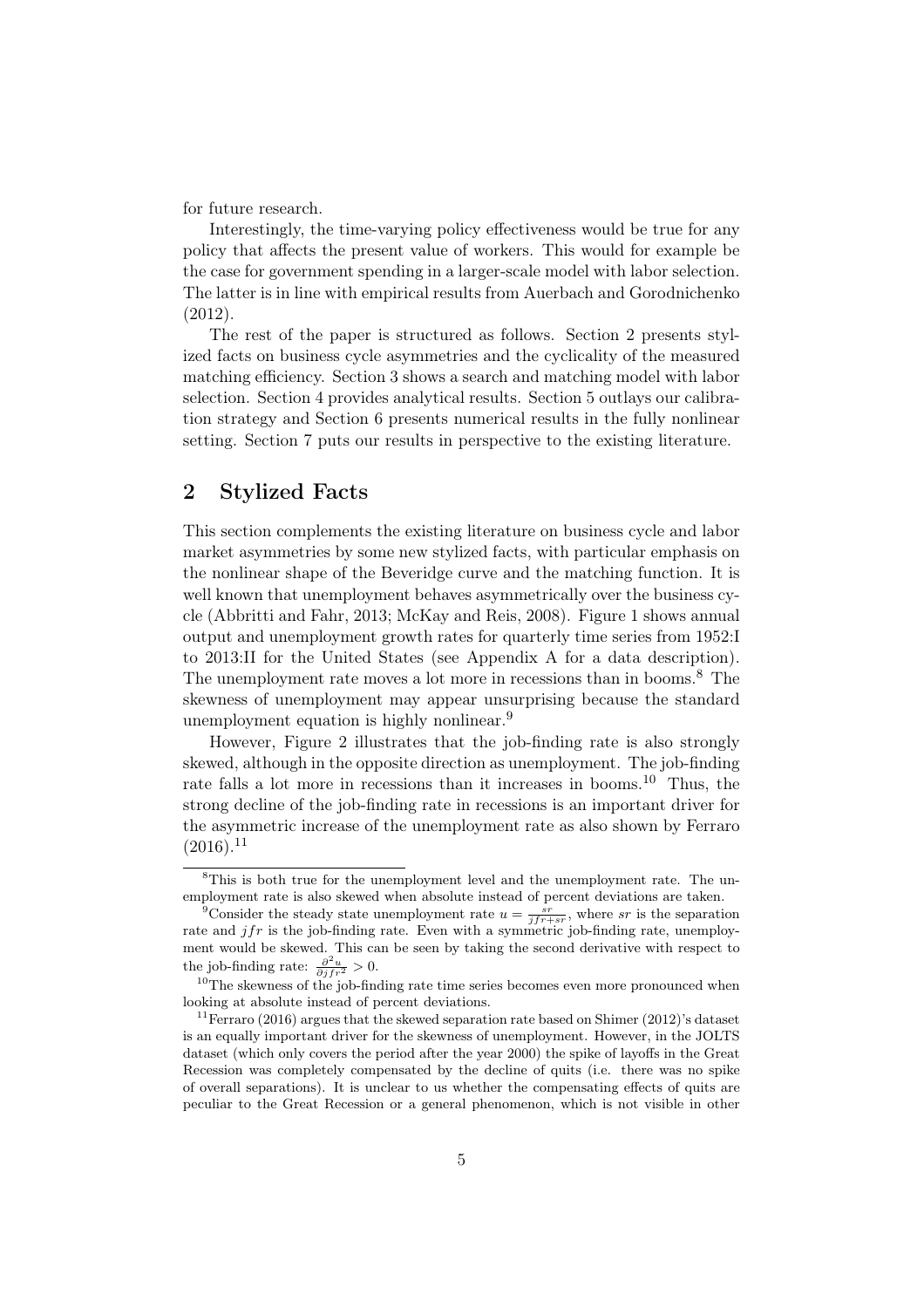<span id="page-7-0"></span>

Figure 1: Annual growth rates of unemployment rate and real GDP.

<span id="page-7-1"></span>

Figure 2: Annual growth rates of job-finding rate and real GDP.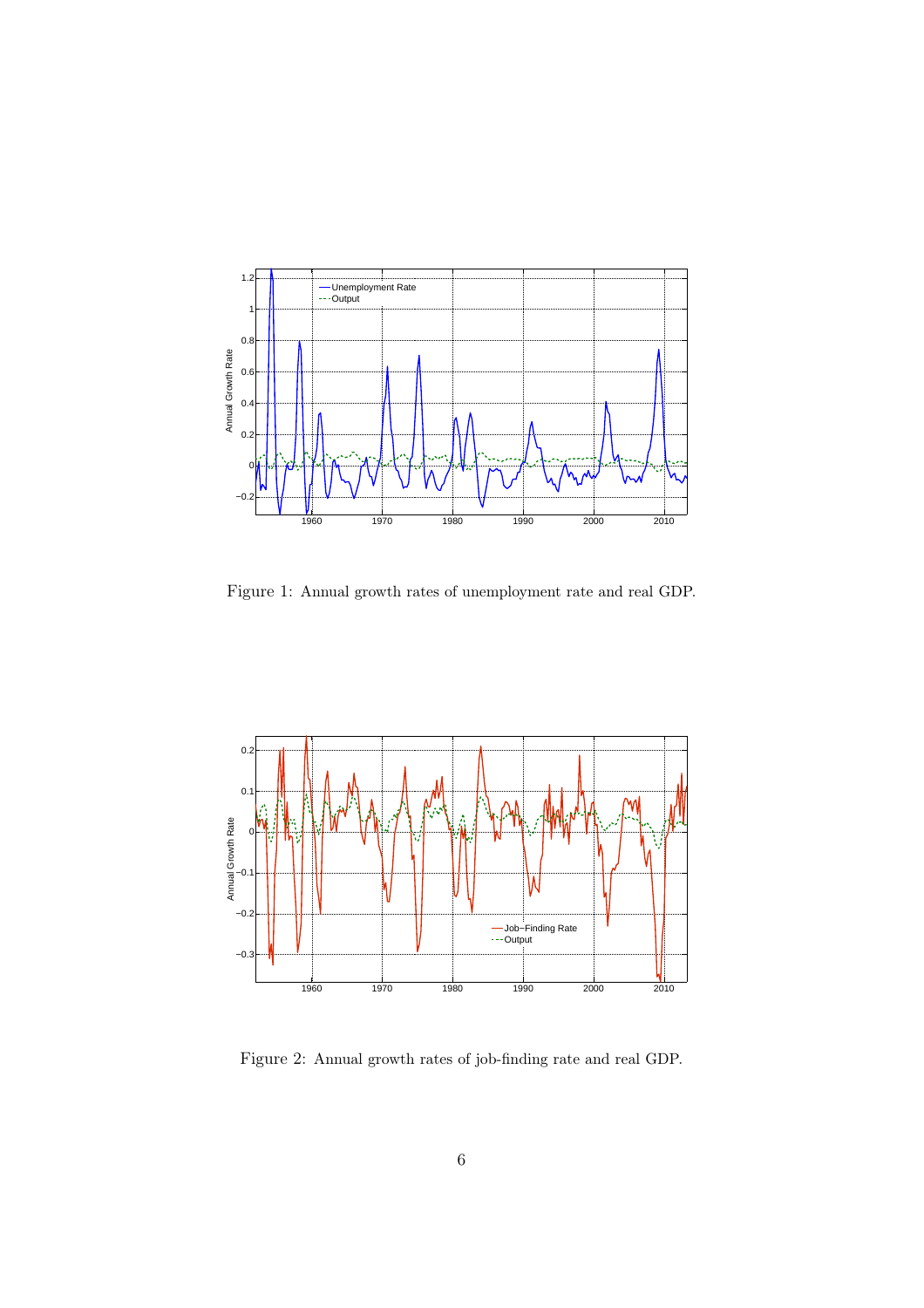Interestingly, the annual growth rates of vacancies and market tightness in Figure [3](#page-8-0) do not show asymmetries. Table [B.2](#page-33-0) in the Appendix confirms that – in contrast to the other labor market variables – vacancies and market tightness have a low level of skewness, which is not statistically significantly different from zero. This fact is not stressed in the existing literature on business cycle asymmetries, but has important consequences for the nonlinearities of the matching function and the Beveridge curve. It is also worth emphasizing that due to the large relative fluctuations of market tightness and vacancies, it is particularly important to calculate the actual growth rates and not to rely on a log-approximation. The latter generates an artificial downward skewness due to a large approximation error (see Appendix [B.2](#page-33-1) for details).

<span id="page-8-0"></span>

Figure 3: Annual growth rates of vacancies and market tightness.

Another way of looking at these facts is to split the sample in periods when annual output growth is above and below median. Table [1](#page-9-0) shows the standard deviation of the annual growth rates of different labor market variables for the respective periods.

Interestingly, the job-finding rate and unemployment move a lot more during downswings than during upswings. The standard deviation of the job-finding rate and unemployment increases roughly by factor two and four respectively during downswings. By contrast, the standard deviation of vacancies and market tightness is barely affected by the business cycle.[12](#page-8-1)

datasets that are unable to disentangle layoffs and quits. We leave this for future research and focus on the role of job creation in this paper. Given that [Ferraro \(2016\)](#page-29-5) shows that the participation rate is not skewed, we do not analyze this margin.

<span id="page-8-1"></span> $12$ The results are robust when we split the data in four quantiles for output growth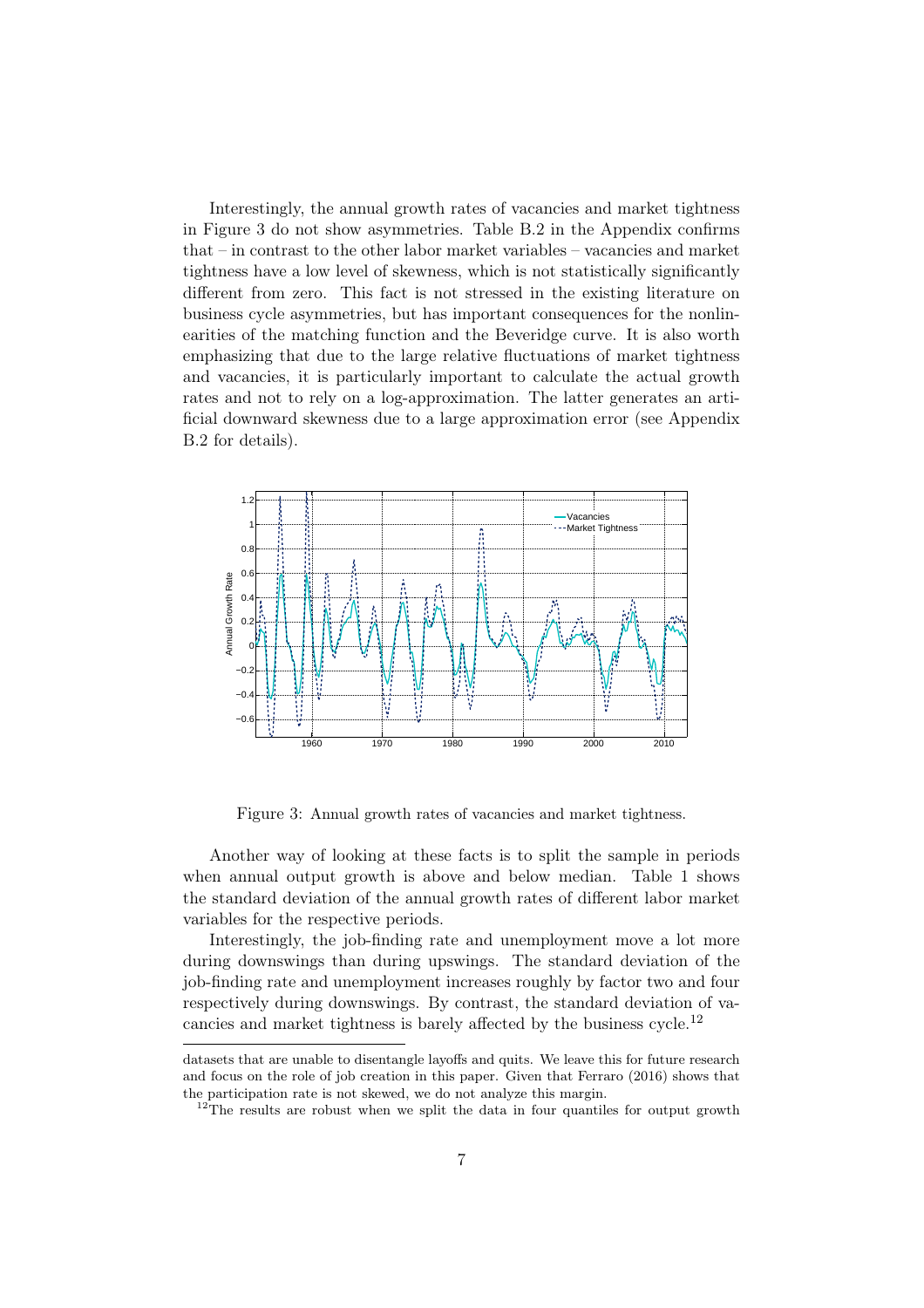<span id="page-9-0"></span>

| Variable                                            | $\frac{1}{2}$ | $JFR$ V | H |  |
|-----------------------------------------------------|---------------|---------|---|--|
| Output Growth Below Median 0.27 0.11 0.16 0.28 0.02 |               |         |   |  |
| Output Growth Above Median 0.07 0.06 0.15 0.27 0.01 |               |         |   |  |

Table 1: Standard deviations of different labor market variables during periods when the output growth is below and above median. Statistics are based on yearto-year growth rates for quarterly US data from 1952:I to 2013:II.

The combination of all these facts allows for an interesting perspective on the Beveridge curve and the matching function.

Stylized Fact 1. The Beveridge curve shows strong nonlinearities. We provide two perspectives: First, in recessions the dynamic adjustment path of the Beveridge curve shows an outward shift [\(Diamond and Şahin](#page-29-1), [2014\)](#page-29-1). However, there is no clear pattern in booms. Second, based on annual growth rates, the Beveridge curve becomes very nonlinear for large positive growth rates of unemployment.

Figure [4](#page-10-0) shows the dynamic adjustment during US post-war recessions in the vacancy-unemployment space. Given that we only look at a short time horizon, we do not apply any business cycle filter. The green star is the maximum unemployment rate, the red dot denotes the vacancy-unemployment combination four quarters before and the turquois cross denotes the position four quarters after the maximum unemployment rate. This Figure is a replication of [Diamond and Şahin \(2014\)](#page-29-1) who emphasize that the Beveridge curve has shifted outward in eight out of nine recessions.

We complement the work of [Diamond and Şahin \(2014\)](#page-29-1) by showing the dynamic adjustment path for booms, where the green star denotes the minimum unemployment rate and the red dot (turquois cross) denotes the position four quarters before (afterwards). Interestingly, in contrast to the consistent outward shift of the Beveridge curve in most recessions, there is no clear pattern in booms. Thus, the dynamic adjustment path of the [Beveridge curve in re](#page-29-4)cessions and in booms is clearly asymmetric.

Christiano et al. [\(2015\)](#page-29-4) argue that the outward shift of the Beveridge curve can be explained by the dynamic adjustment path of the search and matching model, which is missed when using a steady state approximation for unemployment. However, in a linear or linearized model with symmetric shocks, we should expect the same dynamic outward/inward shifts in recessions and booms respectively. Figures [4](#page-10-0) and [5](#page-10-1) show that this is clearly not the case.

Another way of illustrating the nonlinearities of the Beveridge curve is to depict the annual growth rates in the vacancy-unemployment-space. Figure

instead. The fluctuations of the job-finding rate and unemployment are the largest when output growth is below the 25% threshold.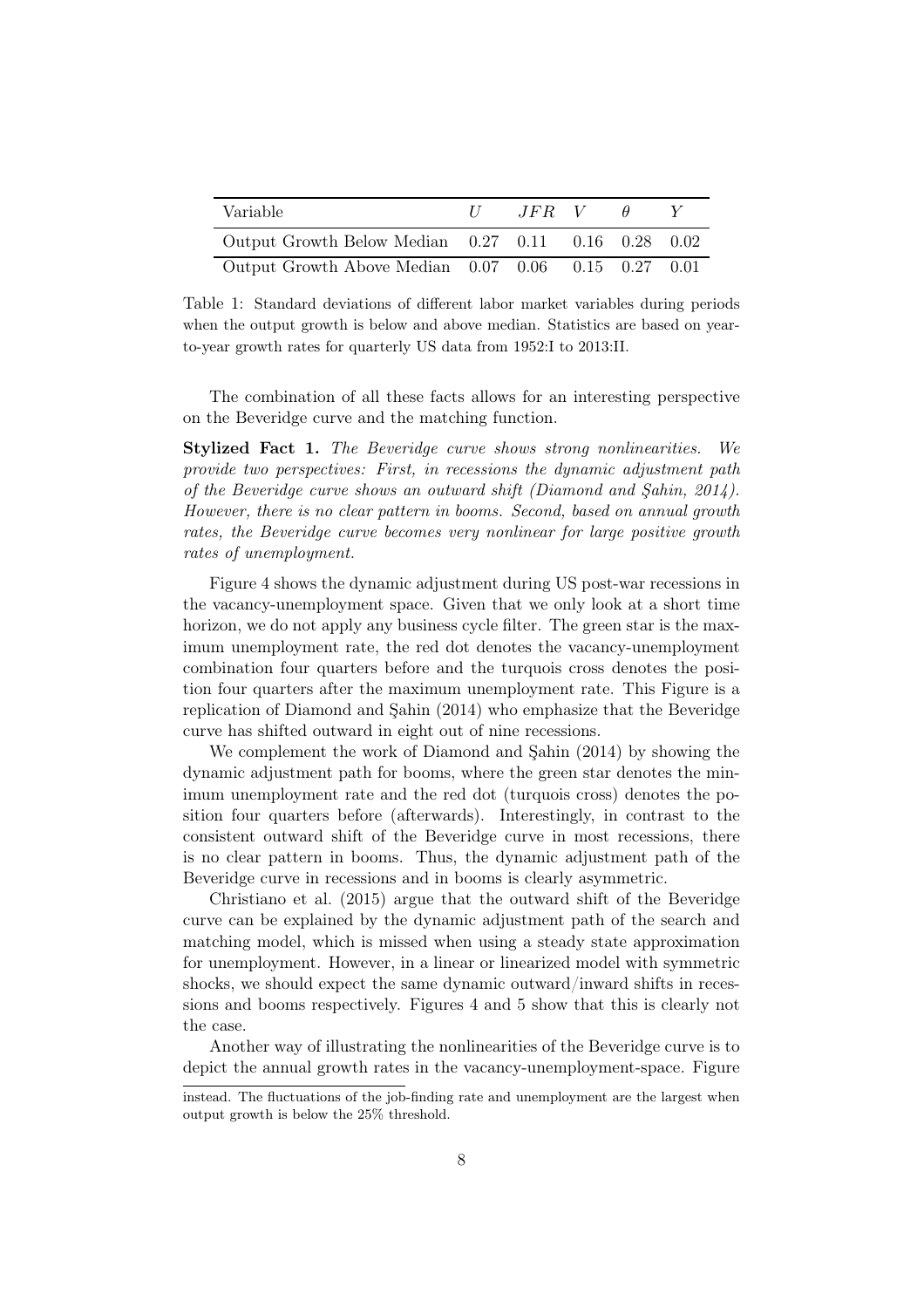<span id="page-10-0"></span>

Figure 4: The US Beveridge curve in recessions. Peak of the unemployment rate  $+/-$  four quarters.

<span id="page-10-1"></span>

Figure 5: The US Beveridge curve in booms. Trough of the unemployment rate  $+/-$  four quarters.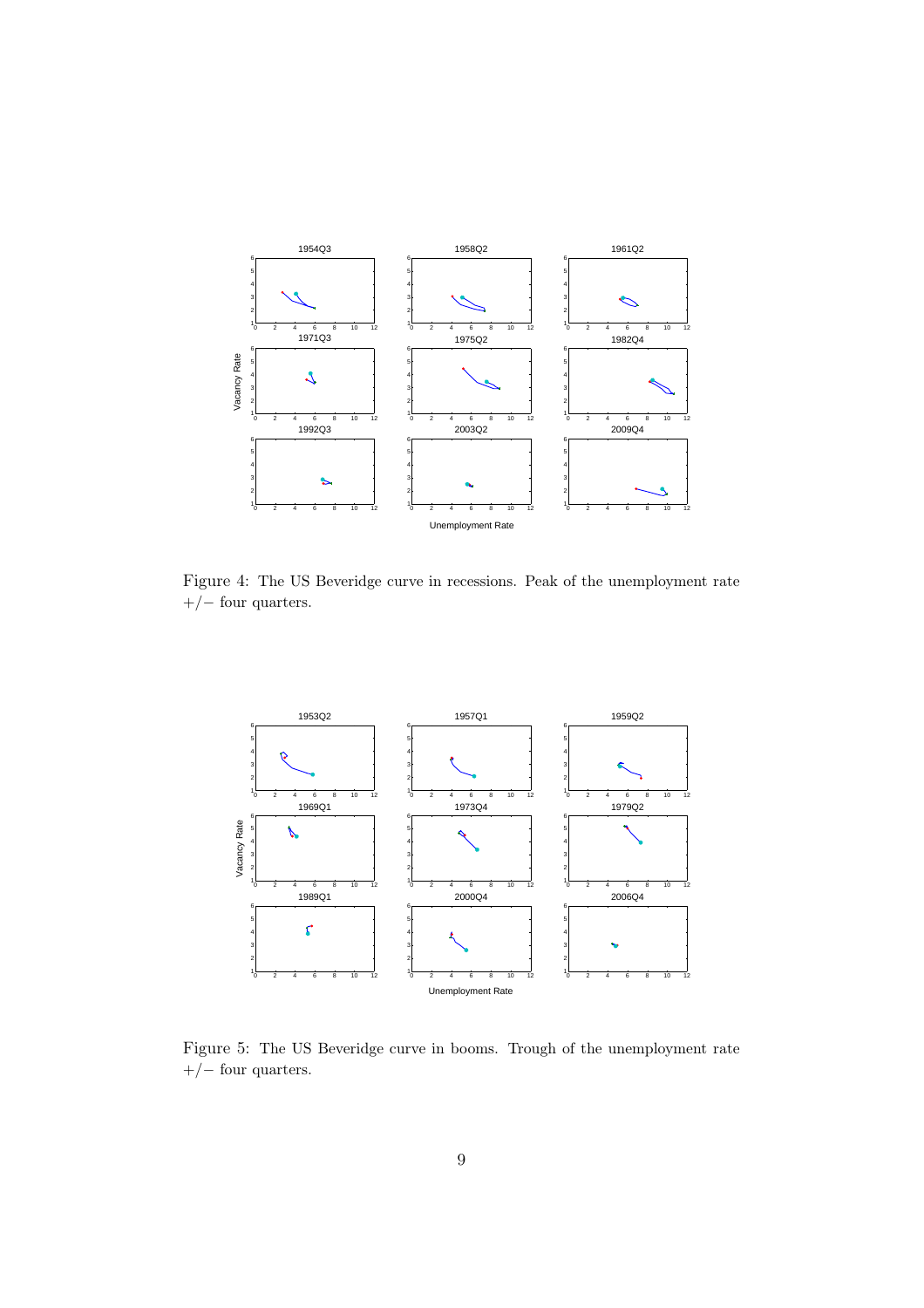[6](#page-11-0) shows that the Beveridge curve becomes particularly nonlinear with large unemployment increases. This is the flip side of the observations above that unemployment is very skewed over the business cycle, while vacancies show a symmetric pattern.

<span id="page-11-0"></span>

Figure 6: The US Beveridge curve (1952-2013).

Stylized Fact 2. The matching function is very nonlinear. For large market tightness growth rates (both negative and positive), the growth rate of the jobfinding rate is consistently below its predicted value.

Figure [7](#page-12-1) depicts the annual gross growth rate of the job-finding rate and market tightness. For illustration purposes, we add predictions based on a linear and a nonlinear Cobb-Douglas constant returns matching function to the figure.[13](#page-11-1)

It is clearly visible that the linear matching function is particularly inadequate in times of severe market tightness upswings or downswings. The nonlinear matching function provides a much better fit. However, even the nonlinear version has trouble fitting the extremes, where it systematically overpredicts the job-finding rate. For large upswings and downswings of market tightness, most of the predicted values for the job-finding rate are above the actual realizations. The systematic difference between the job-finding rate and its predicted value suggests a decline of the matching efficiency in severe recessions if one looks at the data through the lens of a standard matching function. This is connected to the recent debate on the decline of

<span id="page-11-1"></span><sup>&</sup>lt;sup>13</sup>The linear matching function prediction is based on  $j\hat{f}r_t = \hat{\alpha}_1 + \hat{\alpha}_2\theta_t$  and the nonlinear one on  $j\hat{f}r_t = \hat{\alpha}_3\theta_t^{\hat{\alpha}_4}$ . The  $\hat{\alpha}$ 's are picked to minimize the sum of the squared error terms, which is obviously much smaller under the nonlinear fit.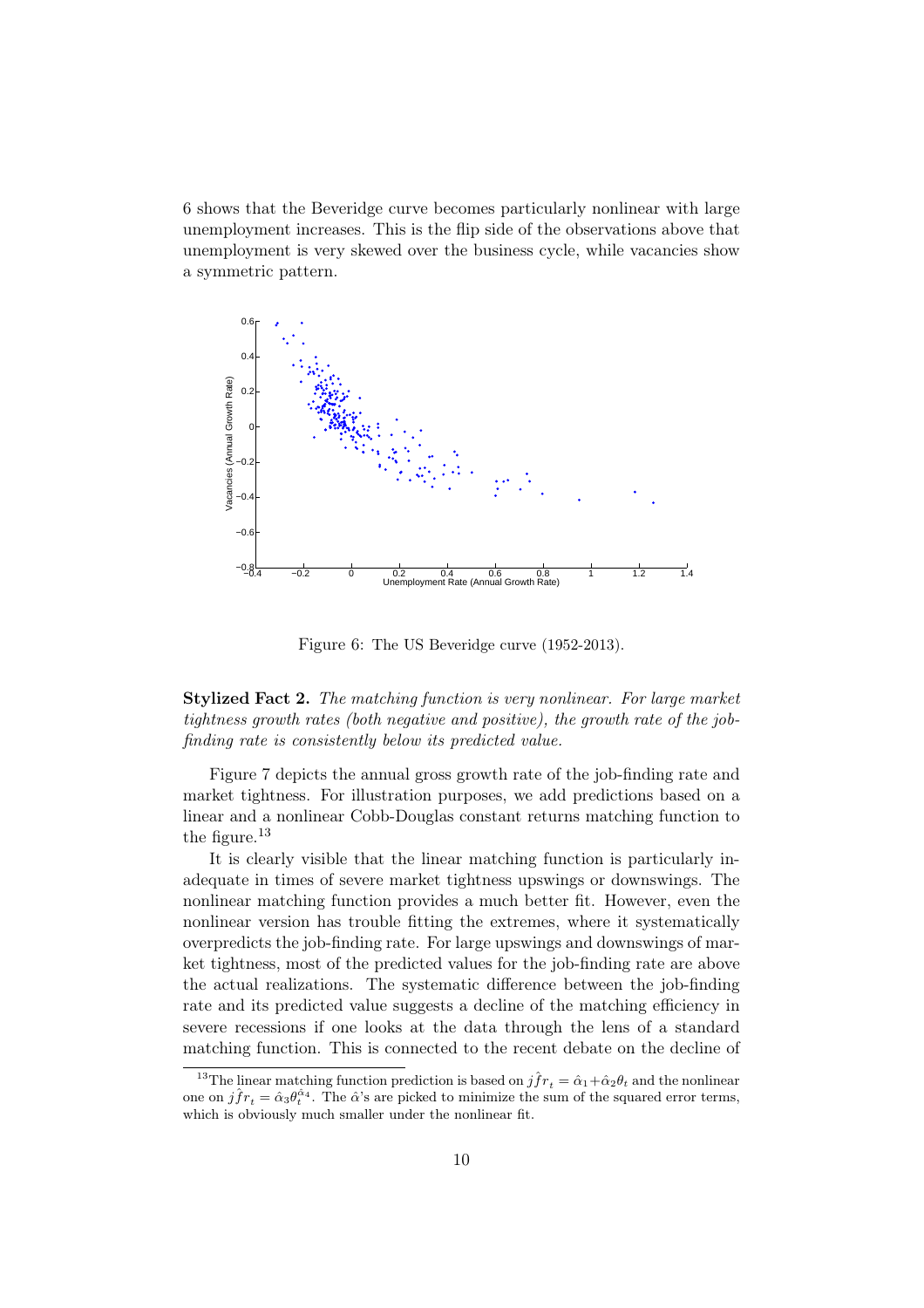<span id="page-12-1"></span>

Figure 7: The US matching function (1952-2013).

the matching efficiency in the Great Recession (see e.g. [Gavazza et al., 2015](#page-29-3); [Barnichon and Figura](#page-29-2), [2015](#page-29-2); [Lubik, 2013\)](#page-30-1).

This section has collected stylized facts from the literature and complemented them with some new insights and perspective. We will show next that enhancing a search and matching model with a labor selection mechanism can explain all these facts.

### <span id="page-12-0"></span>3 The Model

We use a version of the Diamond-Mortensen-Pissarides (DMP) model (e.g. [Mortensen and Pissarides](#page-30-7), [1994\)](#page-30-7) in discrete time and enrich it with one simple mechanism: idiosyncratic productivity for newly created jobs.

There is a continuum of workers on the unit interval who can either be employed or unemployed. Unemployed workers search for jobs and receive unemployment compensation  $b$ , employed workers can lose their job with constant probability  $\phi$ . Firms have to post vacancies in order to get in contact with a worker and pay vacancy posting costs  $\kappa$  per vacancy. We assume free-entry of vacancies. Contacts between searching workers and firms are established via a standard Cobb-Douglas contact function. In contrast to the basic search and matching model, not every contact between vacancies and workers ends in a hire. Upon contact, firms and workers draw from an idiosyncratic productivity distribution determining the match specific productivity,  $\varepsilon_{it}$ , for the first period of production. Only contacts that are productive enough,  $\varepsilon_{it} \geq \tilde{\varepsilon}_t$ , will result in a job, where  $\tilde{\varepsilon}_t$  is the cutoff productivity that makes a firm indifferent between hiring and not hiring a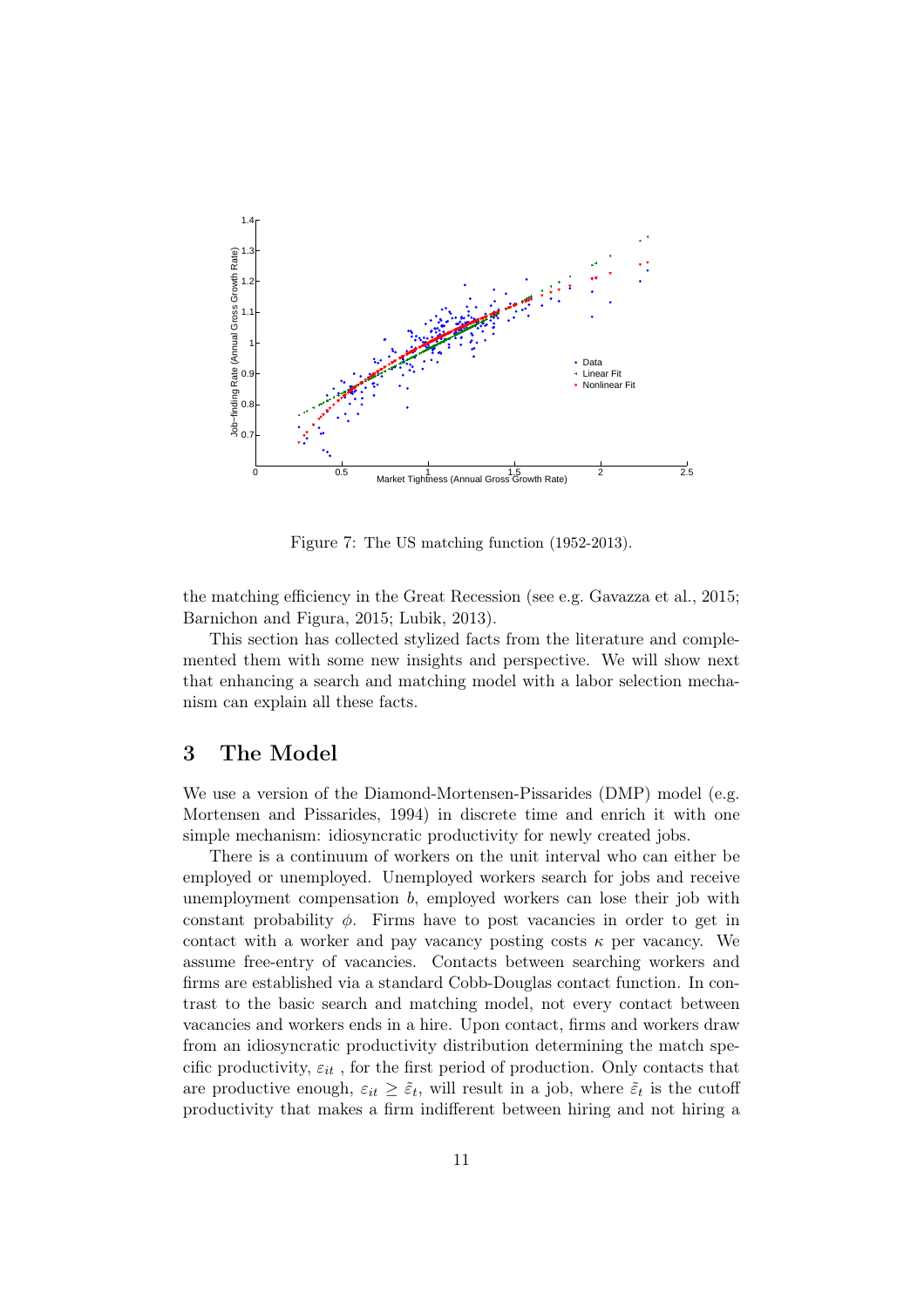worker. Our model is the same as in [Kohlbrecher et al. \(2014\)](#page-30-2) and similar to the stochastic job matching model [\(Pissarides, 2000,](#page-31-0) chapter 6) or many of th[e endogenous separation models \(e.g.](#page-29-6) [Krause and Lubik](#page-30-8)[,](#page-29-6) [2007\)](#page-30-8)[.](#page-29-6) Brown et al. [\(2015](#page-29-6)) and [Lechthaler et al. \(2010](#page-30-3)) are examples of labor selection models with idiosyncratic productivity (but without contact function). Our model is different from the latter in assuming that only new hires vary in their productivity. We choose this simplifying assumption to emphasize the role of idiosyncratic shocks for match formation.

#### 3.1 Contacts

Contacts between searching workers and firms are established via a Cobb-Douglas, constant returns to scale (CRS) contact function,

$$
c_t = \mu v_t^{\gamma} u_t^{1-\gamma},\tag{1}
$$

where  $u_t$  and  $v_t$  are the beginning of period t unemployment and vacancy stocks,  $\mu$  is the contact efficiency and  $c_t$  is the overall number of contacts in period t. We define the contact probability for a worker as

<span id="page-13-1"></span>
$$
p_t = \mu \theta_t^{\gamma},\tag{2}
$$

and the contact probability for a firm as

<span id="page-13-2"></span>
$$
q_t = \mu \theta_t^{\gamma - 1},\tag{3}
$$

with  $\theta_t = v_t/u_t$ .

#### 3.2 The Selection Decision

Upon contact, firm and worker gain information about their match specific productivity at the start of the match. Technically, they draw a shock,  $\varepsilon_{it}$ , from an idiosyncratic productivity distribution, which is iid across workers and time, with density  $f(\varepsilon)$  and cumulative distribution  $F(\varepsilon)$ .<sup>[14](#page-13-0)</sup> The expected discounted profit of a firm hiring a new worker (denoted with superscript E for entrant) with match-specific productivity  $\varepsilon_t$  is given by

$$
\pi_t^E(\varepsilon_t) = a_t + \varepsilon_t - w_t^E(\varepsilon_t) + \delta (1 - \phi) E_t (\pi_{t+1}^I), \qquad (4)
$$

where  $a_t$  is the aggregate productivity in the economy at time t,  $w_t(\varepsilon_t)$  is the match specific wage,  $\delta$  is the discount factor, and  $\pi_t^I$  is the expected discounted profit of an existing match (denoted with superscript I for incumbent). Existing matches are not subject to shocks and thus all produce with the same productivity. The profits are thus given by:

<span id="page-13-0"></span><sup>&</sup>lt;sup>14</sup>Due to the *iid* assumption, we abstract from the worker-firm pair specific index *i* from here onward.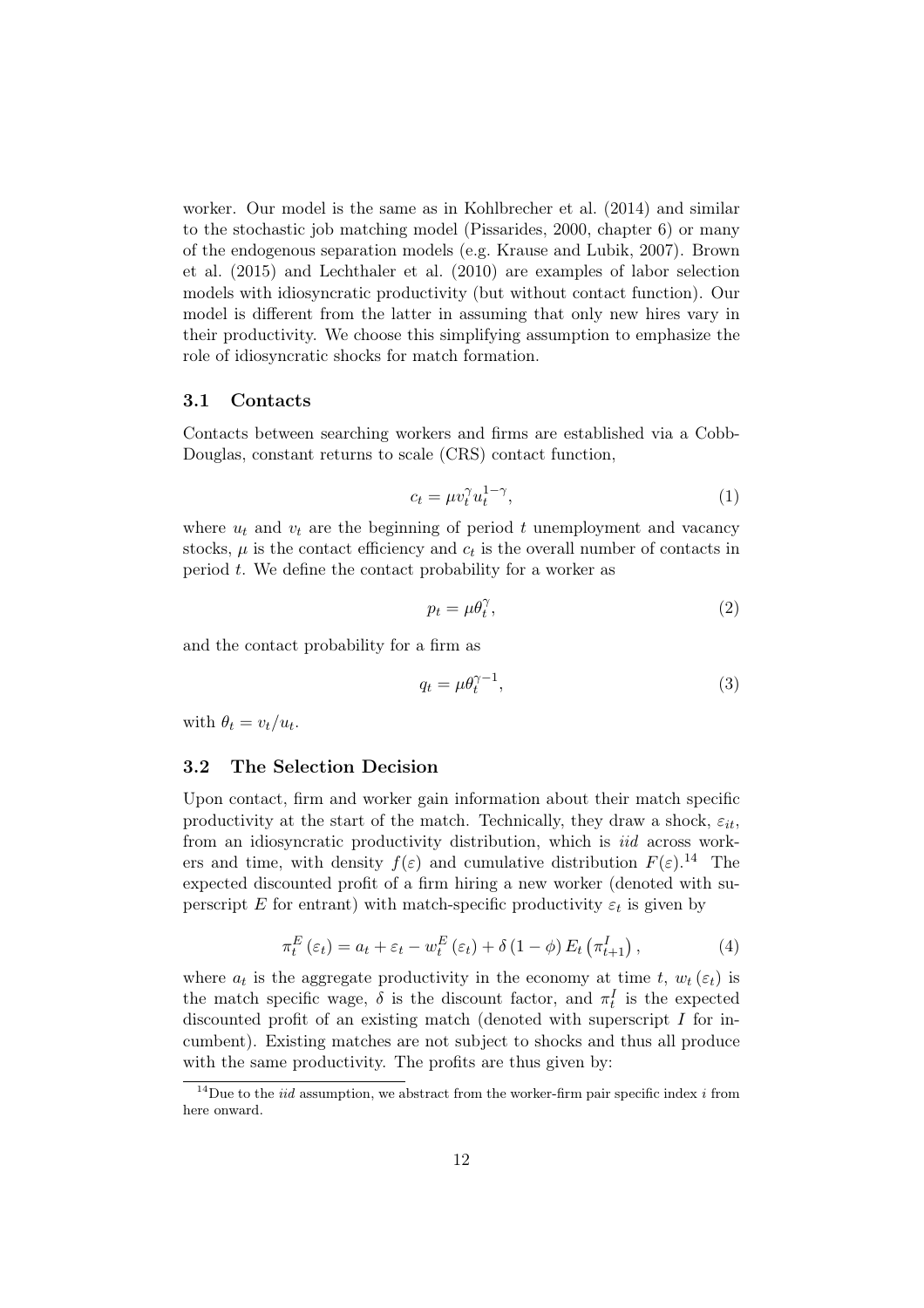<span id="page-14-0"></span>
$$
\pi_t^I = a_t - w_t^I + \delta (1 - \phi) E_t(\pi_{t+1}^I). \tag{5}
$$

A firm will hire a worker whenever the expected discounted profit is positive. The cutoff productivity that makes a firm indifferent between hiring and not hiring the worker is thus

<span id="page-14-1"></span>
$$
\tilde{\varepsilon}_t = w_t^E(\varepsilon_t) - a_t - \delta(1 - \phi) E_t(\pi_{t+1}^I). \tag{6}
$$

The ex-ante probability that a contact is selected into a job is thus

<span id="page-14-2"></span>
$$
\eta_t = \int_{\tilde{\varepsilon}_t}^{\infty} f(\varepsilon_t) d\varepsilon_t.
$$
 (7)

#### 3.3 Vacancies

In order to make a contact, firms have to post vacancies and pay vacancy posting costs  $\kappa$ . The value of a vacancy is

$$
\Psi_t = -\kappa + q_t \eta_t E_t \left[ \pi_t^E | \varepsilon_t \ge \tilde{\varepsilon}_t \right] + (1 - q_t \eta_t) \Psi_{t+1},\tag{8}
$$

where  $q_t\eta_t$  is the overall probability that a vacancy leads to a productive match. We assume free entry for vacancies such that the value of a vacancy will be driven to zero. The vacancy condition thus simplifies to

<span id="page-14-3"></span>
$$
\frac{\kappa}{q_t \eta_t} = E_t \left[ \pi_t^E | \varepsilon_t \ge \tilde{\varepsilon}_t \right]
$$
\n
$$
= a_t + \frac{\int_{\tilde{\varepsilon}_t}^{\infty} \left( \varepsilon_t - w_t^E \left( \varepsilon_t \right) \right) f \left( \varepsilon_t \right) d\varepsilon_t}{\eta_t} + \delta \left( 1 - \phi \right) E_t \left( \pi_{t+1}^I \right). \tag{9}
$$

#### 3.4 Wages

We assume Nash bargaining for both new and existing matches. Workers have linear utility over consumption. Let  $V_t^U$ ,  $V_t^E$ , and  $V_t^I$  denote the value of unemployment, the value of a job for an entrant worker and the value of a job for an incumbent worker.

$$
V_t^U = b + \delta E_t \left( p_{t+1} \eta_{t+1} V_{t+1}^E [\varepsilon_{t+1} \ge \tilde{\varepsilon}_{t+1}] + (1 - p_{t+1} \eta_{t+1}) V_{t+1}^U \right), \tag{10}
$$

$$
V_t^E(\varepsilon_t) = w_t^E(\varepsilon_t) + \delta E_t \left( (1 - \phi) V_{t+1}^I + \phi V_{t+1}^U \right), \tag{11}
$$

$$
V_t^I = w_t^I + \delta E_t \left( (1 - \phi) V_{t+1}^I + \phi V_{t+1}^U \right). \tag{12}
$$

The wage for an entrant and the wage for an incumbent worker are thus determined by the following maximization problems: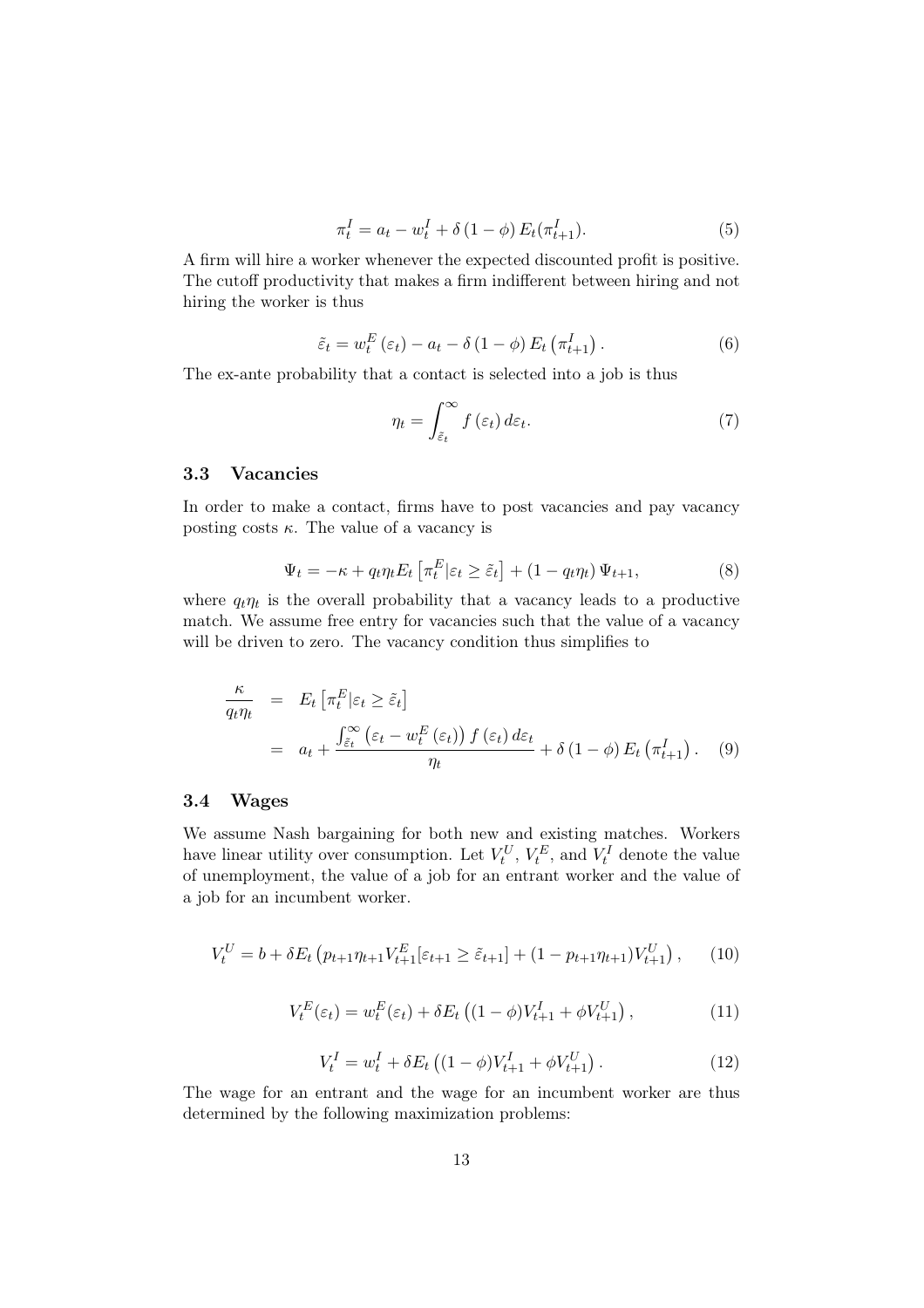<span id="page-15-1"></span>
$$
w_t^E(\varepsilon_t) \in \arg\max \left( V_t^E(\varepsilon_t) - V_t^U \right)^{\alpha} \left( \pi_t^E(\varepsilon_t) \right)^{1-\alpha}, \tag{13}
$$

<span id="page-15-2"></span>
$$
w_t^I \in \arg \max \left( V_t^I - V_t^U \right)^{\alpha} \left( \pi_t^I \right)^{1-\alpha}.
$$
 (14)

#### 3.5 Employment

The law of motion for employment is

<span id="page-15-3"></span>
$$
n_{t+1} = (1 - \phi)n_t + p_t \eta_t u_t \tag{15}
$$

with

<span id="page-15-4"></span>
$$
u_t = 1 - n_t. \tag{16}
$$

#### 3.6 Labor market equilibrium

Given an initial condition for employment  $n_0$  and a stochastic process for technology  $\{a_t\}_{t=0}^{+\infty}$ , the labor market equilibrium is a sequence of allocations  ${u_{t+1, n_{t+1}, p_t, q_t, \pi_t, \eta_t, v_t, \tilde{\varepsilon}_t, w_t^I, w_t^E}^{\dagger \infty}_{t=0}$  satisfying equations [\(2\)](#page-13-1), [\(3\)](#page-13-2), [\(5\)](#page-14-0),  $(6)$ ,  $(7)$ ,  $(9)$ ,  $(13)$ ,  $(14)$ , the law of motion for employment  $(15)$ , and the definition of unemployment [\(16\)](#page-15-4).

## <span id="page-15-0"></span>4 Analytical Results

This section demonstrates that idiosyncratic shocks for new contacts in the search and matching model generate important asymmetries. To highlight the effect of the selection mechanism, we derive analytical results based on the steady state version of a pure selection model. More precisely, we assume that the contact rate is constant by setting  $\gamma = 0$ . In this case, the job-finding rate is only driven by selection. We prove analytically that the pure selection model can generate asymmetries of the job-finding rate and unemployment. This is also true when wages (for a specific idiosyncratic realization) comove one to one with aggregate productivity. In addition, we show that matching efficiency, if seen through the lens of a standard search and matching model, declines under negative productivity shocks.

The Appendix also contains derivations for the opposite polar case, namely a search and matching model without labor selection. It shows that the steady state version of the search and matching model can only generate asymmetries with some form of wage rigidity. Obviously, the standard search and matching model cannot generate any endogenous shifts of the matching efficiency.

To set the stage and to provide some intuition, consider the model dynamics of a pure selection model. Both the job-finding rate and market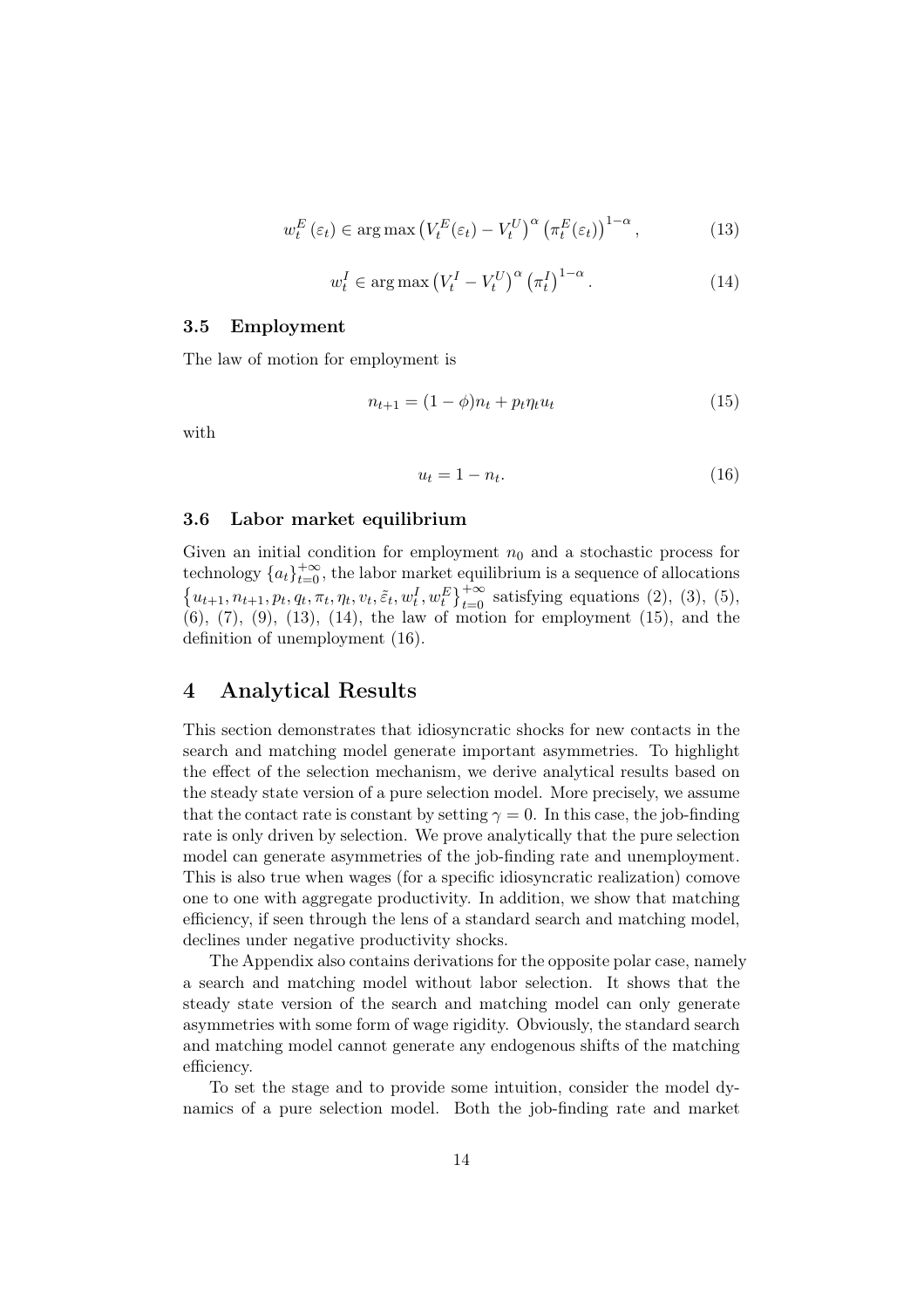tightness move in response to a productivity shock in this model. Assume a positive productivity shift: The selection rate and hence the job-finding rate increase because it becomes profitable for firms to select workers with lower idiosyncratic productivity. In addition, firms post more vacancies as larger aggregate productivity increases the ex-ante expected profits. Hence, vacan-cies and thereby market tightness go up.<sup>[15](#page-16-0)</sup> Kohlbrecher et al.  $(2014)$  show that this positive comovement is observationally equivalent to a constant returns Cobb-Douglas matching function – even with a constant contact rate,  $\gamma = 0$ . If simulated data from the model is used to estimate a standard Cobb-Douglas matching function, the estimated weight on vacancies corresponds to the elasticity of the job-finding rate with respect to market tightness in the model. In the steady state version of the pure selection model, this elasticity is given by the following expression:

<span id="page-16-1"></span>
$$
\frac{\partial \ln \eta}{\partial \ln \theta} = \frac{\partial \frac{\int_{\tilde{\varepsilon}}^{\infty} \varepsilon f(\varepsilon) d\varepsilon}{\partial \tilde{\varepsilon}}}{\partial \tilde{\varepsilon}} = \frac{f(\tilde{\varepsilon})}{\eta} \left( \frac{\int_{\tilde{\varepsilon}}^{\infty} \varepsilon f(\varepsilon) d\varepsilon}{\eta} - \tilde{\varepsilon} \right). \tag{17}
$$

This expression depends only on the distribution of idiosyncratic productivity and the position of the hiring cutoff point in that distribution. Technically, the elasticity is equal to the first derivative of the conditional expectation of the idiosyncratic productivity shock with respect to the cutoff point  $\tilde{\varepsilon}$  (see Appendix for details). Figure [8](#page-17-0) illustrates this point. The upper panel shows three common density functions for idiosyncratic productivity. The lower panel shows the corresponding elasticity of the job-finding rate with respect to market tightness at different cutoff points based on equation [\(17\)](#page-16-1).

Against this background, we derive two results that are helpful for a better understanding of the numerical results in Section [6.](#page-21-0)

<span id="page-16-2"></span>Result 1. If the probability density function of idiosyncratic productivity is upward sloping at the cutoff point, the job-finding rate reacts more in *recessions than in booms.*  $\frac{\partial^2 \eta}{\partial a^2} < 0$  *if*  $f'(\tilde{\varepsilon}) > 0$ .

For the analytical proof see Appendix [C.2.1.](#page-37-0)

Intuition. A negative (positive) aggregate productivity change moves the cutoff point to a part of the density function with more (less) density. This generates asymmetric responses of the job-finding rate.

**Result 2.** With  $f'(\tilde{\varepsilon}) > 0$ , a negative productivity shock generates a fall of the measured matching efficiency.

See Appendix [C.2.2](#page-38-0) for details.

<span id="page-16-0"></span><sup>&</sup>lt;sup>15</sup>Given that the contact function is degenerate, in aggregate more vacancies do not lead to more contacts. However, firms have an incentive to post vacancies up to the point where the expected profits are zero.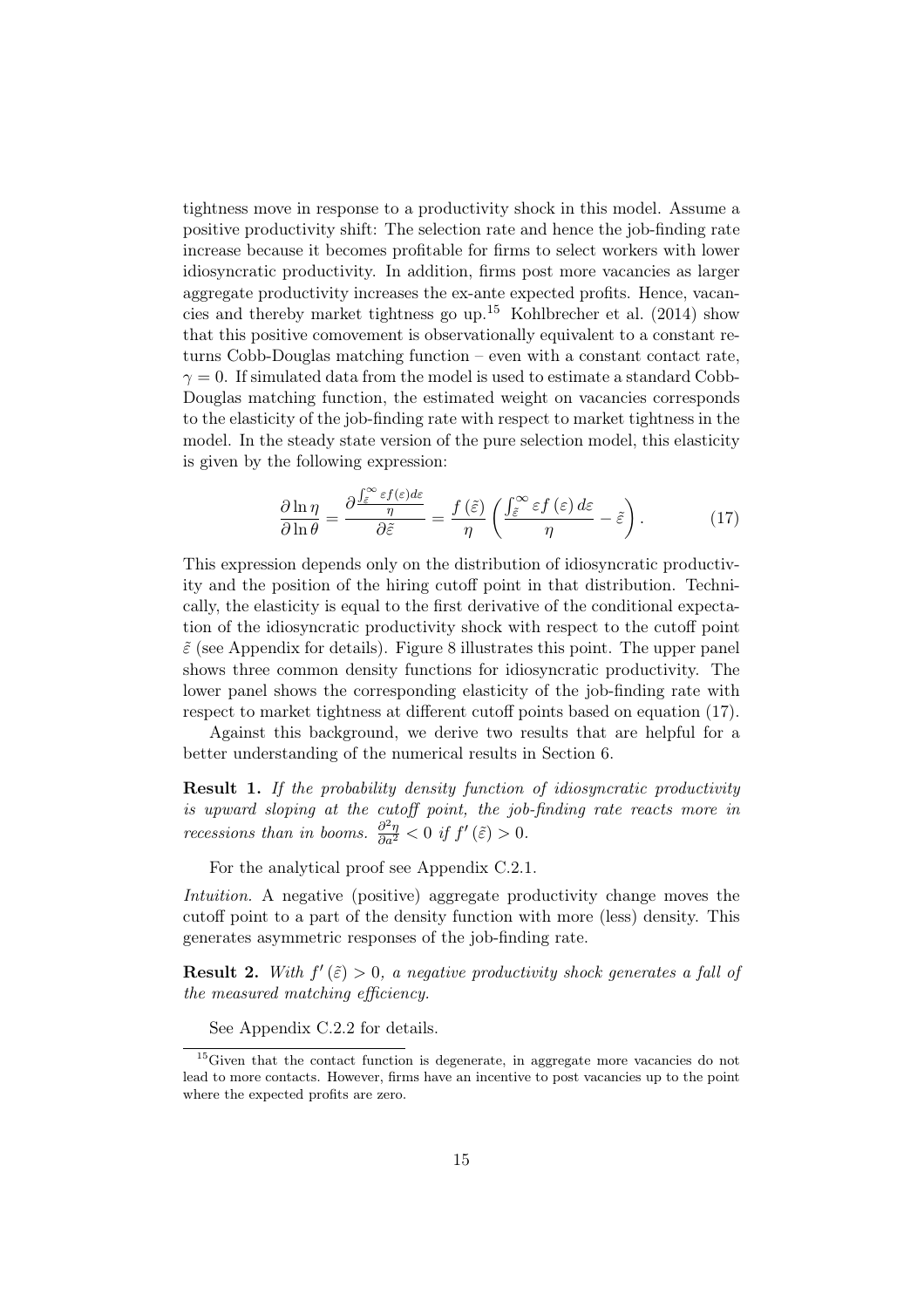<span id="page-17-0"></span>

Figure 8: Predicted matching coefficients for standard distributions. Density function (upper panel) and first derivative of conditional expectation (lower panel) for different standard distributions (normal, logistic, and lognormal). For comparability reasons, the variance is normalized to 1 and the mean is set to 3.

Intuition. It follows from result [1](#page-16-2) that the job-finding rate reacts more in a recession than in a boom. In addition, firms anticipate that they will hire workers with on average larger idiosyncratic productivity in a recession. Due to this composition effect, the reduction in vacancy posting is smaller. Thus, the job-finding rate falls very strongly in a recession, while the decline of market tightness is muted. Through the lens of a matching function, this leads to a drop of the measured matching efficiency and to an outward shift of the Beveridge curve in a recession.

To illustrate this further, take Figure [8](#page-17-0) and assume that the steady state cutoff point is at value 2. Assume an equal upward and downward shift of aggregate productivity, which leads to a symmetric movement of the cutoff point (e.g. from 2 to 1.5 and 2.5 in the boom and recession respectively).<sup>[16](#page-17-1)</sup> During the boom, the selection rate changes by a lot less than during the recession due to the curvature of the density function (upper panel). In addition, the comovement between the job-finding rate and market tightness changes (lower panel). For a certain downward movement of market tightness, the job-finding rate falls by more than expected. This manifests itself in a drop of the measured matching efficiency if the weight on vacancies is assumed to be a fixed number.

We require  $f'(\tilde{\varepsilon}) > 0$  in order to generate nonlinearities of the job-finding

<span id="page-17-1"></span> $^{16}\mathrm{We}$  prove in the Appendix that symmetric productivity movements generate symmetric cutoff movements:  $\frac{\partial^2 \tilde{\varepsilon}}{\partial a^2} = 0$ .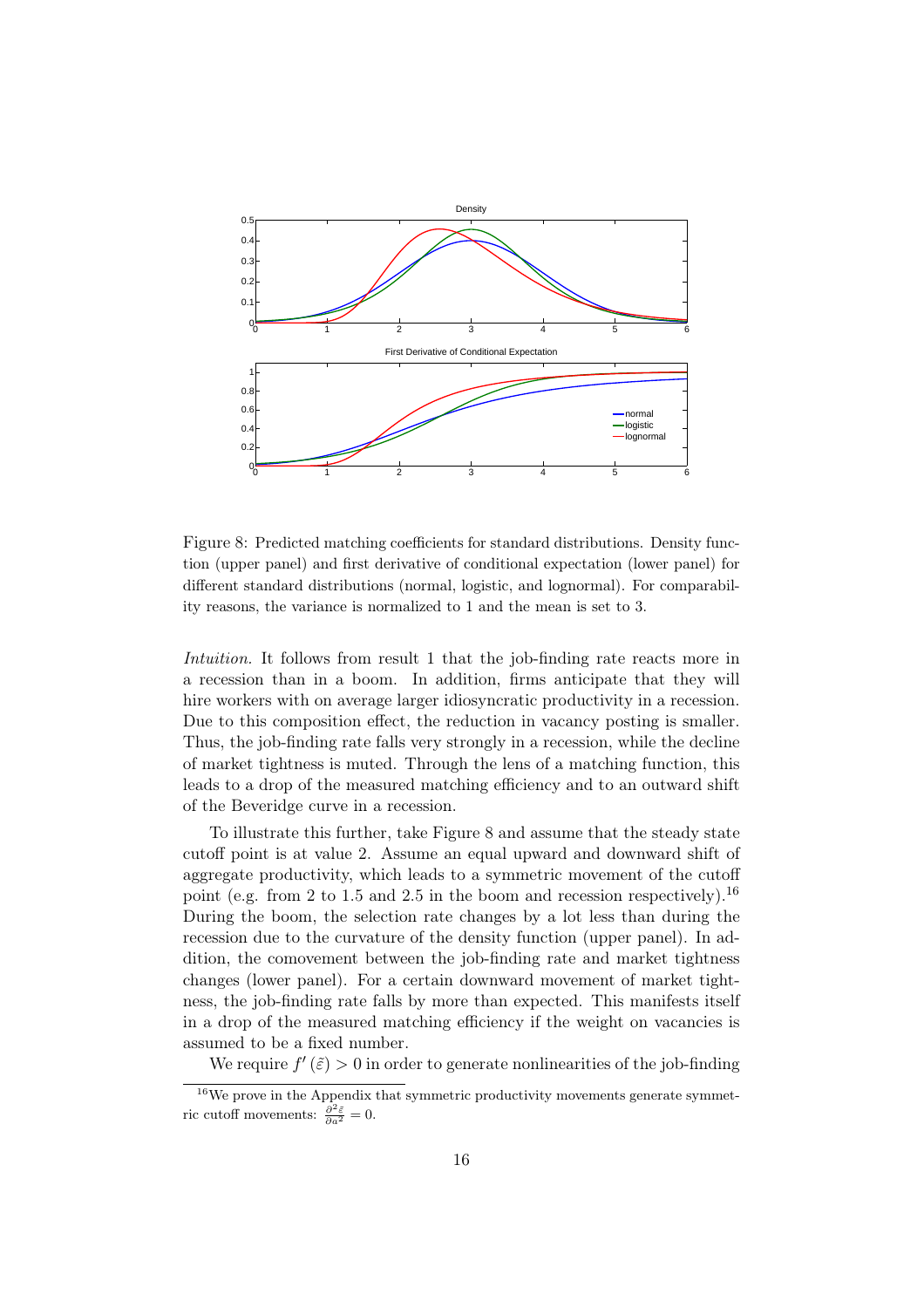rate and a drop of the measured matching efficiency in recessions. With a uniform distribution,  $f'(\tilde{\varepsilon}) = 0$ , the job-finding rate shows no asymmetries and with  $f'(\tilde{\varepsilon}) > 0$ , the asymmetries of the job-finding rate would move in the wrong direction.

Why should  $f'(\tilde{\varepsilon}) > 0$  be a plausible condition? We have shown that the position of the cutoff point determines the weight on vacancies in an estimated matching function (see equation [\(17\)](#page-16-1)). Figure [8](#page-17-0) illustrates that a weight on vacancies smaller than 0.5 (lower panel) is only possible in an upward sloping part of the density function.

Let us compare this with the results from existing matching function estimations. The survey by [Petrongolo and Pissarides](#page-31-1) [\(2001](#page-31-1)) considers a weight on vacancies of  $0.5$  as an upper bound in a broad range of estimations. We have also estimated matching functions for the United States based on the long time series for the job-finding rate and market tightness. Independent of the filtering/detrending (none, HP-filter, fourth differences, linear trend), the estimated weight on vacancies is always smaller than  $0.5$ .<sup>[17](#page-18-1)</sup> The bottom line is that in order to obtain a realistic estimated matching function in a selection model (with weight on vacancies smaller than 0.5), we require  $f'(\tilde{\varepsilon}) > 0$ . This provides a theoretical external validity condition for our model mechanism.

An important question is how this result changes when we move to the more realistic case with a standard contact function ( $\gamma > 0$ ), which we will do in our numerical simulations. [Kohlbrecher et al. \(2014\)](#page-30-2) show that a weight on vacancies above zero in the contact function adds to the weight on vacancies in the estimated matching function.[18](#page-18-2) Thus, if both mechanisms are at work (contact and selection), the steady state cutoff point even has to be further to the left in Figure [8](#page-17-0) to obtain a weight on vacancies smaller than 0.5.

So far, we have illustrated that the labor selection mechanism (idiosyncratic shocks for new contacts) can generate asymmetries of the job-finding rate and a decline of the measured matching efficiency in recessions. In our numerical part below, we will use the full model where both search and matching and labor selection are at work. Furthermore, we will show that the generated asymmetries are quantitatively meaningful.

### <span id="page-18-0"></span>5 Calibration

We calibrate the model to a monthly frequency and then aggregate to obtain quarterly series. We target a steady state job-finding rate ,  $p \cdot \eta$ , of 0.45 as in

<span id="page-18-1"></span><sup>&</sup>lt;sup>17</sup>Results are available on request.

<span id="page-18-2"></span><sup>&</sup>lt;sup>18</sup>We can show numerically that the weight on vacancies due to contact and selection are approximately additive. When estimating,  $jfr_t = \beta_o + \beta_1 \theta_t + \varepsilon_t$ , the estimated coefficient would approximately correspond to  $\hat{\beta}_1 \approx \gamma + \frac{\partial \int_{\tilde{\epsilon}}^{\infty} \tilde{\epsilon} f(\epsilon) d\epsilon}{\partial \tilde{\epsilon}}$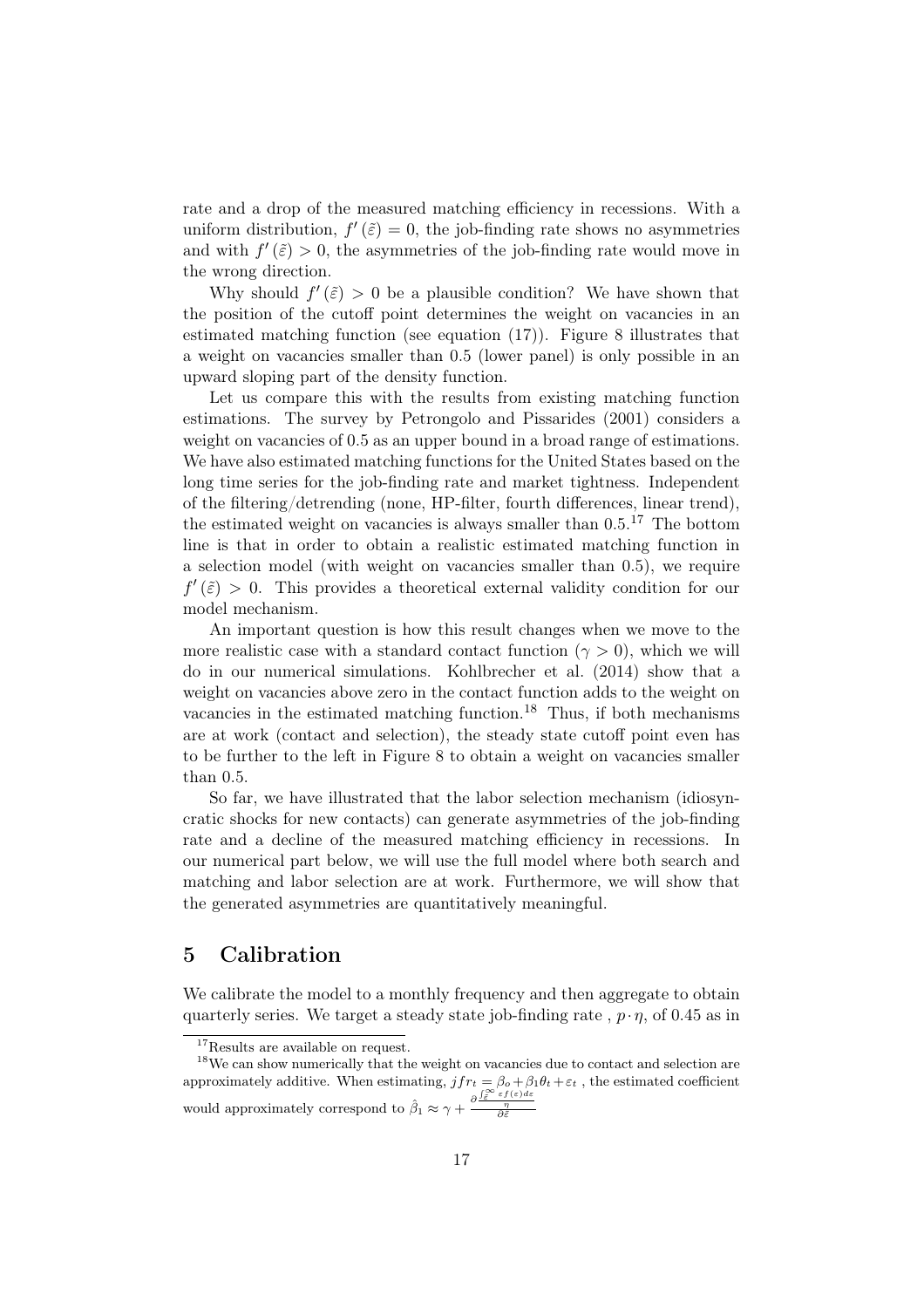[Shimer \(2005](#page-31-5)) and set the separation rate to 3% per month. Market tightness is normalized to one. As in [Shimer \(2005\)](#page-31-5) we set the bargaining power of workers to  $\alpha = 0.28$ . The discount factor is  $\delta = 0.99^{1/3}$ . Unemployment compensation is 70% of steady state productivity. This is an intermediate value between those used in [Shimer \(2005\)](#page-31-5) and [Hagedorn and Manovskii](#page-30-5) [\(2008\)](#page-30-5).

As both the selection mechanism and the contact function affect the elasticity of the job-finding rate with respect to market tightness, it is no longer clear how big the coefficient on vacancies in the contact function,  $\gamma$ , should be. [Kohlbrecher et al. \(2014\)](#page-30-2) use data on individual entry wages for Germany to determine the relative contribution of the selection mechanism and the contact function to the overall elasticity of the job-finding rate with respect to market tightness. They find that the larger part of the comovement between these variables is driven by selection. When we fit a Cobb-Douglas constant returns nonlinear matching function to the data in Section [2,](#page-6-0) we obtain a coefficient on vacancies of about 0.3, which is well in line with existing evi[dence on matching function estimations \(see e.g.](#page-31-1) Petrongolo and Pissarides, [2001;](#page-31-1) [Shimer](#page-31-5), [2005\)](#page-31-5).<sup>[19](#page-19-0)</sup> We therefore set the coefficient on vacancies in the contact function to  $\gamma = 0.1$ , i.e. we assume that around one third of the elasticity is driven by the contact margin. Note, however, that we have experimented with several combinations of  $\gamma$ . Our qualitative results are unaffected by this.

We assume a normal distribution for our match specific shocks. We determine the parameters of the normal distribution to meet two targets from the data: An estimated matching function coefficient of 0.3 and the relative volatility of the job-finding rate with respect to productivity in the data, which is 5.4. [20](#page-19-1) Intuitively, the first target determines the position of the cutoff point in the distribution (see Figure [8\)](#page-17-0). Given the target, it immediately follows that the cutoff point will be in the upward sloping part of the distribution. The second target determines how much mass there will be in the vicinity of the cutoff point and hence pins down the dispersion of the distribution. In our paper, we do not want to discuss the ability of the selection mechanism to generate amplification.<sup>[21](#page-19-2)</sup> By contrast, we want to analyze the business cycle properties of a search and matching model with a realistically volatile job-finding rate in order to analyze the nonlinear behavior of the model in severe recessions. An alternative strategy would be to choose a more dispersed idiosyncratic productivity shock and to use different shocks (e.g. discount factor or preference shocks) or to introduce additional model mechanisms in order to generate large fluctuations of the

<sup>19</sup>The coefficient is 0.29 for a linear estimation and 0.28 for the nonlinear estimation based on annual growth rates.

<span id="page-19-1"></span><span id="page-19-0"></span><sup>20</sup>Both in terms of the annual growth rate.

<span id="page-19-2"></span> $21$ See [Chugh and Merkl \(forthcoming\)](#page-29-7) for a discussion of the ability of selection models to generate amplification.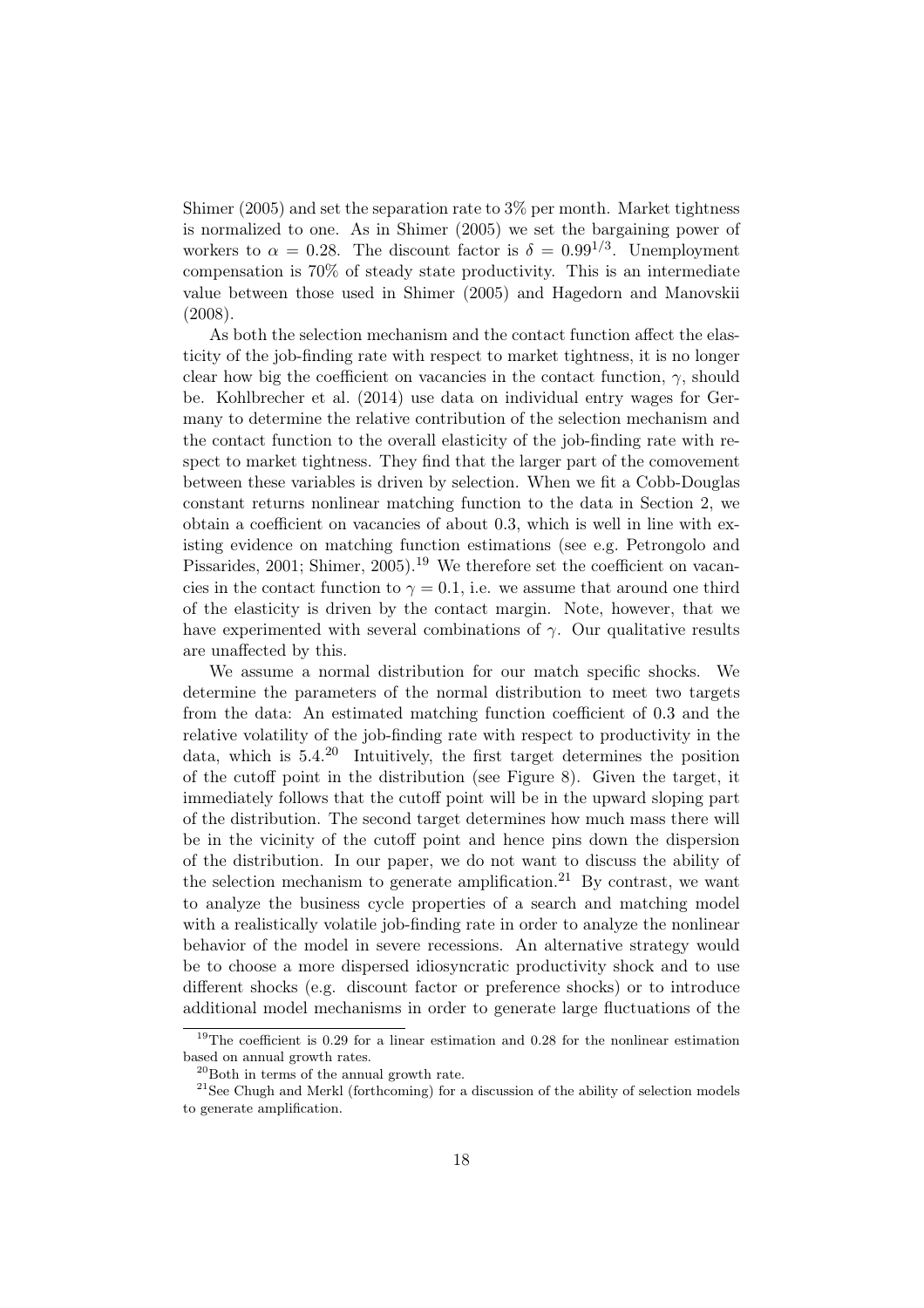job-finding rate.

Given the targets for the weight on vacancies in the matching function and the relative volatility of the job-finding rate, the standard deviation of our distribution is 0.09. The steady state selection rate is 0.96 and the steady state contact rate is 0.47.

Finally, with steady state market tightness equal to one, we obtain a contact efficiency  $\mu = 0.47$ . Finally, we set the vacancy posting cost to satisfy the zero profit condition.

We perform two numerical exercises: First, we look at the nonlinear impulse responses of the economy in response to a large (and persistent) aggregate productivity shock. Second, we solve for the fully nonlinear dynamic path of our model using the [Fair and Taylor \(1983\)](#page-29-9) shooting algorithm. Instead of drawing from a random shock series, our model simulation is based on the actual time series of labor productivity growth in the data. The advantage of this approach is that our model results reflect the real productivity evolution during our time span and are thus directly comparable to the results in Section [2.](#page-6-0)

We follow the usual convention in the business cycle asymmetries literature an[d filter the data in terms of annual growth rates \(see e.g.](#page-29-0) Abbritti and Fahr, [2013](#page-29-0)). This ensures that we obtain stationary data, as required for our model simulation. The alternative would be to take the logarithm of time series and to HP-filter them. However, as shown in the Appendix this approach has caveats when using variables that exhibit large fluctuations.

Thus, labor productivity – as input into our simulation – is defined as the annual growth rate of gross value added over employment in the nonfarm business sector from the first quarter of 1952 to the second quarter of 2013. We normalize the mean of productivity growth to one. Note that productivity itself is not skewed.<sup>[22](#page-20-0)</sup> As we simulate on a monthly frequency, we interpolate labor productivity to a monthly frequency using industrial production and the method by [Chow and Lin \(1971\)](#page-29-10). The simulated data is then aggregated back to quarterly frequency. The standard deviation of our quarterly productivity process (both in the data and in the simulation) is 2.09% and the autocorrelation is 0.79.

Note finally, that our calibration results in a reasonable cyclicality of entry wages. A one unit increase in productivity leads on average to a 0.6 unit increase in the mean entry wage. Our wage, however, is completely flexible. For a given idiosyncratic productivity realization, the wage moves nearly one to one with aggregate productivity. The entry wage, however, is subject to a composition effect. If productivity goes up, firms are willing to hire less productive workers, which lowers the average entry wage by some extend.

<span id="page-20-0"></span> $22$ If any, it would be positively skewed. However, the coefficient is very small and not statistically significant.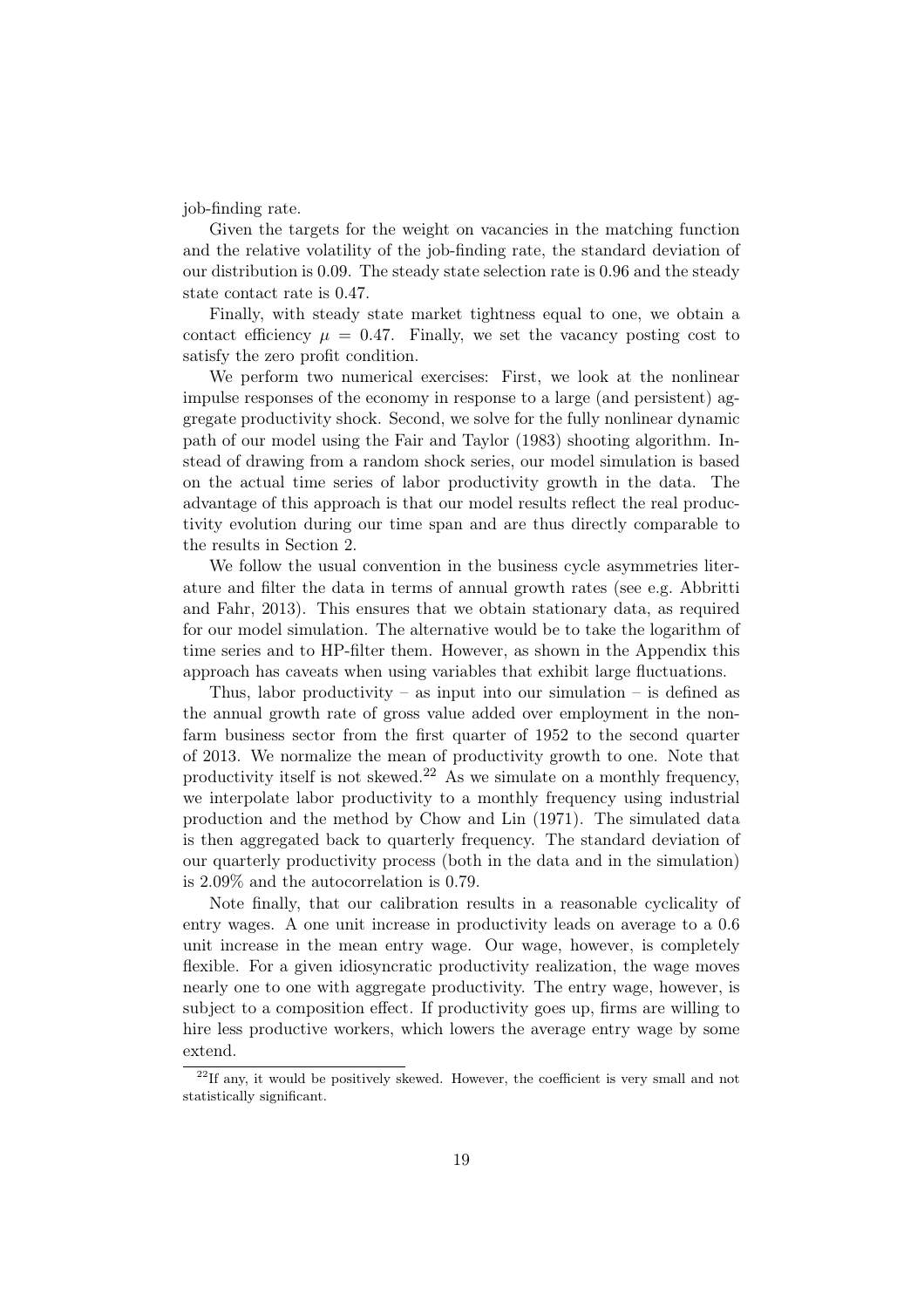## <span id="page-21-0"></span>6 Results

#### 6.1 Inspecting the Mechanism Numerically

To illustrate the driving forces for business cycle asymmetries and the shift of the matching efficiency, Figure [9](#page-21-1) shows the fully nonlinear impulse response functions of the model economy to a  $2.5\%$  positive and a  $2.5\%$  negative productivity shock. These exercises are meant to replicate severe recession and boom scenarios.

Although the aggregate shocks are symmetric, the job-finding rate and the unemployment rate move by roughly 50 percent more in case of the negative aggregate shock compared to the positive shock. Vacancies and market tightness, in contrast, move almost symmetrically.

<span id="page-21-1"></span>

Figure 9: Model impulse responses to positive and negative productivity shock (in percent deviations from steady state).

This exercise illustrates that the nonlinearities generated by the selection part of the model are quantitatively meaningful. Given that the cutoff point is located at an upward sloping part of the density function in steady state (i.e.  $f'(\tilde{\varepsilon}) > 0$ , see Section 4 for details), a negative aggregate shock moves the selection cutoff point to a part of the idiosyncratic productivity density function with more mass. Thus, a given change of the cutoff point exerts a larger effect on the job-finding rate.

While the job-finding rate falls a lot in a severe recession, the response of market tightness is muted. Firms anticipate in their vacancy posting behavior that they hire workers with on average larger idiosyncratic productivity in a recession compared to a boom. This composition effect mutes the response of vacancies and market tightness to an aggregate productivity shock.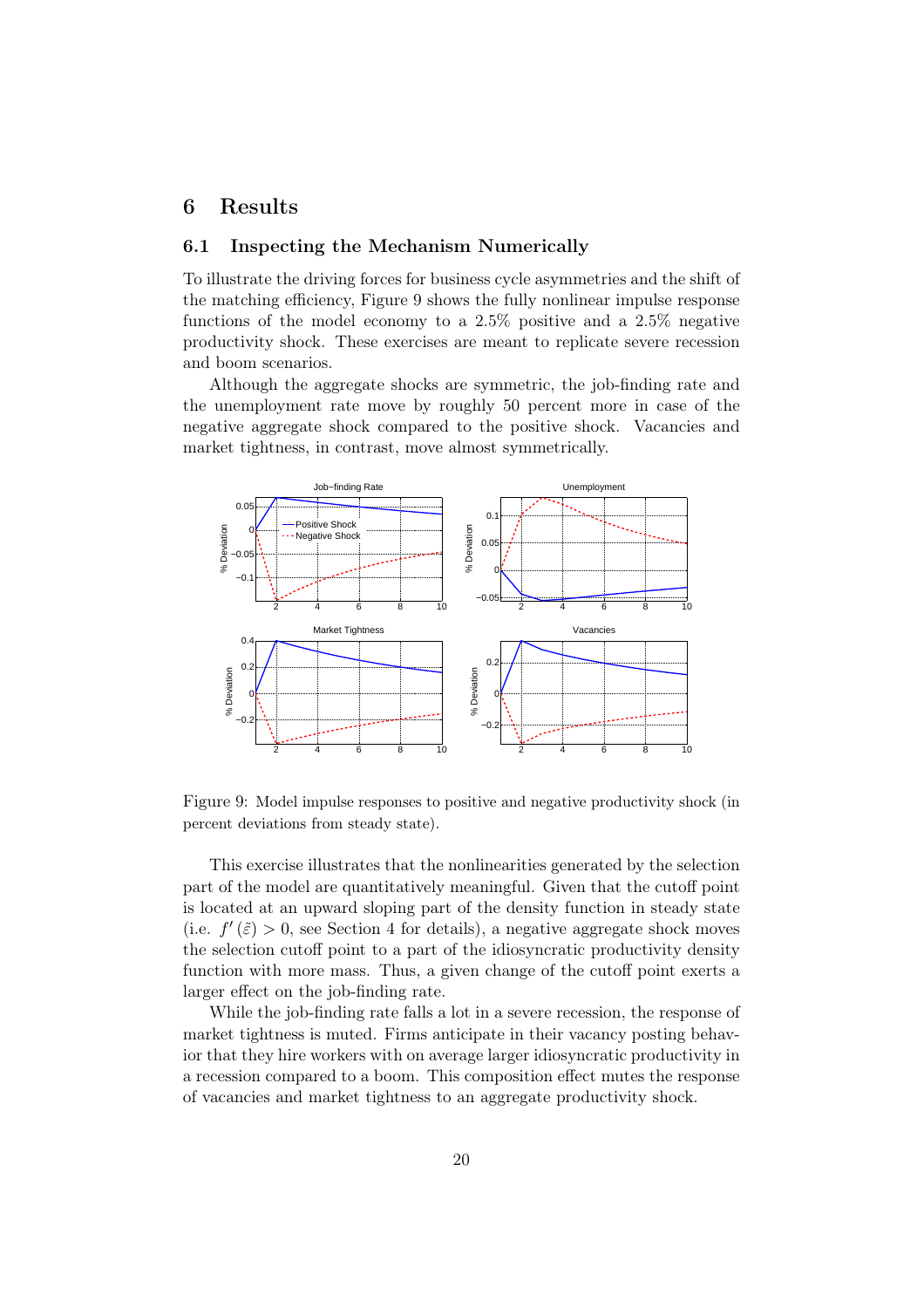Through the lens of the matching function, the strong decline of the jobfinding rate and the muted decline of market tightness would be interpreted as a decline of the matching efficiency, i.e. an exogenous deterioration of the efficiency of the labor market. However, through the lens of our model, this decline is simply a result of the severe recession, the labor selection mechanism and the resulting nonlinearities. Once the aggregate shock disappears, the selection rate will return to its steady state level and the measured matching efficiency will recover.

#### 6.2 Beveridge Curve and Matching Function

Figure [10](#page-22-0) shows the dynamic response of the model economy in response to a 2.5% positive and negative productivity shock in the unemployment-vacancy space. In our simulation exercise, vacancies move by roughly 35 percent (in absolute terms) both during the boom and during the recession. By contrast, due to the nonlinearities of the model, unemployment moves by about one half more in recessions compared to booms. As in the data, the recession is associated with a strong outward shift of the Beveridge curve. By contrast, the inward shift in the boom scenario is less pronounced. Thus, our model provides an explanation for the differential response of the Beveridge curve in booms and recessions observed in the data.

<span id="page-22-0"></span>

Figure 10: Beveridge curve shift in boom and recession scenario. Model response to a 2.5 positive (left panel) and 2.5% negative (right panel) productivity shock.

This phenomenon can be illustrated further by looking at the Beveridge curve for the dynamic simulation of the model, based on the actual productivity process for the US, using the [Fair and Taylor](#page-29-9) [\(1983](#page-29-9)) shooting algorithm. Figure [11](#page-23-0) shows that the simulated Beveridge curve has a particularly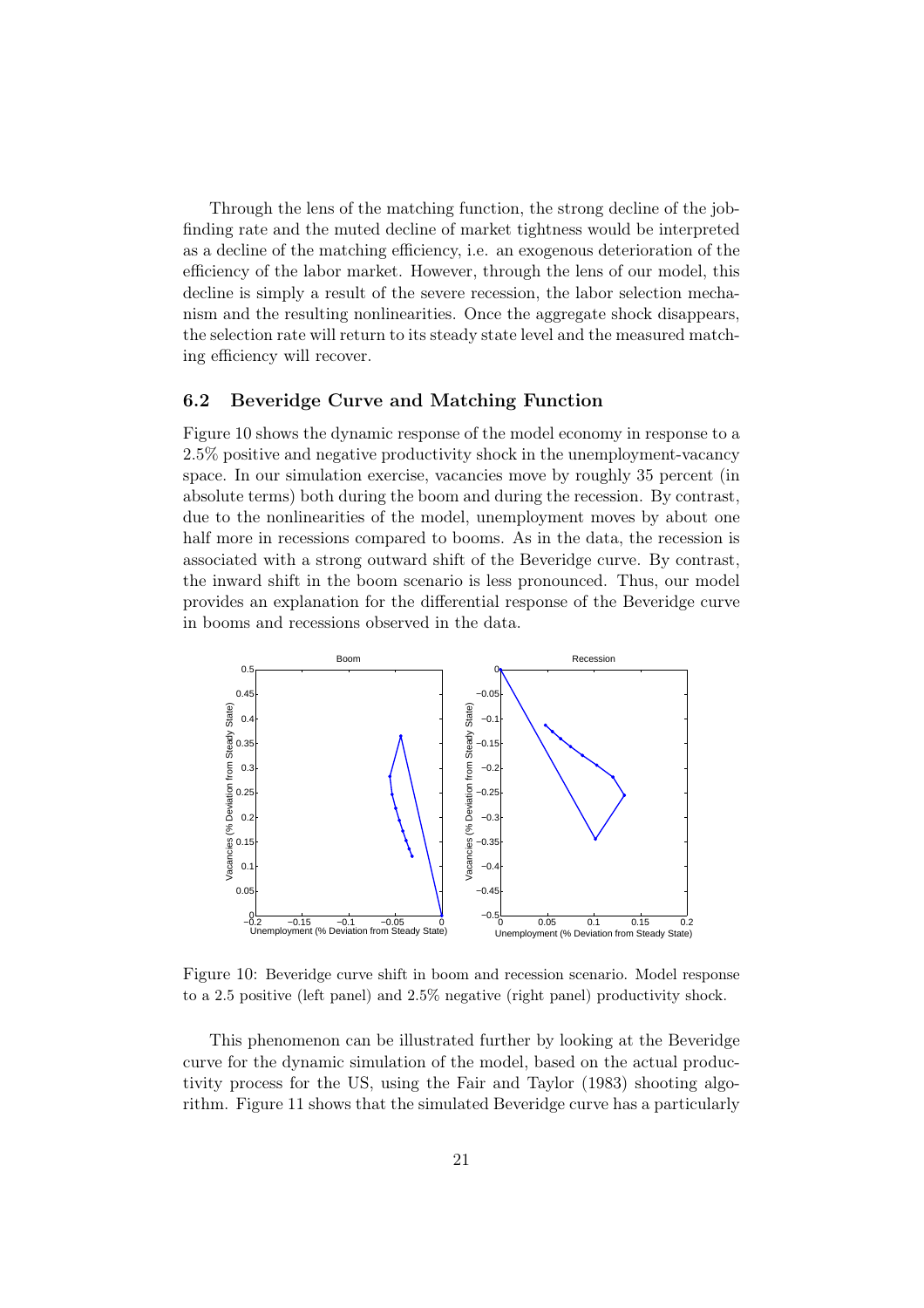<span id="page-23-0"></span>nonlinear shape in times of high unemployment. This is again very much in line with the corresponding figure based on US data in Section 2.



Figure 11: The model-based Beveridge curve.

This nonlinearity is also apparent when looking at the simulated matching function. Figure [12](#page-24-0) plots the model generated job-finding rate and market tightness and fits a linear and a nonlinear matching function as in Figure [7](#page-12-1) from Section [2.](#page-6-0) While the fit of the nonlinear matching function is better, it systematically overpredicts the job-finding rate in times of very low and very high market tightness. In Section 4, we explained the driving forces for this mechanism. In severe recessions, the job-finding rate drops by a lot due to the nonlinearities generated by the idiosyncratic productivity density function. By contrast, market tightness drops by less than in a search and matching model due to composition effects. Thus, through the lens of the matching function, it appears as if the job-finding rate has dropped by too much.[23](#page-23-1)

In the most extreme economic downturn in our simulation, the job-finding rate falls by more than 50 percent. This leads to a drop of the measured matching efficiency (calculated as the ratio between the actual job-finding rate and its prediction based on the nonlinear matching curve) by about one quarter and shows that our model mechanism generates substantial fluctu-ations of the measured matching efficiency.<sup>[24](#page-23-2)</sup> We thereby contribute to the

<span id="page-23-1"></span> $^{23}$ The measured matching efficiency also drops in strong booms in our numerical simulation. The job-finding rate increases by less in a boom than in a recession. At the same time, market tightness does not increase by as much as in a model without labor selection (composition effect). The more moderate reaction of both the job-finding rate and market tightness leads to shifts of the measured matching efficiency, which turns out to be negative in booms in our numerical simulation.

<span id="page-23-2"></span> $24$ In times of an extreme boom, the matching efficiency also decreases but the effect is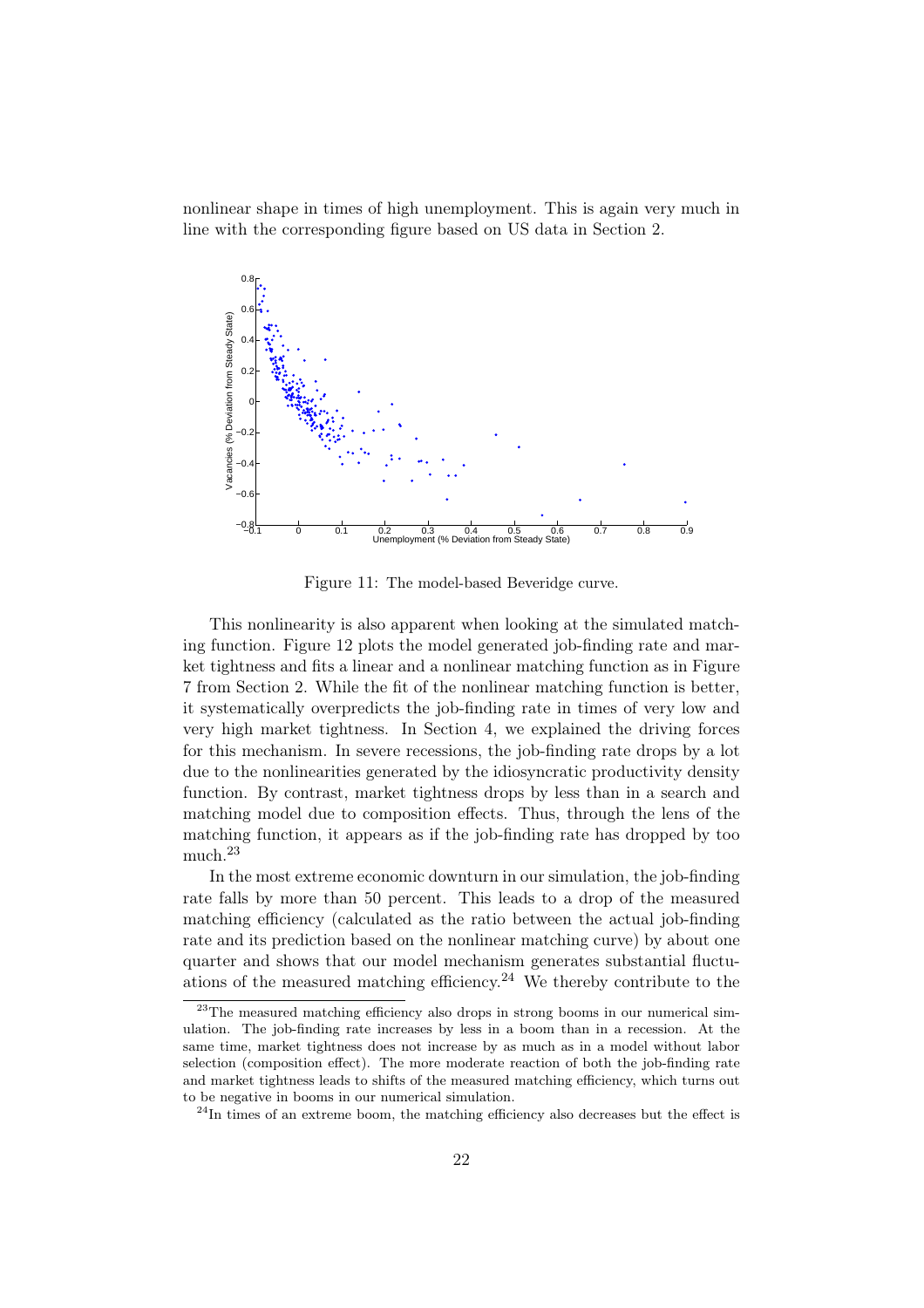<span id="page-24-0"></span>

Figure 12: The model-based matching function.

debate on the fall of matching efficiency during severe recessions, which the selection model generates endogenously.

While [Christiano et al. \(2015\)](#page-29-4) argue that these shifts are quantitatively not important (based on an estimation of a medium-scale model with unemployment), [Gavazza et al. \(2015](#page-29-3)) argue that without these shifts the time pattern of the vacancy-filling rate (matches divided by vacancies) cannot be represented appropriately. [Gavazza et al. \(2015](#page-29-3)) show that the vacancyfilling rate would increase too much in the Great Recession without a drop of the matching efficiency. Our model mechanism helps to mute this strong increase of the vacancy-filling rate. Matches are the product of contacts and selection. While contacts are driven by the contact function, the selection rate drops very strongly in a severe recession and thus the vacancy-filling rate increases by less than in a model without a selection margin.

Obviously, in recessions there are other factors at work that lead to a decline of the matching efficiency such as mismatch (see Sahin et al., 2014). However, these factors were only found to explain a certain fraction of the actual decline of the matching efficiency in the Great Recession. Thus, we view our mechanism as a complementary explanation for the decline of the measured matching efficiency in recessions.

#### 6.3 State Dependent Effects

To illustrate the state dependency of the labor market, we use the simulated labor market time series from the [Fair and Taylor \(1983\)](#page-29-9) shooting algorithm and calculate standard deviations of different variables for periods

more muted with a maximum drop of 7%.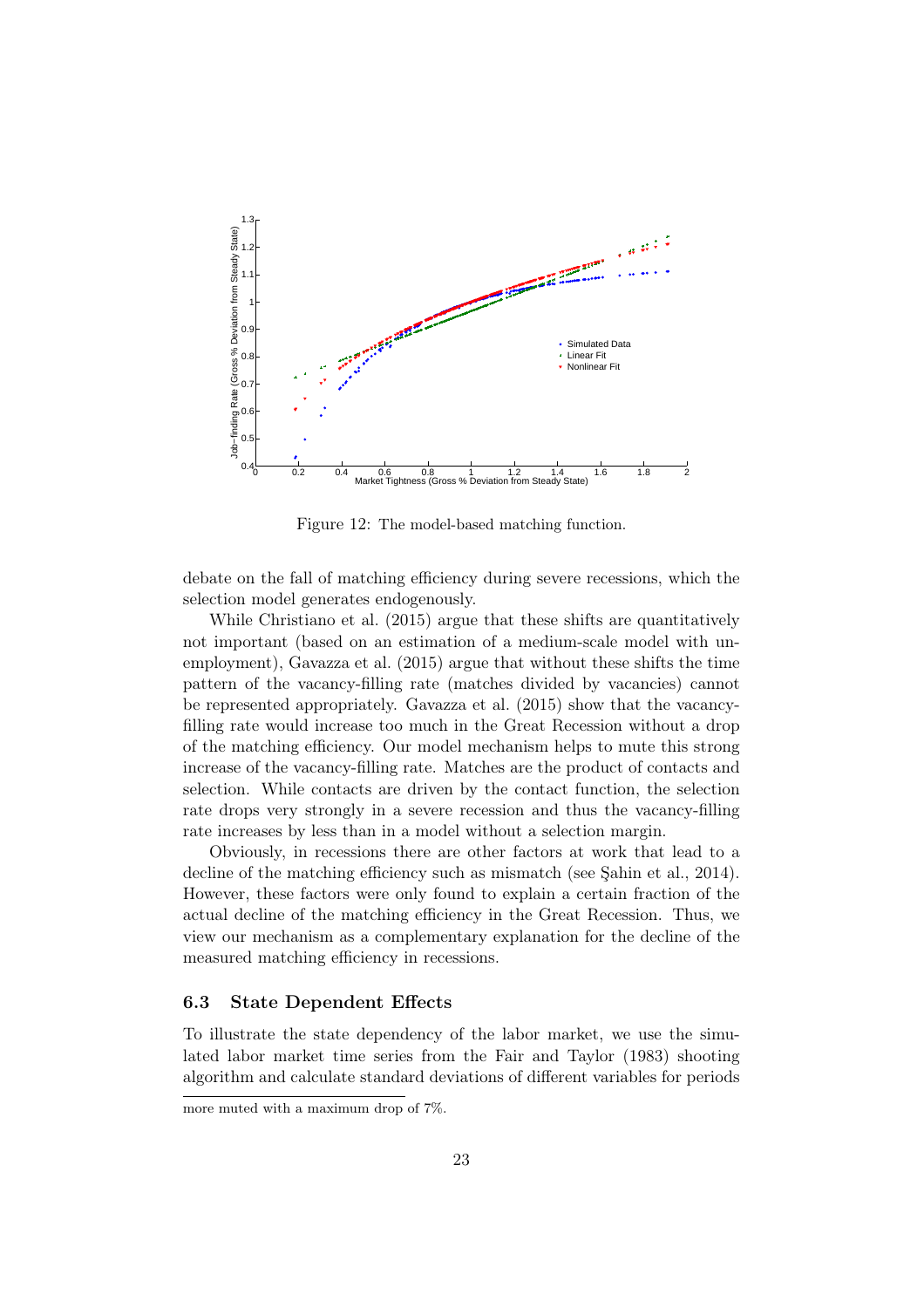when output is below and above trend. Table [2](#page-25-0) shows that the job-finding rate and unemployment fluctuate a lot more during downswings than during upswings. This corresponds to the pattern in US data, as illustrated in Section 2.

<span id="page-25-0"></span>

| Variable                                     | $\frac{1}{2}$ | $JFR$ V |  |  |
|----------------------------------------------|---------------|---------|--|--|
| Output Below Median 0.15 0.12 0.15 0.19 0.03 |               |         |  |  |
| Output Above Median 0.05 0.04 0.18 0.24 0.01 |               |         |  |  |

Table 2: Standard deviations of different labor market variables during periods when output is below and above median.

The nonlinearities due to the idiosyncratic shock distribution do not only create asymmetric business cycles in the labor market, but they also matter for the effectiveness of policy interventions. To illustrate this point, we assume that the government implements a subsidy of 1% of productivity for all new and existing worker-firm pairs to stimulate the economy at the beginning of a boom and a recession respectively. The subsidy program exists for half a year and is abandoned afterwards. For illustration purposes, the wage subsidy is financed by lump-sum taxation and thus has no distortionary side effects.

When the government implements the subsidy, the present value of a job increases, vacancy posting rises and the selection rate goes up. To illustrate the nonlinearities, we show how the effects of the policy differ when it is implemented at the beginning of a recession and at the beginning of a boom (corresponding to the 2.5% productivity shocks from above).

Figure [13](#page-26-1) shows the responses of the job-finding rate and unemployment caused by the subsidy in the boom and recession scenario. Interestingly, the effect of the policy on unemployment is several times larger during the recession than during the boom. The intuition is straightforward: The selection cutoff point is at a part of the idiosyncratic density function with more mass during the recession. Thus, the government intervention has a larger effect because a given change in the present value moves the selection rate and thereby unemployment by more.

While we have picked the wage subsidy for illustration purposes and to keep the model simple, our model framework predicts that any policy intervention that affects the net present value of workers and thereby the selection mechanism has stronger employment effects during recessions than during booms. This also holds for government spending if it affects the relative price of labor. This is indeed the case if we embed our framework into a New Keynesian setting.<sup>[25](#page-25-1)</sup> The time-varying effects of fiscal policy are in line with recent evidence by [Auerbach and Gorodnichenko](#page-29-8) [\(2012](#page-29-8)).

<span id="page-25-1"></span><sup>&</sup>lt;sup>25</sup>Results are available on request.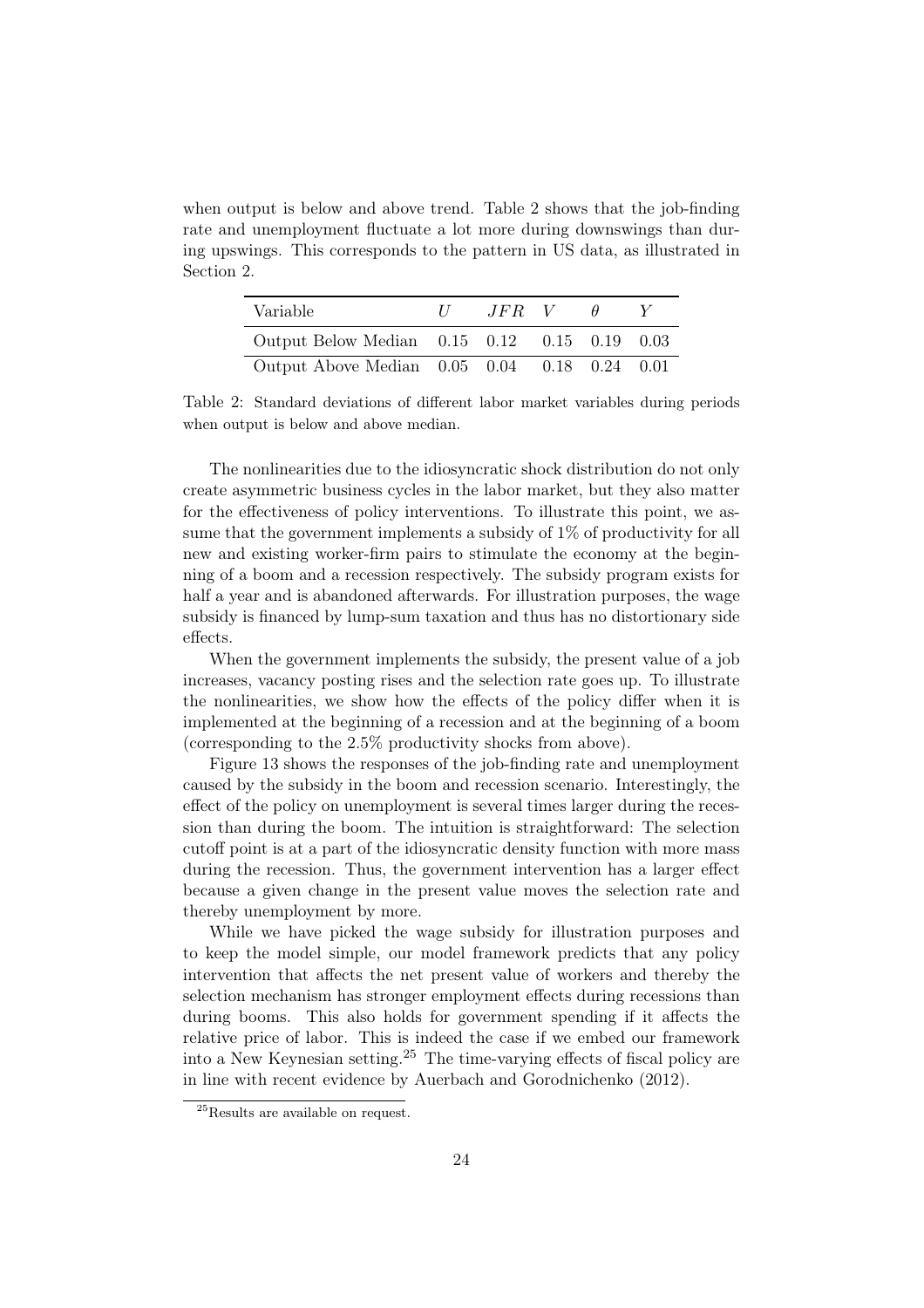<span id="page-26-1"></span>

Figure 13: Reaction of unemployment and the job-finding rate in response to a wage subsidy during boom and recession (in percentage points). Deviation from boom and recession scenario without wage subsidy.

[Obviously, this section provides only positive statements. However,](#page-29-11) Chugh et al. [\(2015\)](#page-29-11) show that an optimal Ramsey planner would choose countercyclical hiring subsidies under the presence of labor selection. Thus, time varying fiscal interventions that affect the present value of workers can be welfare increasing. We leave a detailed analysis of the interaction of the identified nonlinearities and normative issues for future research.

## <span id="page-26-0"></span>7 Connection to the Literature

Our paper is connected to the literature on business cycle asymmetries and to the literature on shifts of the Beveridge curve. This section provides a brief praise of the most relevant papers that we have not discussed so far and puts our contribution in context.

Business cycle asymmetries have been a topic in the empirical literature already a long time ago (e.g. [Long and Summers, 1986;](#page-30-9) [Neftçi](#page-30-10), [1984](#page-30-10)). An early theoretical explanation of unemployment asymmetries was provided by [Huizinga and Schiantarelli \(1992](#page-30-11)) using a dynamic insider-outsider model with endogenous reservation utility. More recently, [McKay and Reis](#page-30-0) [\(2008](#page-30-0)) show that contractions in the United States are briefer and more violent than expansions. They propose a model with asymmetric employment adjustment costs and a choice when to replace old technologies to account for these facts. [Abbritti and Fahr \(2013\)](#page-29-0) show for various OECD countries that unemployment is skewed over the business cycle.They are able to explain the unemployment asymmetries with a model of asymmetric wage adjust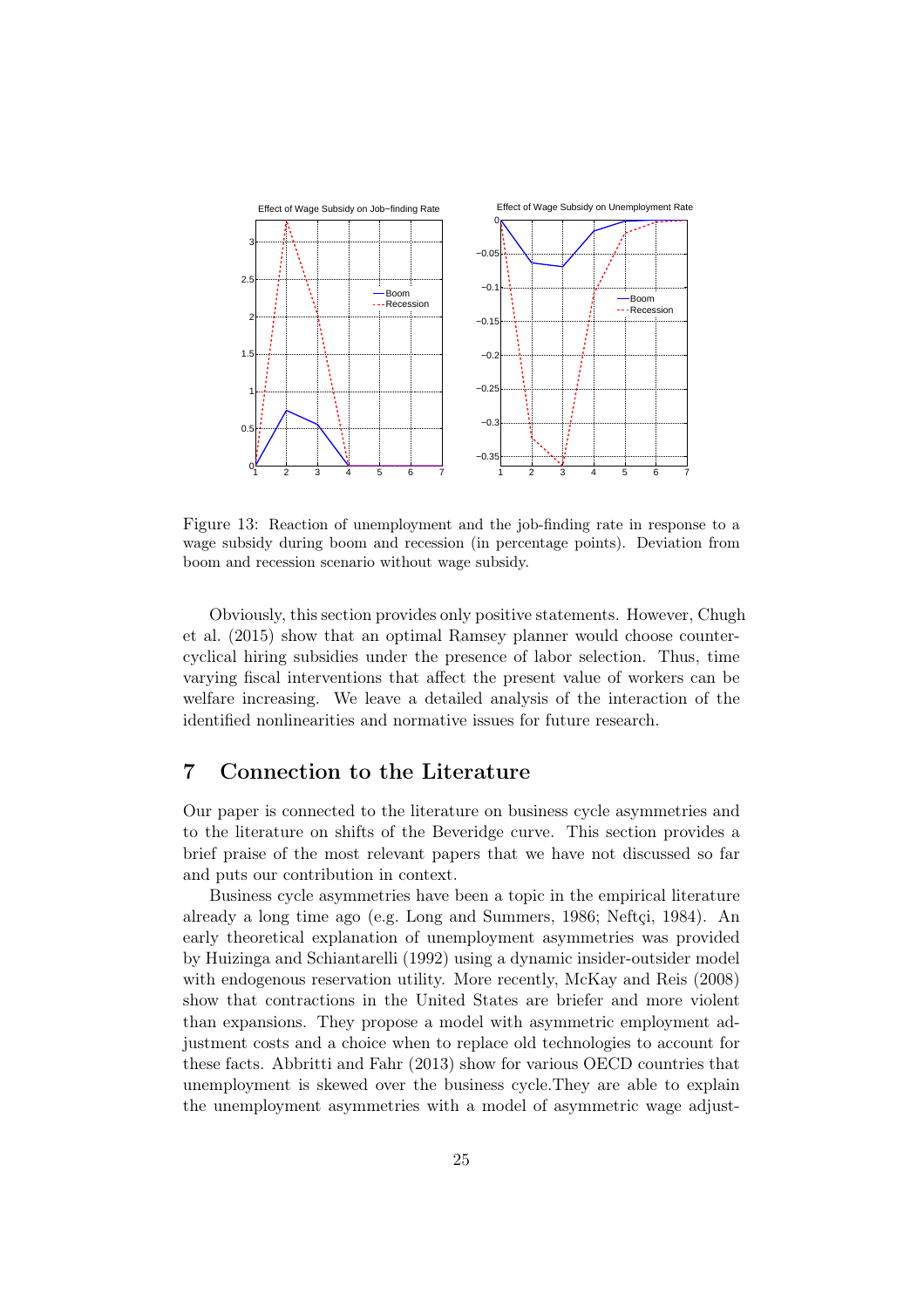ment costs (i.e. nominal wage cuts are more costly than wage increases). While the asymmetry of (un)employment is well-known, we document that the job-finding rate is very skewed in the United States. We are the first to propose idiosyncratic productivity shocks to be the driving source for this phenomenon.

Search and matching models without idiosyncratic shock for match formation are also able to generate asymmetries of the job-finding rate. However, they either n[eed to rely on some form of wage rigidity \(as e.g.](#page-31-2) Petrosky-Nadeau and Zhang [\(2013](#page-31-2)) who use a [Hagedorn and Manovskii \(2008](#page-30-5)) calibration that generates mildly rigid wages) or asymmetric wage adjustment (as [Abbritti and Fahr \(2013](#page-29-0))). Our paper proposes a way of generating asymmetries of the job-finding rate without any wage rigidity. The asymmetry of the job-finding rate is driven by the curvature of the idiosyncratic productivity shock. Thus, we provide an additional complementary mechanism which is usef[ul given that the debate on wage rigidity is still not resolved \(](#page-30-6)Haefke [et al.,](#page-29-5) [2013](#page-30-6)).

Ferrar[o](#page-30-7) [\(2016](#page-29-5)[\) proposes in a very recent paper how the](#page-30-7) Mortensen and Pissarides [\(1994](#page-30-7)) framework can be modified to generate labor market asymmetries. He uses heterogeneity in permanent skills as a modeling device. This approach is different from ours where asymmetries arise within a homogenous labor market segment.

The debate on shifts of the matching efficiency was spurred by the Great Recession. [Diamond and Şahin \(2014\)](#page-29-1) show that Beveridge curve shifts occurred d[uring most post-war recessions in the United States.](#page-29-2) Barnichon and Figura [\(2015](#page-29-2)) discuss reasons for the procyclicality of the matching efficiency (in particular during the Great Recession). [Barnichon and](#page-29-2) Figura [\(2015\)](#page-29-2) also use heterogeneities as an explanation for shifts in the Beveridge Curve. However, in contrast to us they use systematic differences in search efficiency and labor market segmentation as driving forces, while we use idiosyncratic shocks for match formation. Thus, their theoretical explanation [is compleme](#page-31-6)ntary to ours.

Sedláček  $(2014)$  $(2014)$  is closest to ours in terms of the shifts of the matching efficiency. He also shows that match efficiency is procyclical and proposes a model with idiosyncratic productivity shocks for both new matches and incumbent workers and firing costs to account for this. Our paper is different in several dimensions: First, we focus on the nonlinear structure of the model, while [Sedlá˘cek \(2014\)](#page-31-6) linearizes the model in order to estimate it. This allows us to also discuss business cycle asymmetries and connect them to shifts of the matching efficiency. [Sedlá˘cek \(2014](#page-31-6)) estimates a model without idiosyncratic shocks and then calibrates the model with idiosyncratic shocks. [Kohlbrecher et al. \(2014\)](#page-30-2) show that idiosyncratic shocks for match formation change the elasticity on vacancies/market tightness in the estimated matching function. In other words, if idiosyncratic shocks matter for match formation, the elasticity of matches with respect to vacancies is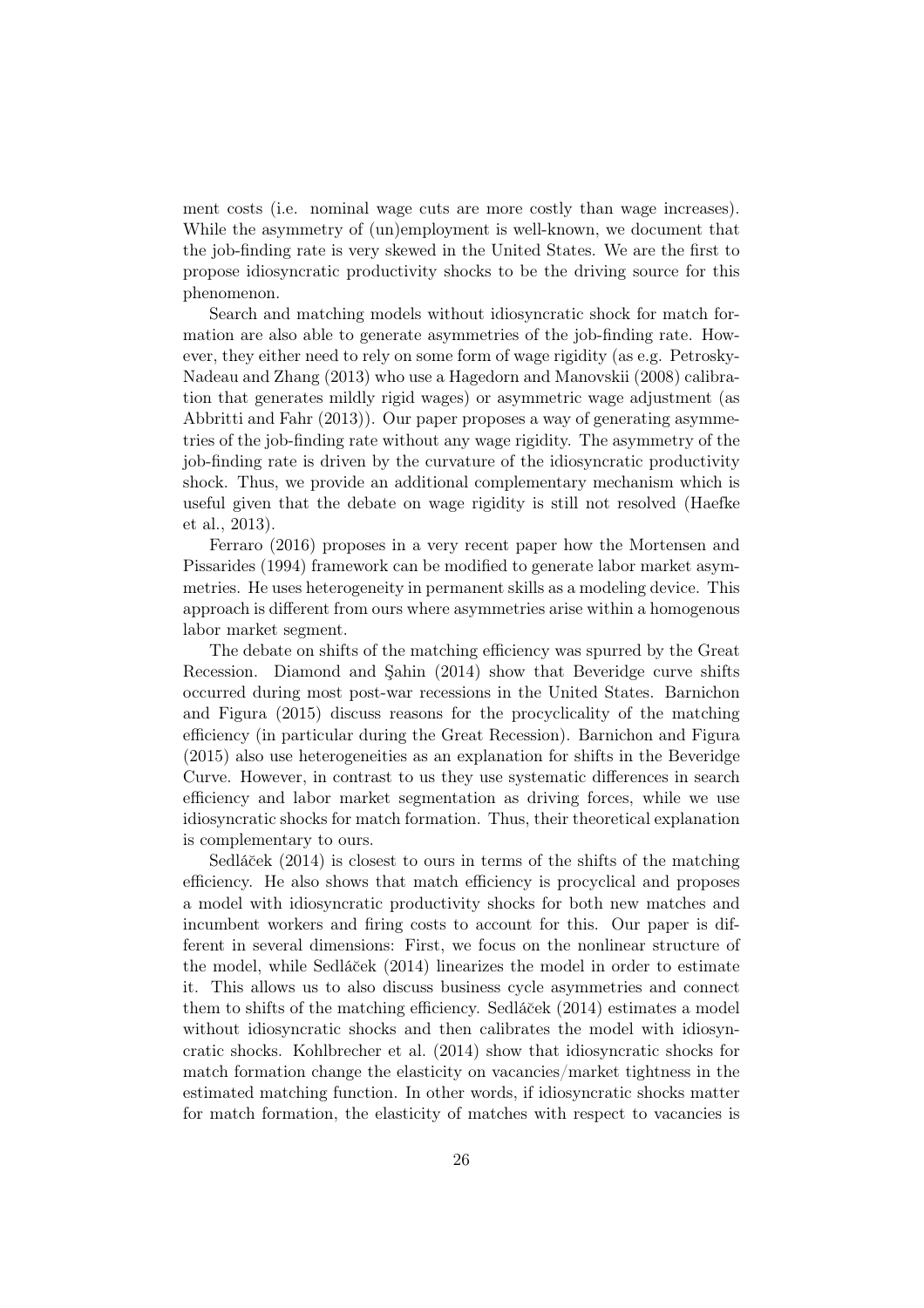not the same as the coefficient in the theoretical Cobb-Douglas matching function. We use this knowledge in our paper and show that even if this is taken into account, there are additional shifts of the matching efficiency that are due to nonlinearities.

## 8 Conclusion

This paper has shown that the matching function and the Beveridge curve exhibit strong nonlinear patterns in the United States. We have presented a search and matching model with labor selection to explain these phenomena.

Labor selection provides a new rationale for why the measured matching efficiency can be expected to decline in severe recessions. It thereby contributes to the debate on the driving forces of the decline of the matching efficiency during the Great Recession in the United States.

Our model mechanism also explains why certain government interventions can be expected to have time varying effects (depending on the business cycle stage). We leave the integration of this mechanism into a larger scale model and a detailed normative analysis for future research.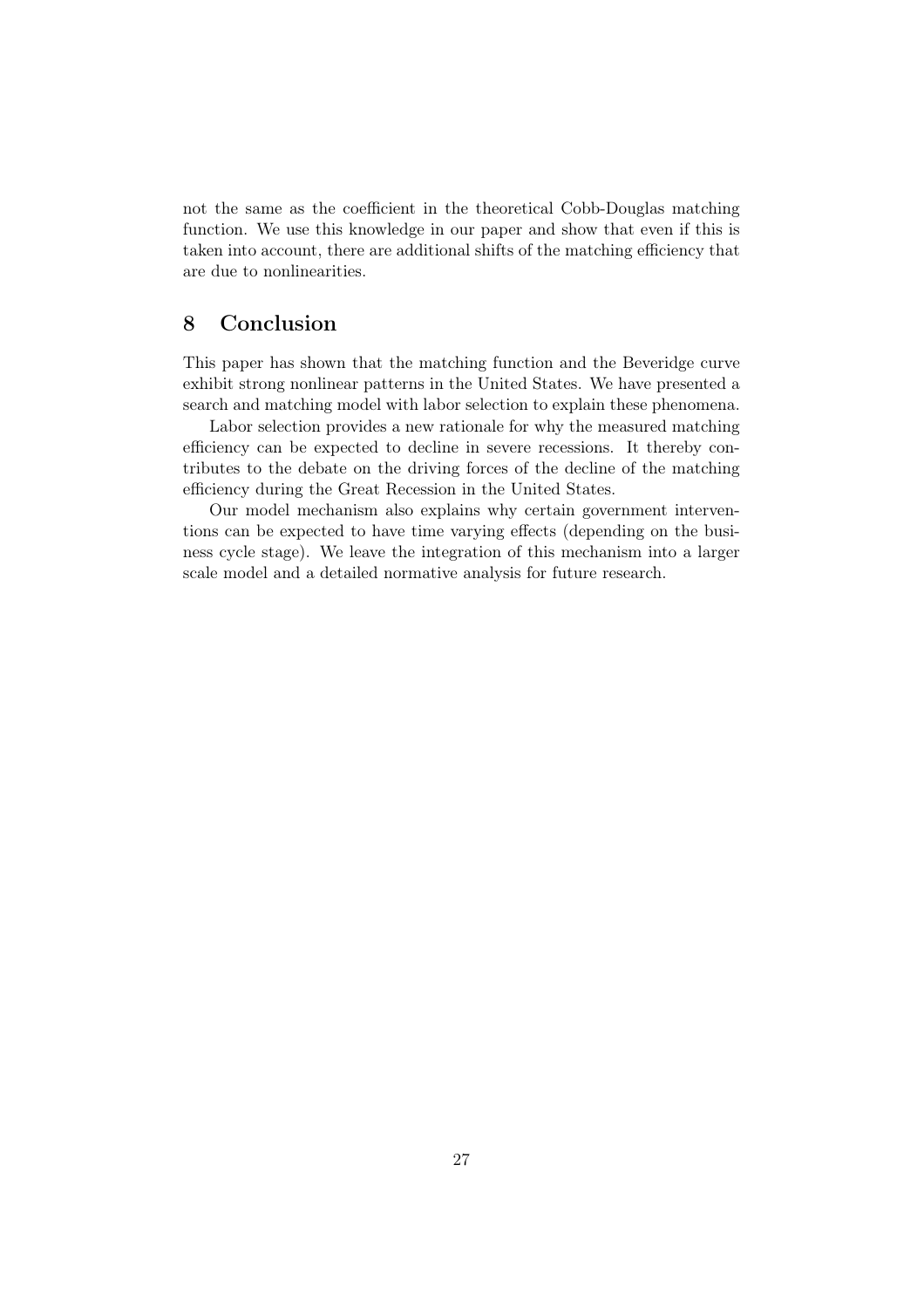### References

- <span id="page-29-0"></span>ABBRITTI, M. AND S. FAHR (2013): "Downward Wage Rigidity and Business Cycle Asymmetries," Journal of Monetary Economics, 60, 871–886.
- <span id="page-29-8"></span>Auerbach, A. J. and Y. Gorodnichenko (2012): "Measuring the Output Responses to Fiscal Policy," American Economic Journal: Economic Policy, 4, 1–27.
- <span id="page-29-13"></span>Bai, J. and S. Ng (2005): "Tests for Skewness, Kurtosis, and Normality for Time Series Data," Journal of Business & Economic Statistics, 23, 49–60.
- <span id="page-29-12"></span>BARNICHON, R. (2010): "Building a Composite Help-Wanted Index," Economics Letters, 109, 175–178.
- <span id="page-29-2"></span>BARNICHON, R. AND A. FIGURA (2015): "Labor Market Heterogeneity and the Aggregate Matching Function," American Economic Journal: Macroeconomics, 7, 222–49.
- <span id="page-29-6"></span>Brown, A. J. G., C. Merkl, and D. J. Snower (2015): "An Incentive Theory of Matching," Macroeconomic Dynamics, 19, 643–668.
- <span id="page-29-10"></span>Chow, G. C. and A.-l. Lin (1971): "Best Linear Unbiased Interpolation, Distribution, and Extrapolation of Time Series by Related Series," The Review of Economics and Statistics, 53, 372–75.
- <span id="page-29-4"></span>Christiano, L. J., M. S. Eichenbaum, and M. Trabandt (2015): "Understanding the Great Recession," American Economic Journal: Macroeconomics, 7, 110–67.
- <span id="page-29-11"></span>Chugh, S. K., W. Lechthaler, and C. Merkl (2015): "Optimal Fiscal Policy with Labor Selection," Boston College, mimeo.
- <span id="page-29-7"></span>Chugh, S. K. and C. Merkl (forthcoming): "Efficiency and Labor Market Dynamics in a Model of Labor Selection," International Economic Review.
- <span id="page-29-1"></span>DIAMOND, P. A. AND A. SAHIN (2014): "Shifts in the Beveridge Curve," Staff Reports 687, Federal Reserve Bank of New York.
- <span id="page-29-9"></span>FAIR, R. C. AND J. B. TAYLOR (1983): "Solution and Maximum Likelihood Estimation of Dynamic Nonlinear Rational Expectations Models," Econometrica, 51, 1169–85.
- <span id="page-29-5"></span>Ferraro, D. (2016): "The Asymmetric Cyclical Behavior of the U.S. Labor Market," Arizona State University, mimeo.
- <span id="page-29-3"></span>Gavazza, A., S. Mongey, and G. Violante (2015): "What Shifts the Beveridge Curve? Recruitment Effort and Financial Shocks," 2015 Meeting Papers 1079, Society for Economic Dynamics.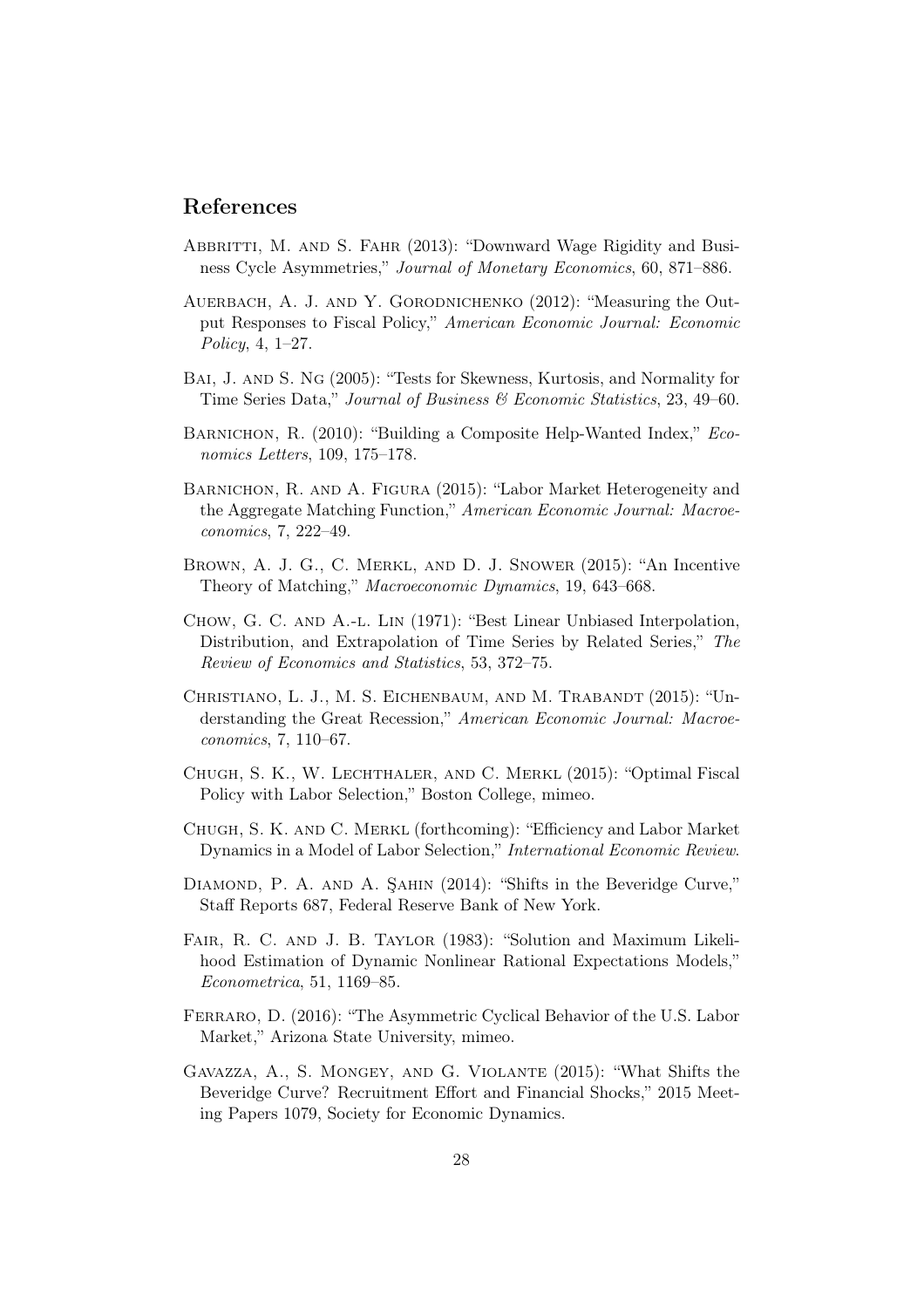- <span id="page-30-6"></span>Haefke, C., M. Sonntag, and T. van Rens (2013): "Wage Rigidity and Job Creation," Journal of Monetary Economics, 60, 887 – 899.
- <span id="page-30-5"></span>Hagedorn, M. and I. Manovskii (2008): "The Cyclical Behavior of Equilibrium Unemployment and Vacancies Revisited," American Economic Review, 98, 1692–1706.
- <span id="page-30-4"></span>Hochmuth, B., H. Gartner, B. Kohlbrecher, and C. Merkl (2016): "Labor Selection over the Business Cycle: An Empirical Assessment," Friedrich-Alexander-Universität Erlangen-Nürnberg, mimeo.
- <span id="page-30-12"></span>HODRICK, R. J. AND E. C. PRESCOTT (1997): "Postwar U.S. Business Cycles: An Empirical Investigation," Journal of Money, Credit and Banking, 29, 1–16.
- <span id="page-30-11"></span>Huizinga, F. and F. Schiantarelli (1992): "Dynamics and Asymmetric Adjustment in Insider-Outsider Models," Economic Journal, 102, 1451–66.
- <span id="page-30-2"></span>Kohlbrecher, B., C. Merkl, and D. Nordmeier (2014): "Revisiting the Matching Function," IZA Discussion Papers 8515, Institute for the Study of Labor (IZA).
- <span id="page-30-8"></span>Krause, M. U. and T. A. Lubik (2007): "The (Ir)relevance of Real Wage Rigidity in the New Keynesian Model with Search Frictions," Journal of Monetary Economics, 54, 706–727.
- <span id="page-30-3"></span>Lechthaler, W., C. Merkl, and D. J. Snower (2010): "Monetary Persistence and the Labor Market: A New Perspective," Journal of Economic Dynamics and Control, 34, 968–983.
- <span id="page-30-9"></span>Long, J. B. D. and L. H. Summers (1986): "Are Business Cycles Symmetric?" NBER Working Papers 1444, National Bureau of Economic Research.
- <span id="page-30-1"></span>Lubik, T. A. (2013): "The Shifting and Twisting Beveridge Curve: An Aggregate Perspective," Working Paper No. 13-16, Federal Reserce Bank of Richmond.
- <span id="page-30-0"></span>McKay, A. and R. Reis (2008): "The Brevity and Violence of Contractions and Expansions," Journal of Monetary Economics, 55, 738–751.
- <span id="page-30-7"></span>MORTENSEN, D. T. AND C. A. PISSARIDES (1994): "Job Creation and Job Destruction in the Theory of Unemployment," Review of Economic Studies, 61, 397–415.
- <span id="page-30-10"></span>NEFTÇI, S. N. (1984): "Are Economic Time Series Asymmetric over the Business Cycle?" Journal of Political Economy, 92, 307–28.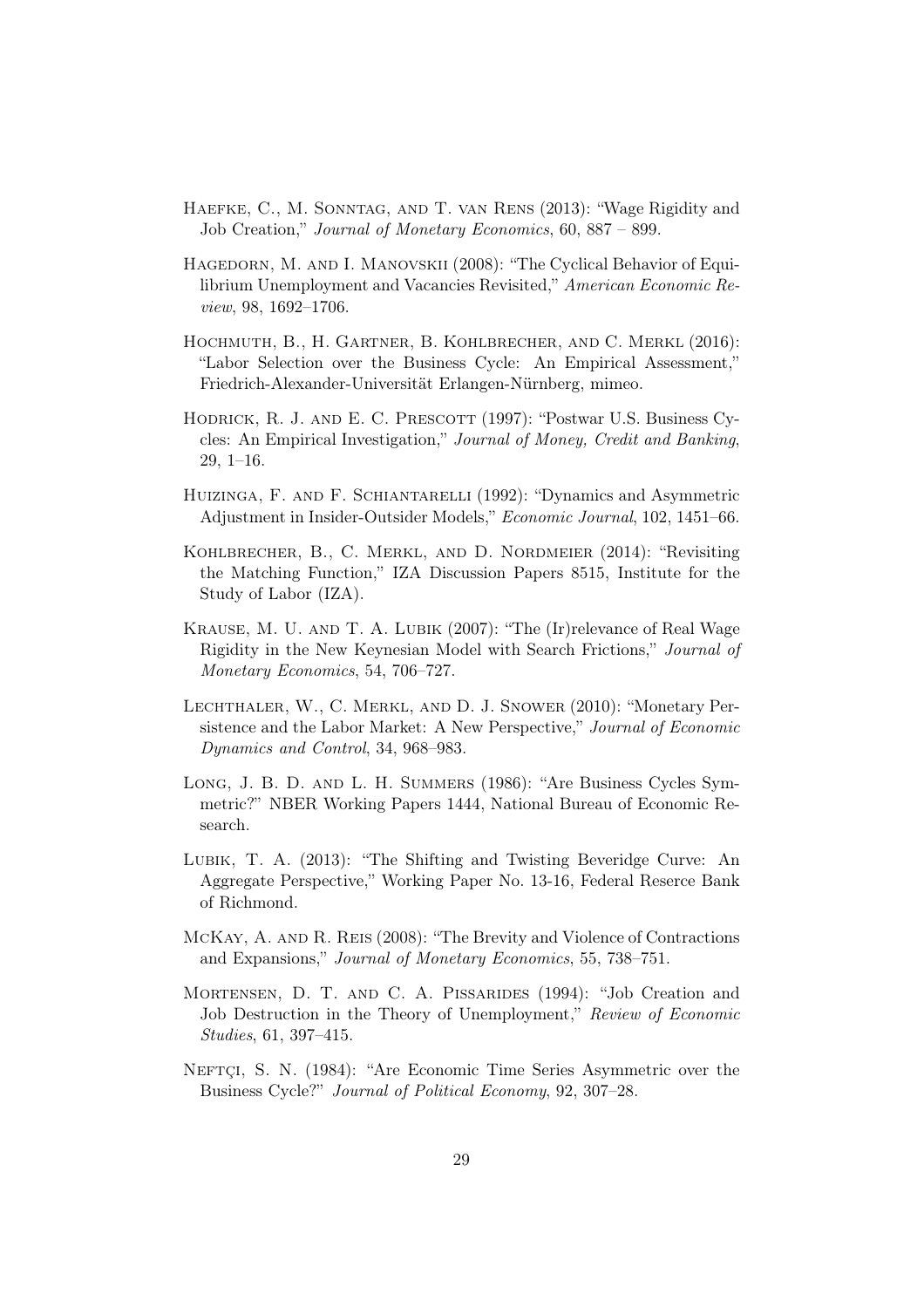- <span id="page-31-1"></span>PETRONGOLO, B. AND C. A. PISSARIDES (2001): "Looking into the Black Box: A Survey of the Matching Function," Journal of Economic Literature, 39, 390–431.
- <span id="page-31-2"></span>PETROSKY-NADEAU, N. AND L. ZHANG (2013): "Unemployment Crises," NBER Working Papers 19207, National Bureau of Economic Research.
- <span id="page-31-0"></span>PISSARIDES, C. A. (2000): Equilibrium Unemployment Theory, The MIT Press, 2 ed.
- <span id="page-31-3"></span>Şahin, A., J. Song, G. Topa, and G. L. Violante (2014): "Mismatch Unemployment," American Economic Review, 104, 3529–64.
- <span id="page-31-6"></span>SEDLÁČEK, P. (2014): "Match Efficiency and Firms' Hiring Standards," Journal of Monetary Economics, 62, 123–133.
- <span id="page-31-5"></span>SHIMER, R. (2005): "The Cyclical Behavior of Equilibrium Unemployment and Vacancies," American Economic Review, 95, 25–49.

<span id="page-31-4"></span> $(2012)$ : "Reassessing the Ins and Outs of Unemployment," Review of Economic Dynamics, 15, 127–148.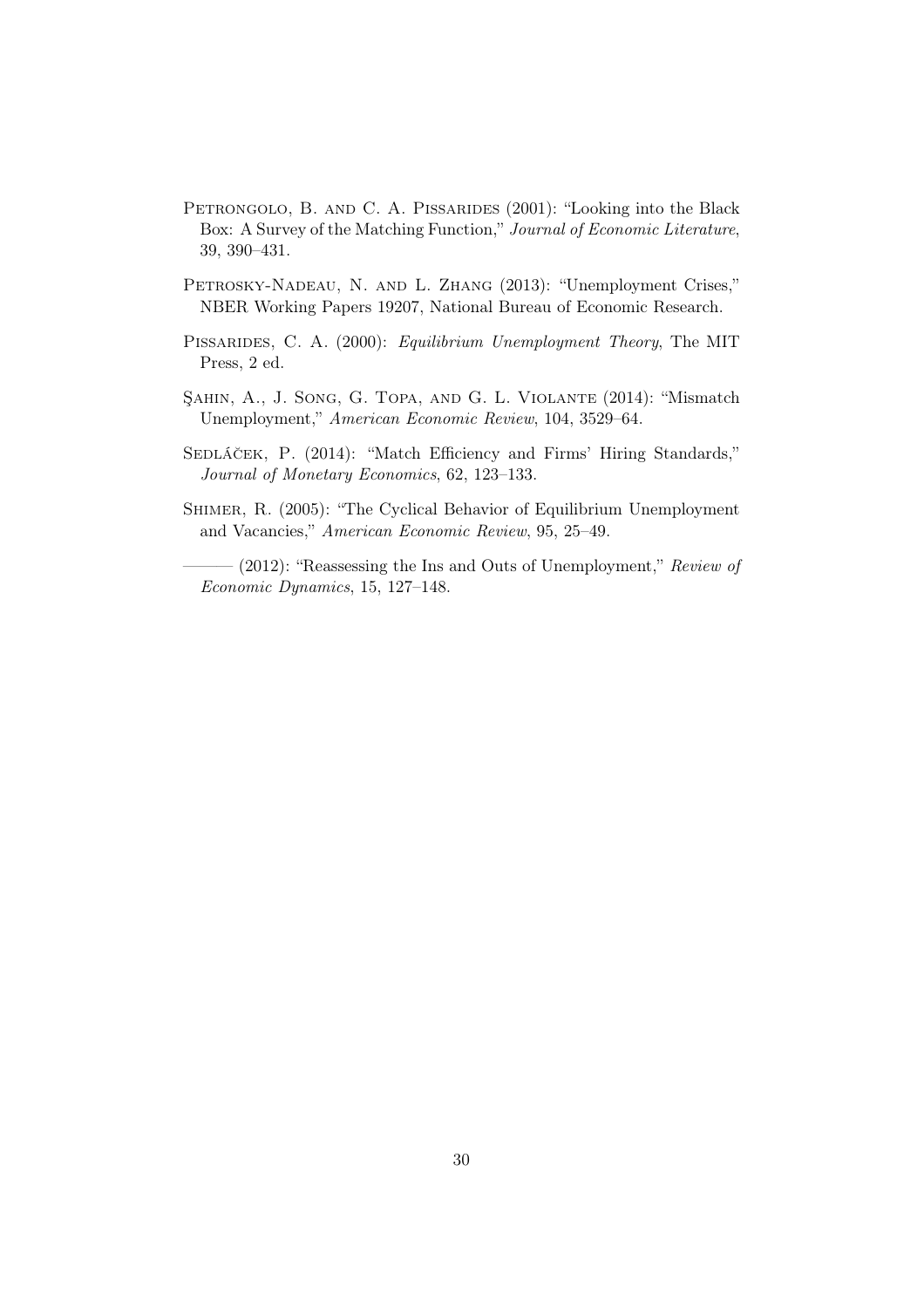## <span id="page-32-0"></span>A Data

We use quarterly data from 1951:I to 2013:II that translate into annual growth rates from 1952:I to 2013:II. We start in 1951 as this is the earliest avail[able date for the Composite Help-wanted Index constructed by](#page-29-12) Barnichon [\(2010](#page-29-12)).

| Table A.1: Data |  |  |
|-----------------|--|--|
|-----------------|--|--|

| Variable                   | Description                                                                    | Source                                                |  |  |
|----------------------------|--------------------------------------------------------------------------------|-------------------------------------------------------|--|--|
| Output                     | Real Gross Domestic Product<br>in 2005 Dollar                                  | $NIPA$ -tables $(FRED)^1$                             |  |  |
| Job-finding<br>rate        | Job finding probability for un-<br>employed workers                            | $BLS$ (FRED) – Calcula-<br>tion as in Shimer $(2012)$ |  |  |
| Unemployment<br>rate       | Unemployment Rate                                                              | BLS (FRED)                                            |  |  |
| Vacancies                  | Composite Help-wanted Index from Barnichon $(2010)^2$                          |                                                       |  |  |
| Vacancy rate               | Constructed as in Diamond<br>and Sahin $(2014)^3$                              | from Barnichon $(2010)$ ,<br>JOLTS, BLS (FRED)        |  |  |
| Industrial Pro-<br>duction | Industrial Production Index                                                    | Federal Reserve Board<br>(FRED)                       |  |  |
| Labor Produc-<br>tivity    | Real<br>Gross Value Added:<br>$GDP/Employment$ in non-<br>farm business sector | BEA/BLS (FRED)                                        |  |  |

<sup>1</sup> FRED: Federal Reserve Bank of St. Louis Economic Database (<http://research.stlouisfed.org/fred2/>)

<sup>2</sup> Barnichon's Composite Help-wanted Index

(<https://sites.google.com/site/regisbarnichon/research>)

<sup>3</sup> Composite Help-wanted Index matched to JOLTS vacancies in December 2000, JOLTS vacancies from 2001 onwards; time series divided by civilian employment.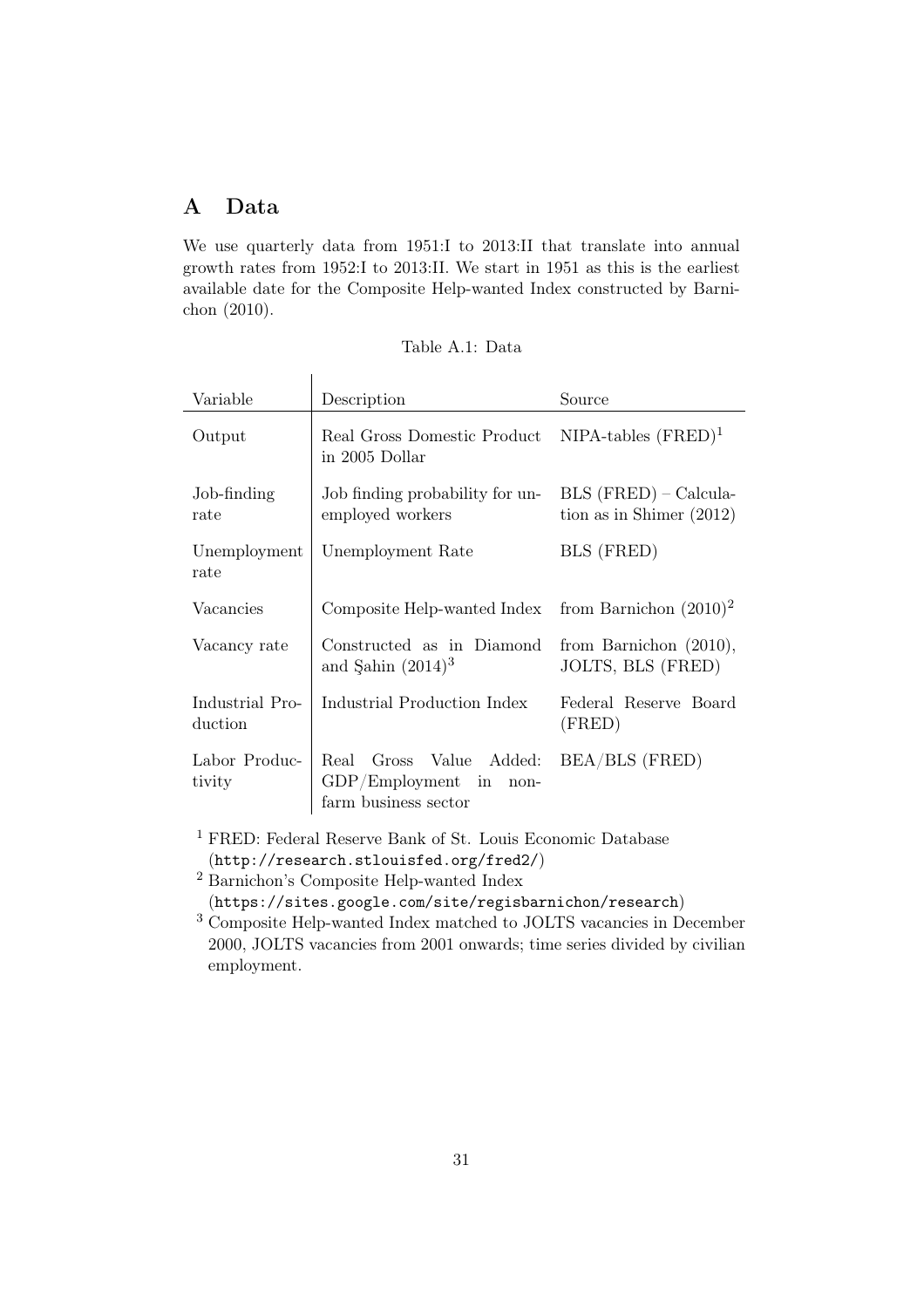## B Skewness and Log-Approximation

| Variable <i>JFR U</i>                          |                                    | $\sqrt{ }$ | H |  |
|------------------------------------------------|------------------------------------|------------|---|--|
| Skewness -0.90 2.20 0.05 0.27 -0.34<br>P-Value | $0.01$ $0.05$ $0.38$ $0.19$ $0.02$ |            |   |  |

## <span id="page-33-0"></span>B.1 Skewness Measure

Table B.2: Business Cycle Skewness. Statistics are based on year-to-year growth rates for quarterly US data from 1951 to 2013. Test statistics for skewness follow [Bai and Ng \(2005\)](#page-29-13).

#### <span id="page-33-1"></span>B.2 Growth Rates versus Log-Approximation

We have adopted the standard practice in the business cycle asymmetries literature (e.g. [Abbritti and Fahr, 2013](#page-29-0)) to calculate annual growth rates of various aggregate labor market time series in percent deviations. This Appendix illustrates how our results would change when using a log-approximation instead.

In contrast to other aggregate variables (such as productivity or GDP), labor market variables exhibit very large fluctuations. As a consequence, the approximation of growth rates with the fourth log-differences is not suitable, as illustrated by Figure [B.1.](#page-33-2)

<span id="page-33-2"></span>

Figure B.1: Growth rates versus log-differences for different time series.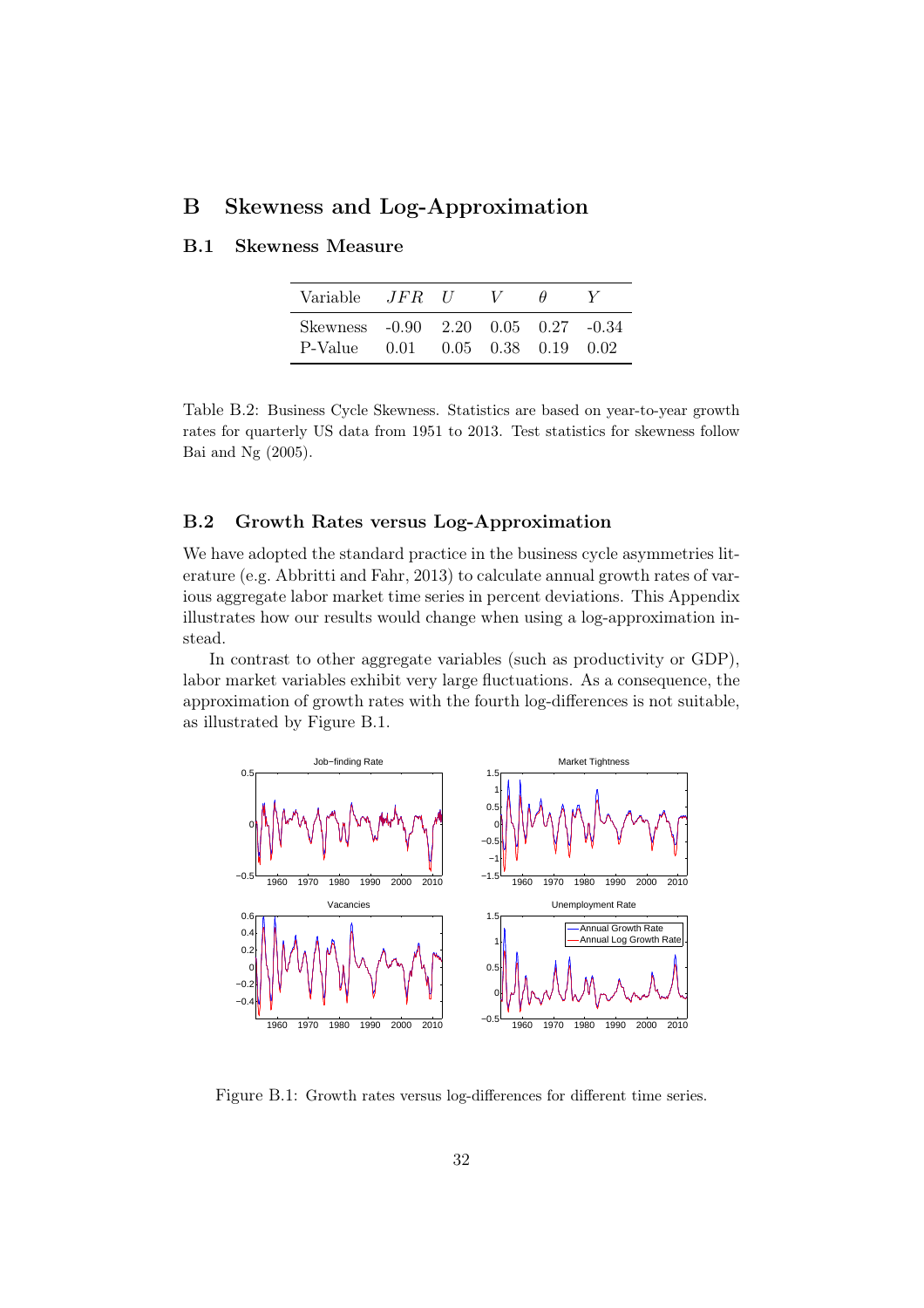The approximation mistake is particularly extreme for market tightness, which shows the largest movement of all variables. While the actual annual growth rate of market tightness ranges in between -75 percent and 130 percent, the log-approximation ranges in between -138 percent (which is impossible by definition) and 83 percent. The bottom line is that the logapproximation artificially skews the labor market growth rates downwards.

This would change the nonlinear results from Section 2 dramatically. Given that the job-finding rate fluctuates a lot less than market tightness, the bias is particularly big for the latter. As a consequence, the negative log growth rates of the market tightness become a lot larger and the matching function appears to be almost linear (compare the approximation in the upper panel of Figure [B.2](#page-34-0) to the real growth rates in the lower panel). However, this is just the result of the approximation mistakes. The same is true for the Beveridge curve.

<span id="page-34-0"></span>

Figure B.2: Growth rates versus log-differences for Beveridge curve and matching function.

Thus, this Appendix sounds a cautionary note on using log-approximation for labor market variables because this may generate misleading results in terms of labor market asymmetries. We believe that the conventional practice of using the logarithm is one of the reasons why the existing literature has not pointed out the nonlinearities of the Beveridge curve and the matching function.

Our critique also applies when using the Hodrick-Prescott filter for logarithmic time series [\(Hodrick and Prescott, 1997](#page-30-12)). In addition, the HP filter may generate a skewed trend and thereby mask parts of the phenomenon that is of interest. This would certainly be true for the job-finding rate in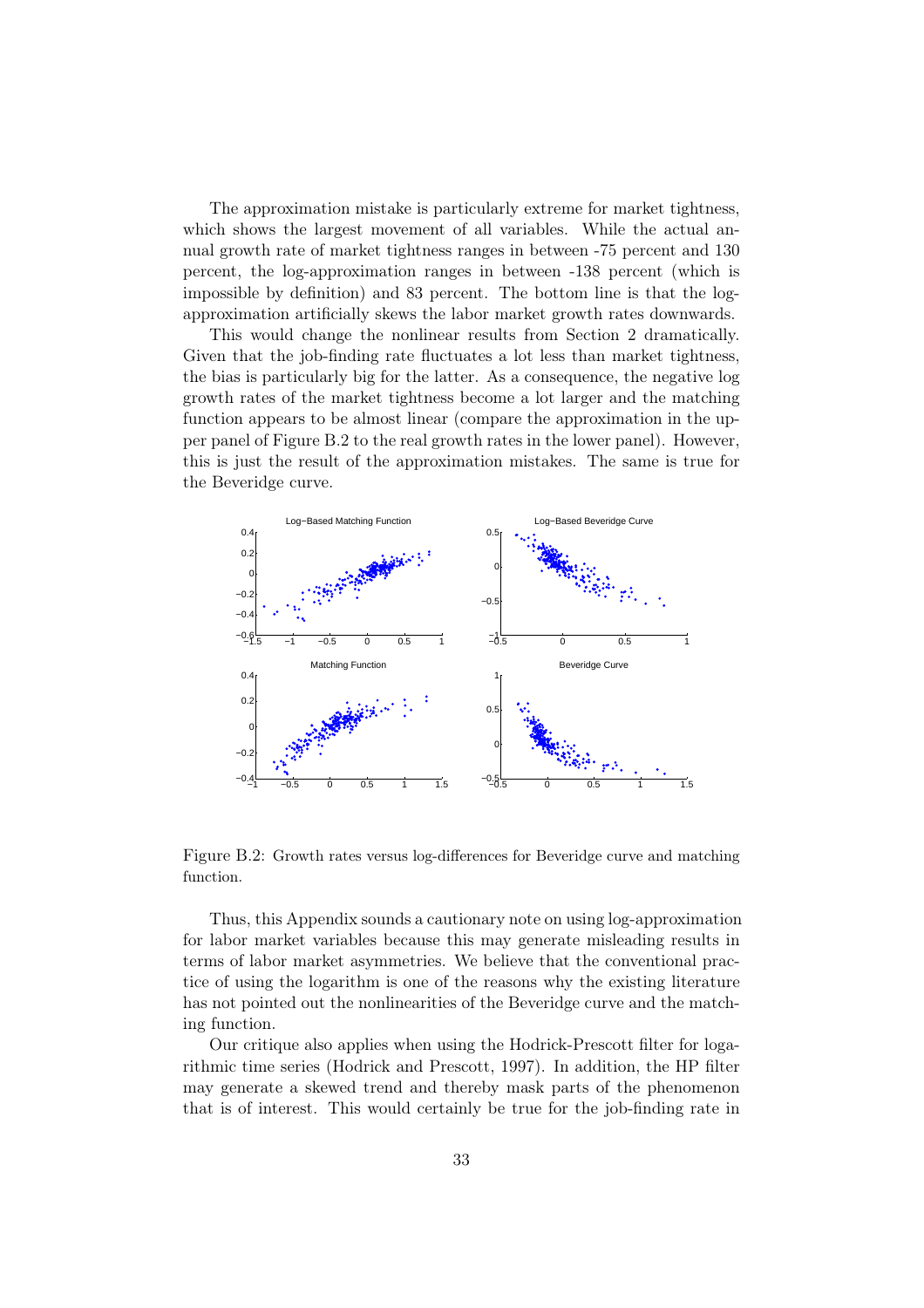the Great Recession. We have observed a violent and asymmetric decline of the job-finding rate, which remained below its long-run trend for several years. The HP-filter would smoothly adjust downwards and thereby absorb part of the skewed behavior.

## C Analytical Appendix

We have derived a search and matching model with labor selection in the main part. To illustrate that the nonlinearities are driven by the selection mechanism, we separate our model into two analytical parts. First, we analyze the role of nonlinearities and the matching efficiency in a search and matching model without labor selection. Second, we do the same for a selection model with a degenerate contact function ( $\gamma = 0$ ).

#### C.1 Search and Matching Model

In steady state, the search and matching model can be expressed in terms of the job-creation condition

$$
p = \left(\frac{a - w}{\kappa \left(1 - \delta \left(1 - \phi\right)\right)}\right)^{\frac{\gamma}{1 - \gamma}},\tag{18}
$$

a wage equation and the employment equation.

#### C.1.1 Business Cycle Asymmetries

The ability of a pure search and matching model to generate nonlinearities depends crucially on the wage formation mechanism. To illustrate this, let us assume that wages and productivity comove proportionally (with  $w = \alpha a$ ). The job-creation condition becomes:

$$
p = \left(\frac{(1-\alpha)a}{\kappa(1-\delta(1-\phi))}\right)^{\frac{\gamma}{1-\gamma}}.\tag{19}
$$

The elasticity of the job-finding rate with respect to productivity is then:

$$
\frac{\partial \ln p}{\partial \ln a} = \frac{\gamma}{1 - \gamma}.\tag{20}
$$

Clearly, the elasticity is constant and does not change with the level of productivity:

$$
\frac{\partial \ln p}{\partial \ln a \, \partial a} = 0. \tag{21}
$$

The search and matching model reacts in symmetric fashion to positive and negative productivity shocks. Under wage rigidity, search and matching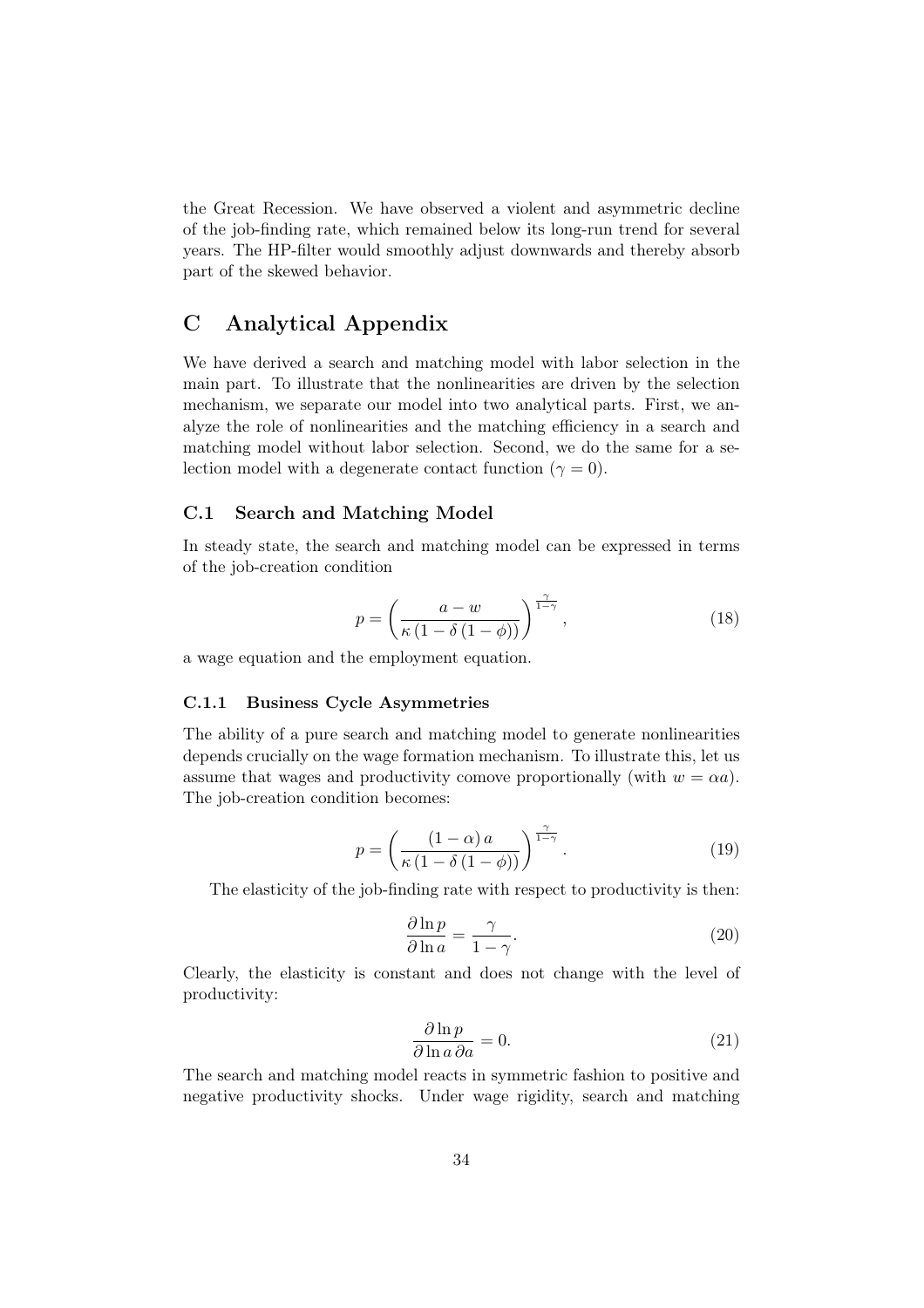models are able to generate asymmetric reactions to productivity (unless  $\gamma = 0.5$ , which would again create symmetric reactions of the job-finding rate).

#### C.1.2 Shifts of the Matching Efficiency

By definition, in a pure search and matching model the economy operates along a stable contact function. Thus, shifts in the matching efficiency are exogenous events that signal a change of the ability of the labor market to create jobs.

#### C.2 Selection Model

In steady state, a selection model can be described by four equations: the wage equation, the cutoff point, the selection rate, and the vacancy free-entry condition. We assume the following wage form:

$$
w(\varepsilon_i) = \bar{w} + \alpha \varepsilon_i \tag{22}
$$

with

$$
\bar{w} = \omega(a, \eta, \theta, x). \tag{23}
$$

The wage has one part which does not depend on idiosyncratic components  $\bar{w} = \omega(a, \eta, \theta, x)$  and which is a function of aggregate variables, such as productivity, the selection rate, market tightness, and a vector  $x$  of parameters (e.g. bargaining power, unemployment compensation, vacancy posting costs). In addition, the wage depends proportionally on idiosyncratic productivity shocks  $(\alpha \varepsilon_i)$ . This allows us to show general results, while at the same time nesting the Nash bargained wage as used in the main part of the paper. Given the wage, the remaining steady state equations simplify:

$$
\tilde{\varepsilon} = \frac{\bar{w} - a}{\left(1 - \delta\left(1 - \phi\right)\right)\left(1 - \alpha\right)},\tag{24}
$$

$$
\eta = \int_{\tilde{\varepsilon}}^{\infty} f(\varepsilon) d\varepsilon, \tag{25}
$$

$$
\theta = \frac{p\eta}{\kappa} \left( \frac{a - \bar{w}}{1 - \delta \left( 1 - \phi \right)} + \frac{(1 - \alpha) \int_{\tilde{\varepsilon}}^{\infty} \varepsilon f(\varepsilon) d\varepsilon}{\eta} \right) \tag{26}
$$

$$
= (1 - \alpha) \frac{p\eta}{\kappa} \left( \frac{\int_{\tilde{\varepsilon}}^{\infty} \varepsilon f(\varepsilon) d\varepsilon}{\eta} - \tilde{\varepsilon} \right).
$$
 (27)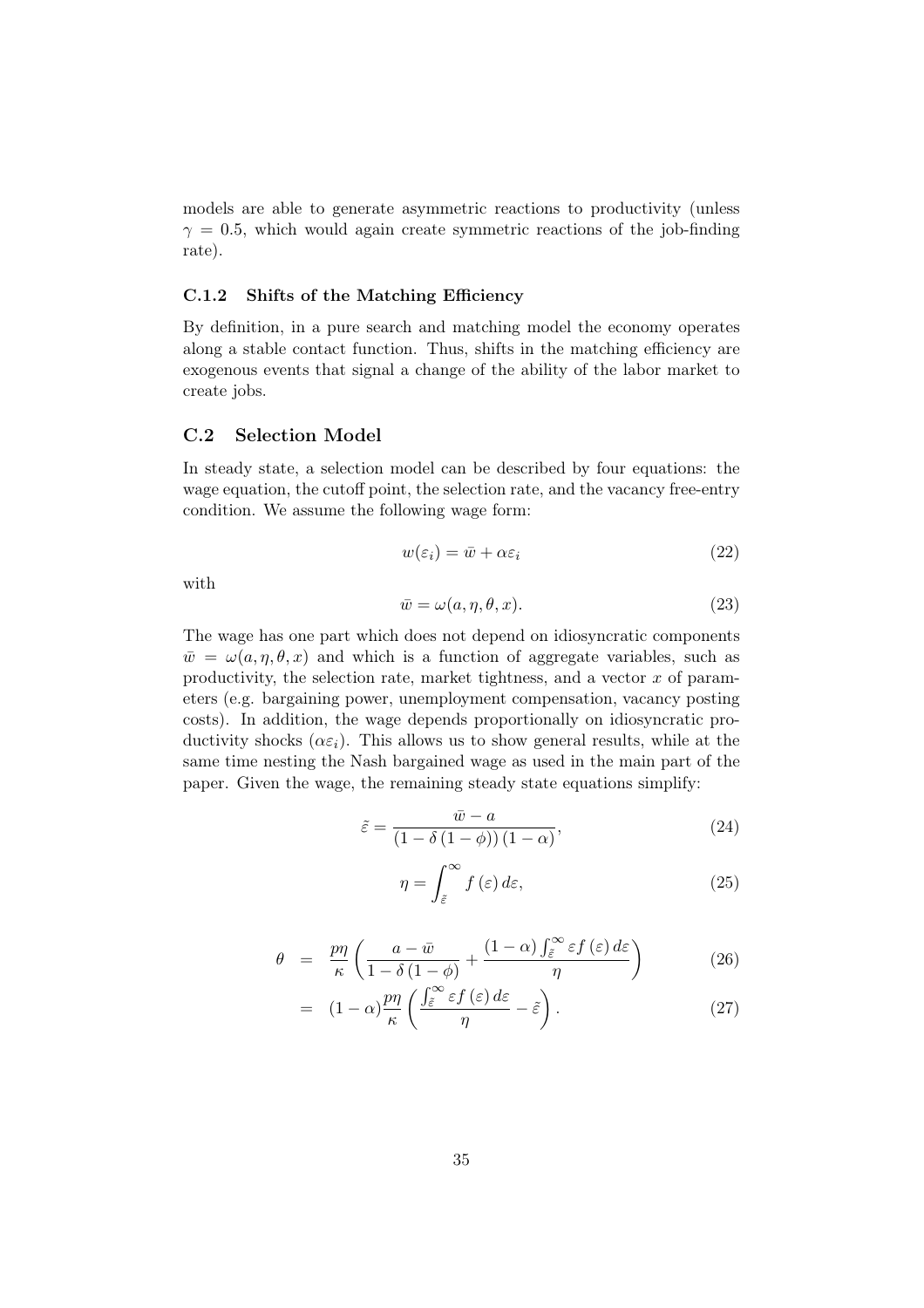#### <span id="page-37-0"></span>C.2.1 Business Cycle Asymmetries

The job-finding rate is

$$
\eta = \int_{\tilde{\varepsilon}}^{\infty} f(\varepsilon) d\varepsilon. \tag{28}
$$

Thus, the first derivative is

$$
\frac{\partial \eta}{\partial a} = -f(\tilde{\varepsilon}) \frac{\partial \tilde{\varepsilon}}{\partial a} > 0.
$$
 (29)

Given that  $\frac{\partial \tilde{\varepsilon}}{\partial a} < 0$ , this expression is larger than zero, i.e. higher productivity leads to more hiring.

Business cycle asymmetries can be detected by looking at the second derivative of the selection rate with respect to productivity changes:

<span id="page-37-1"></span>
$$
\frac{\partial^2 \eta}{\partial a^2} = -f'(\tilde{\varepsilon}) \frac{\partial \tilde{\varepsilon}}{\partial a} \frac{\partial \tilde{\varepsilon}}{\partial a} - f(\tilde{\varepsilon}) \frac{\partial^2 \tilde{\varepsilon}}{\partial a^2}.
$$
 (30)

Using the implicit function theorem, we can derive the first derivative of the cutoff point with respect to productivity:

$$
\frac{\partial \tilde{\varepsilon}}{\partial a} = \frac{\omega_a' - 1}{(1 - \alpha)(1 - \delta(1 - \phi)) + f(\tilde{\varepsilon})\omega_{\eta}' + (1 - \alpha)\omega_{\theta}'},\tag{31}
$$

where  $\omega'_c$  $a'$ ,  $\omega'_n$  $\zeta'_\eta$ , and  $\omega'_\theta$  $\theta_{\theta}$  denote the partial derivative of  $\omega$  (the wage function independent of idiosyncratic productivity) with respect to variables  $a, \eta$ , and  $\theta$  respectively. Let us assume a standard wage formation mechanism:  $\bar{w} = \alpha (a + \kappa \theta) + (1 - \alpha) b$ . In this case, the first derivative is given by:

$$
\partial \tilde{\varepsilon}/\partial a = (-1/((1 - \delta(1 - \phi)) + \kappa \alpha)) < 0,\tag{32}
$$

and the second derivative is

$$
\frac{\partial^2 \tilde{\varepsilon}}{\partial a^2} = 0.
$$
\n(33)

Thus, the second term in equation [\(30\)](#page-37-1) is zero.

It follows that with  $f'(\tilde{\varepsilon}) > 0$ ,

$$
\frac{\partial^2 \eta}{\partial a^2} < 0,\tag{34}
$$

i.e. the job-finding rate reacts differently to upward and downward shifts of productivity.[26](#page-37-2)

If  $f'(\tilde{\varepsilon}) > 0$ , a positive productivity shock shifts the economy to a part of the idiosyncratic distribution with less density. By contrast, a negative productivity shocks shifts the economy to a thicker part of the idiosyncratic

<span id="page-37-2"></span><sup>&</sup>lt;sup>26</sup>The corresponding elasticity is  $\frac{\partial \ln \eta}{\partial \ln a} = -f(\tilde{\varepsilon}) \frac{\partial \tilde{\varepsilon}}{\partial a} \frac{a}{\eta}$ . Thus, at a given productivity level a and selection rate  $\eta$ , the percent reaction to a negative productivity shock is larger than to a positive productivity shock.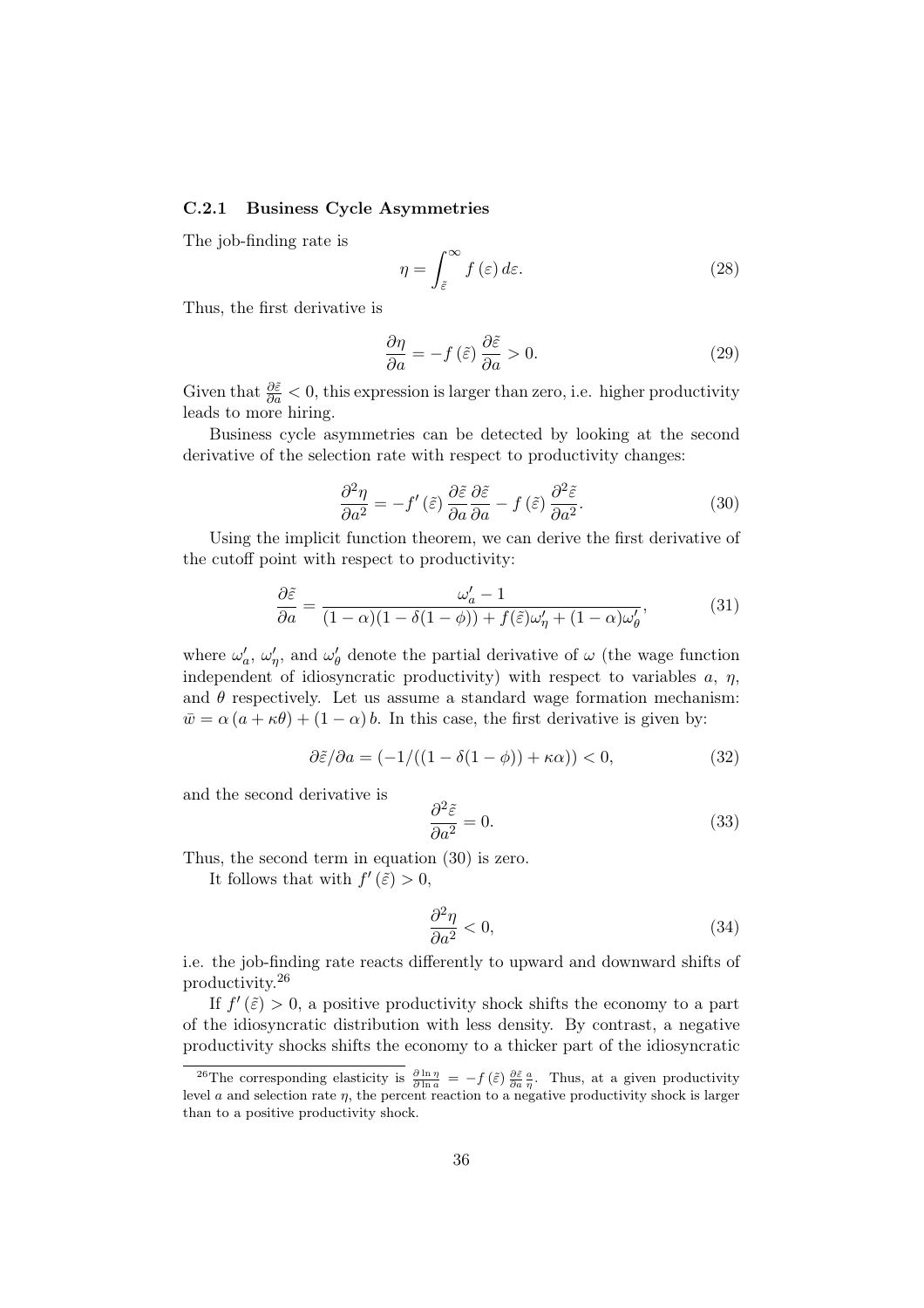distribution. Thus, negative productivity shocks exert a larger effect on the selection rate and thus the job-finding rate.

#### <span id="page-38-0"></span>C.2.2 Shifts of the Measured Matching Efficiency

Kohlbrecher et al. [\(2014\)](#page-30-2) show that there is a positive comovement between the job-finding rate and market tightness in a selection model, which is observationally equivalent to a Cobb-Douglas matching function.

Using the implicit function theorem and the above steady state equations, they derive the elasticity of the job-finding rate with respect to productivity and the elasticity of market tightness with respect to productivity:

$$
\frac{\partial \ln\left(p\eta\right)}{\partial \ln a} = \frac{-f\left(\tilde{\varepsilon}\right)\frac{\partial \tilde{\varepsilon}}{\partial a}a}{\eta},\tag{35}
$$

$$
\frac{\partial \ln \theta}{\partial \ln a} = \frac{-\frac{\partial \tilde{\varepsilon}}{\partial a} a}{\frac{\int_{\tilde{\varepsilon}}^{\infty} \varepsilon f(\varepsilon) d\varepsilon}{\eta} - \tilde{\varepsilon}}.
$$
\n(36)

By combining the above equations [Kohlbrecher et al. \(2014](#page-30-2)) show that the elasticity of the job-finding rate with respect to market tightness, i.e. the coefficient on market tightness (vacancies) usually estimated in a matching function estimation, is given by the following term:

$$
\frac{\partial \ln(p\eta)}{\partial \ln \theta} = \left(\frac{-f(\tilde{\varepsilon})\frac{\partial \tilde{\varepsilon}}{\partial a}a}{\eta}\right) / \left(\frac{-\frac{\partial \tilde{\varepsilon}}{\partial a}a}{\int_{\tilde{\varepsilon}}^{\infty} \varepsilon f(\varepsilon)d\varepsilon} - \tilde{\varepsilon}\right)
$$

$$
= \frac{f(\tilde{\varepsilon})}{\eta} \left(\frac{\int_{\tilde{\varepsilon}}^{\infty} \varepsilon f(\varepsilon)d\varepsilon}{\eta} - \tilde{\varepsilon}\right) \tag{37}
$$

$$
= \frac{\partial \frac{J\bar{\varepsilon} - \varepsilon_J(\varepsilon)ac}{\eta}}{\partial \tilde{\varepsilon}}.
$$
\n(38)

This term only depends on the distribution of the idiosyncratic shock and the position of the cutoff point. Intuitively, the term describes the first derivative of the conditional expectation of idiosyncratic productivity with respect to the cutoff point.

A graphical illustration for the comovement between the job-finding (selection) rate and market tightness is shown in Figure [8.](#page-17-0) The elasticity of the job-finding rate with respect to market tightness, i.e. the implied weight on vacancies in an estimated matching function, changes with the position of the cutoff point. If the cutoff point is located at an upward sloping part of the density function, a negative productivity shock moves it to a part of the distribution with more density, which causes the asymmetric response of the job-finding rate. At the same time, the decline of productivity changes